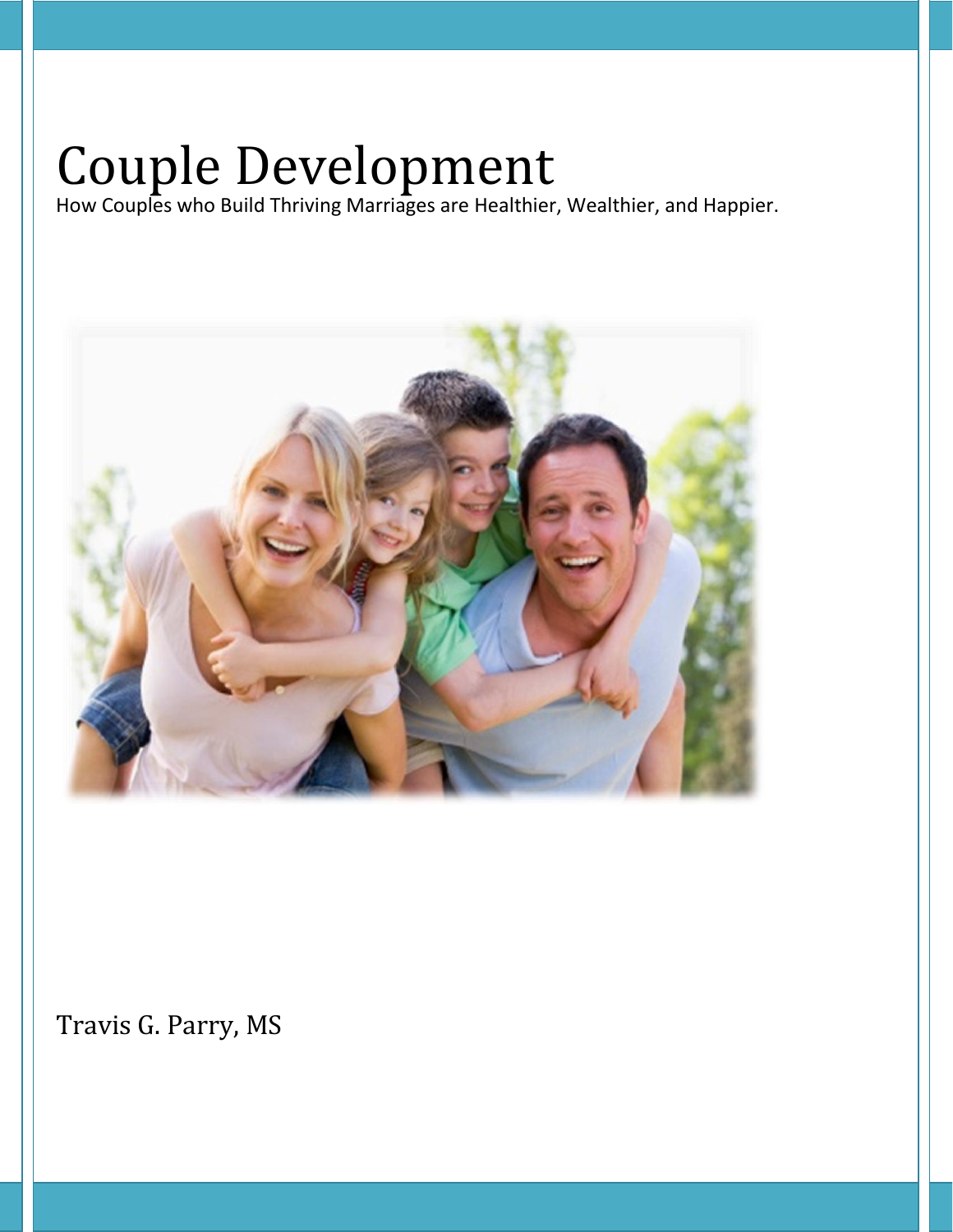## **Acknowledgments**

Special Thanks to my wife Angela, who is the most supportive, loving and inspirational person in my life, my children who love me like a hero, and my family and friends for their support.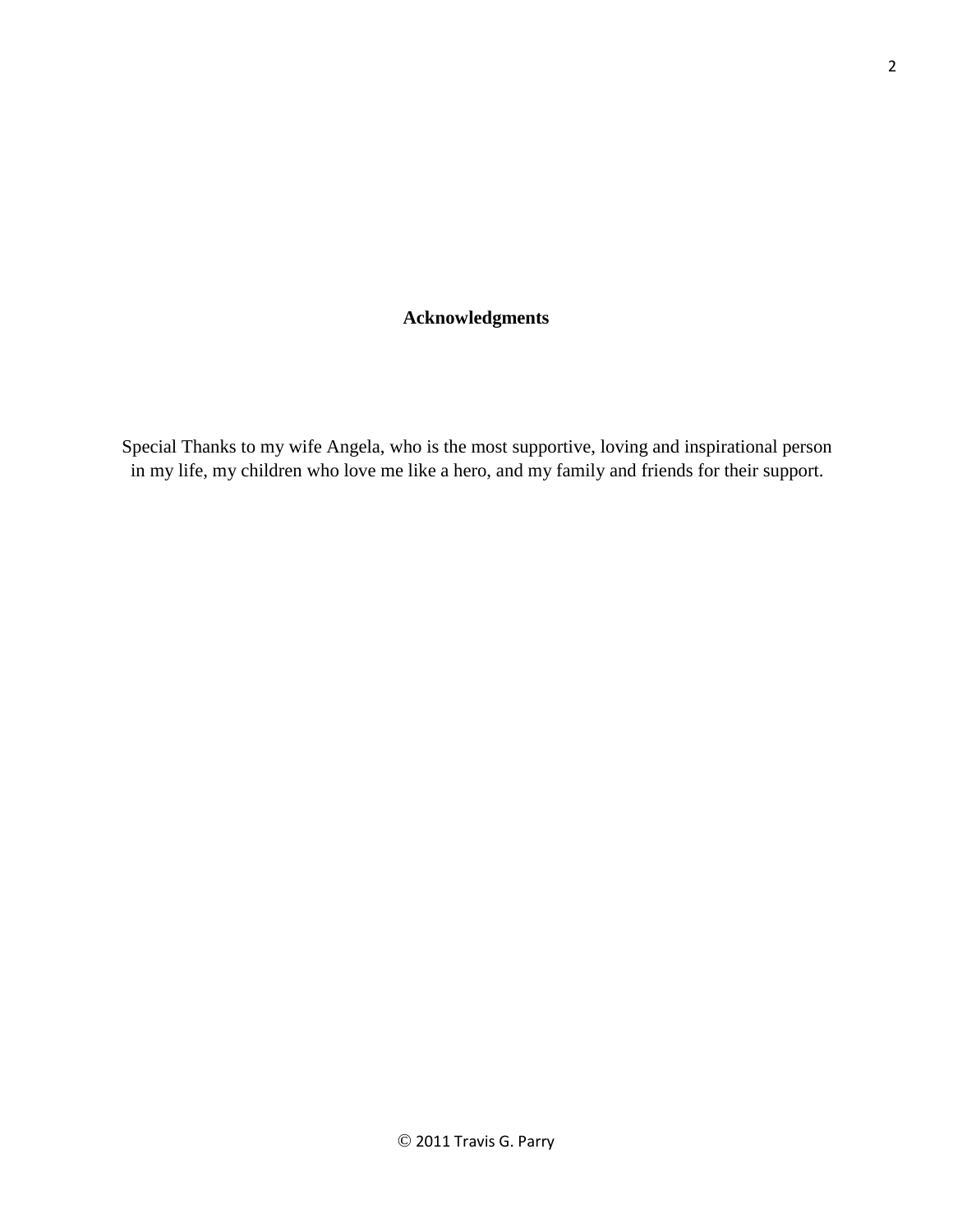## **Table of Contents**

| Part I-The Problem     |
|------------------------|
|                        |
|                        |
|                        |
|                        |
| Part II-The Philosophy |
|                        |
|                        |
| Part III-The Solution  |
|                        |
|                        |
|                        |
|                        |
|                        |
|                        |
|                        |
| © 2011 Travis G. Parry |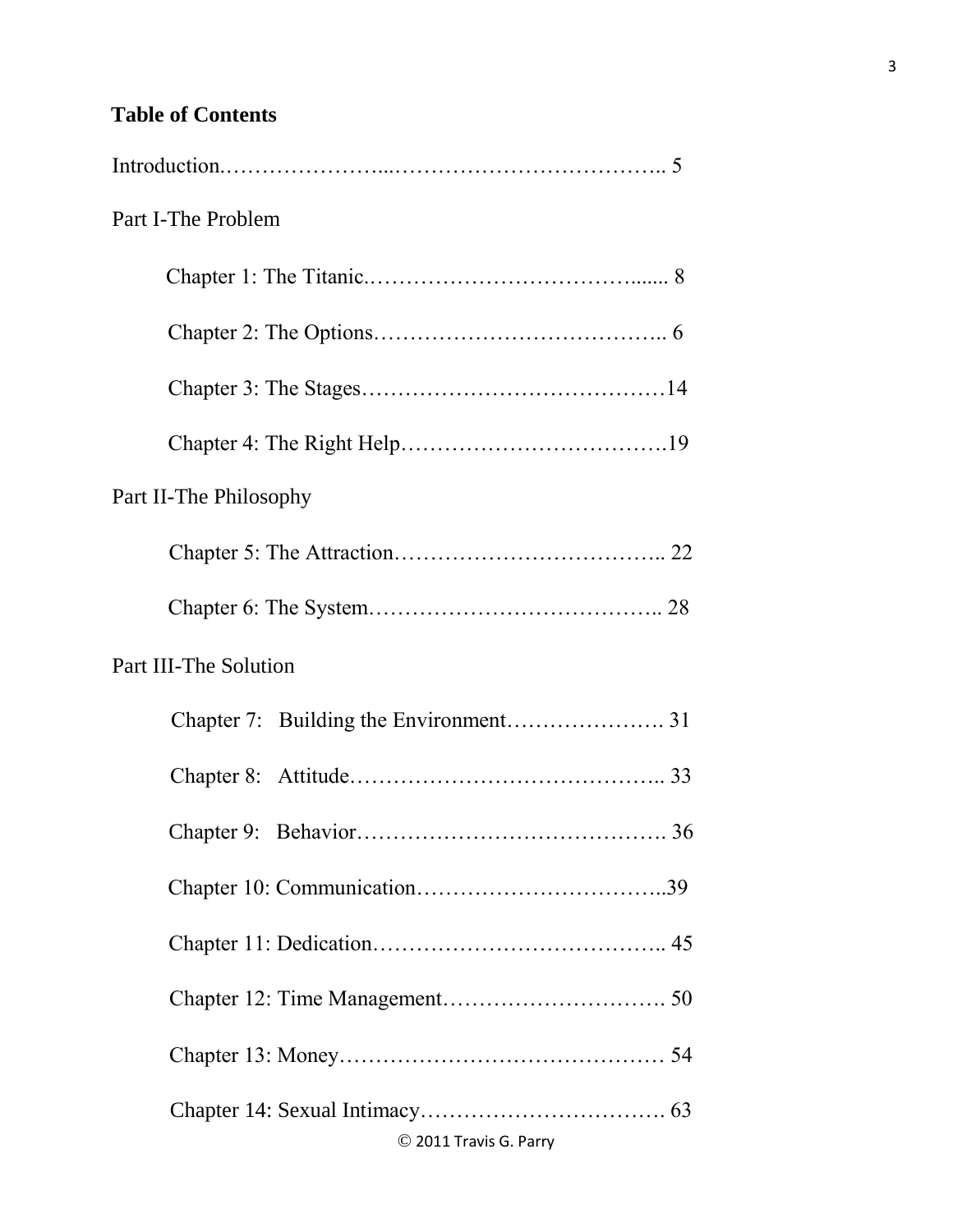**© 2011 Travis G. Parry** 

**All rights reserved. No part of this book may be reproduced in any form by any means without permission in writing from the publisher, Travis G. Parry.**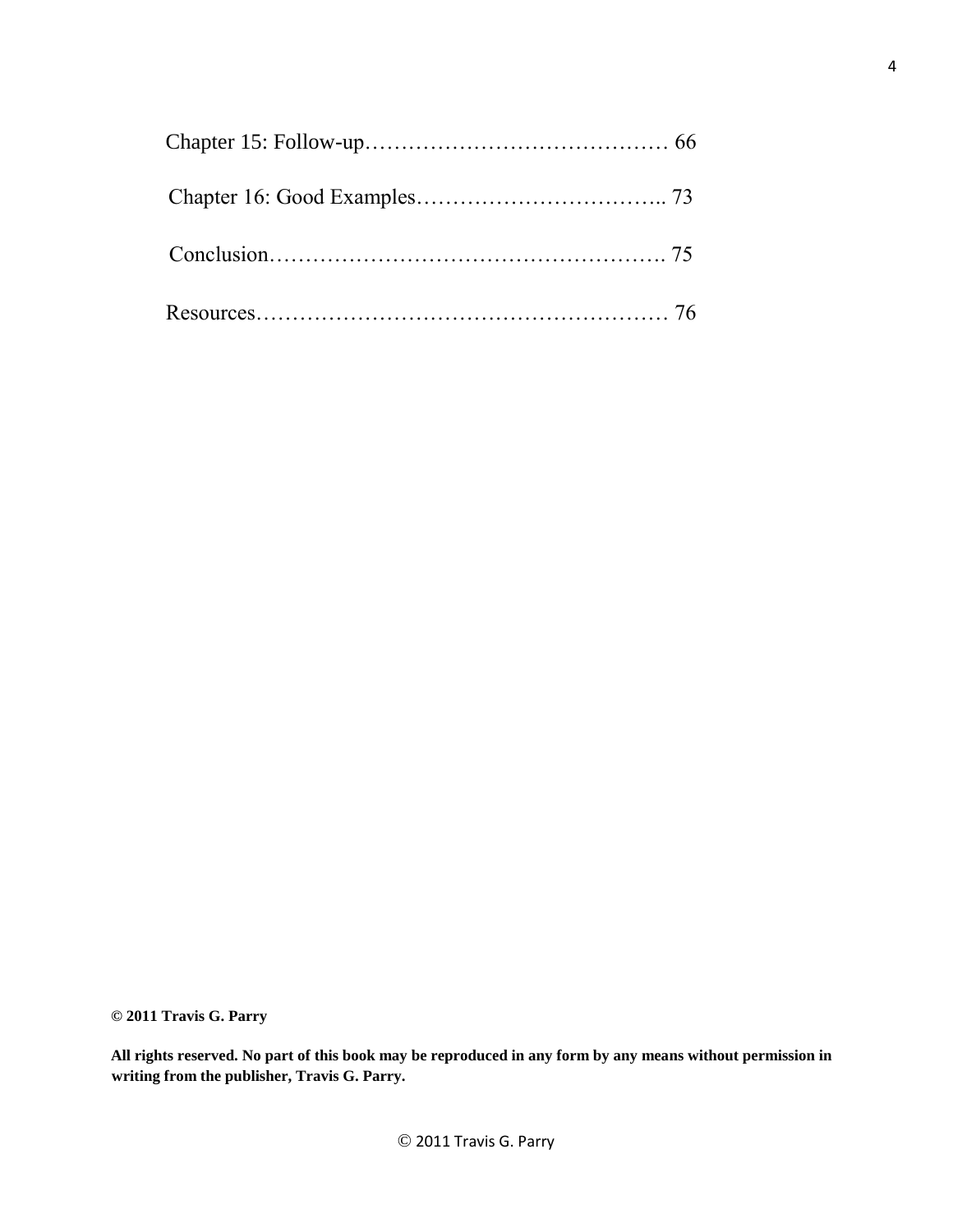## Introduction

Marriage is the most basic unit of society and is fundamental in creating families, civilizations, and nations throughout the world. Yet the majority of marriages end in separation and divorce causing unnecessary hardship for individuals and society at large. What is the cause of failed marriages and what can be done to remedy this plague upon our society?

In this book, I will explain the main causes of failed marriages, the practical remedies to solving the greatest problems in most marriages, and how to prevent serious problems in marriage from happening in the future.

"Couple Development: How Couples who Build Thriving Marriages are Healthier, Wealthier, and Happier" is a product of 11 years of research and experience. The research provides insight into what causes the main problems in marriage and the experience provides the solutions to the most difficult issues to solve. Part I is based on the main problem, Part II is the philosophy behind Part III which is the solution.

This book is a mix of novel, textbook, and workbook designed to capture the reader and uncover the real problems in marriage and give application for their solution. Enjoy reading and growing together as a couple on its way to building a Thriving Marriage.

Happy Voyage!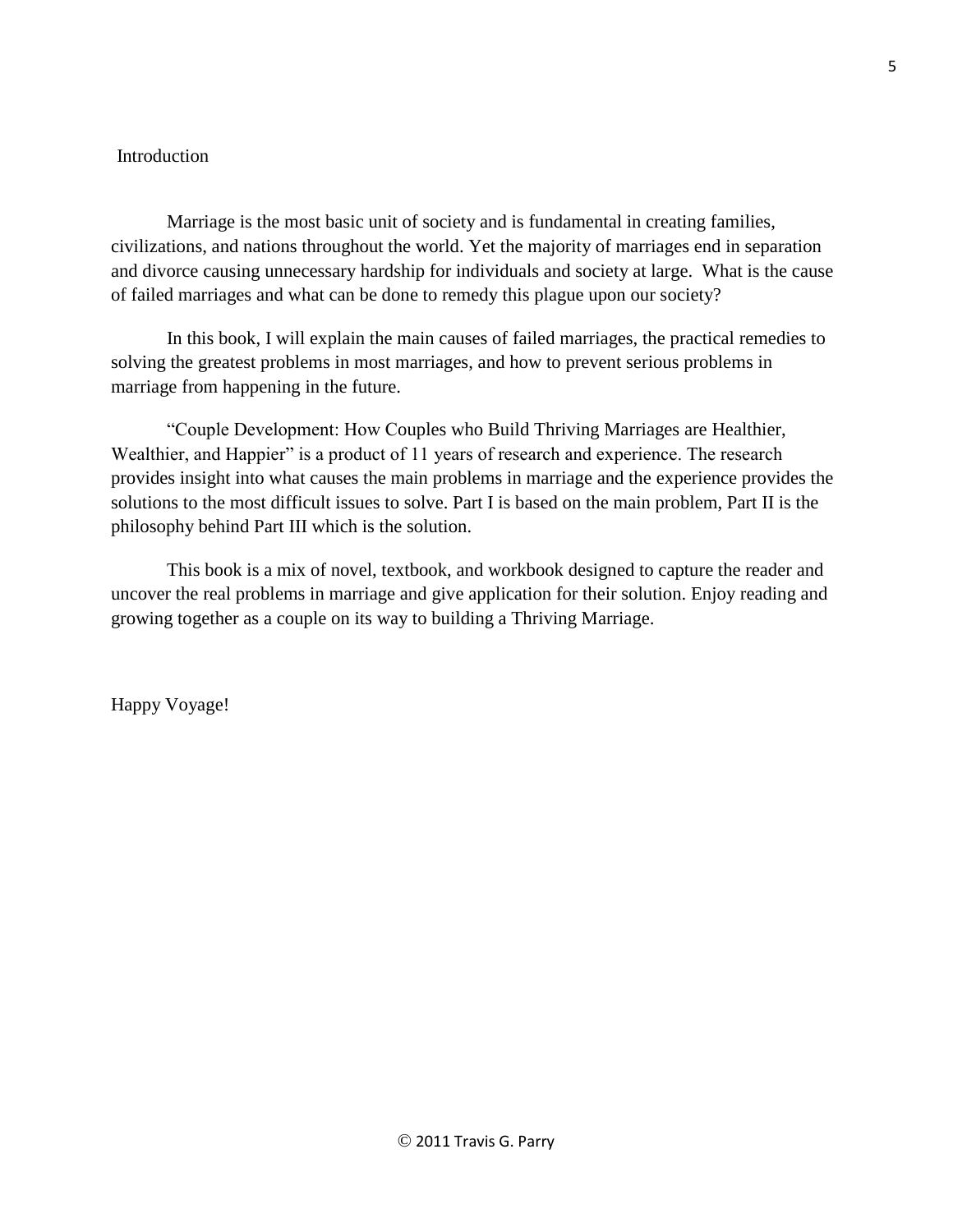## **Part I-The Problem Chapter 1-The Titanic**

Most are familiar with the story of the World's Largest and Most Infamous Unsinkable Cruise Liner, "The Titanic." The long awaited Maiden Voyage of that ship in 1912 proved to be its last. After the hype and celebration, nobility and peasant boarded the ship headed for Europe and disaster.

History does a poor job, at best, telling the story of the massive Titanic. They focus more on the historical nature of the disaster and give little information for the reason to why the ship sunk. After piecing together many historical accounts, one reason stands out; "Pride." As Proverbs 16:18 says, "Pride goeth before destruction, and a haughty spirit before a fall" **(**King James, 1984, p. 828). The same was true for the Titanic! Thinking that the unsinkable would have no problem with icebergs, or any issue, the captain, and crew refused to change course.

That fateful night had plenty of chances to save hundreds of lives through preparation, but Pride blocked the way. For example, the ship's engineers failed to report iceberg warnings to the captain, who tried steering the ship out of the iceberg's way only after it was too late. The captain waited for an hour after impact before signaling for help even though he knew the ship was not equipped for a major emergency. In each instance Pride brought down this Majestic Beauty (Molony, 2010).

#### **Marital Icebergs**

In marriage, couples can be likened to the Titanic. They may start off with high hopes of taking on the world; spend plenty of time and money on a fancy wedding ceremony and celebration but not be prepared for disaster when it strikes.

If the happy couple gives in to pride and avoids preparation, they are destined to hit Marital Icebergs and sink to failure. If they learn how to prepare and develop together, they can avoid hitting the Marital Icebergs completely and successfully.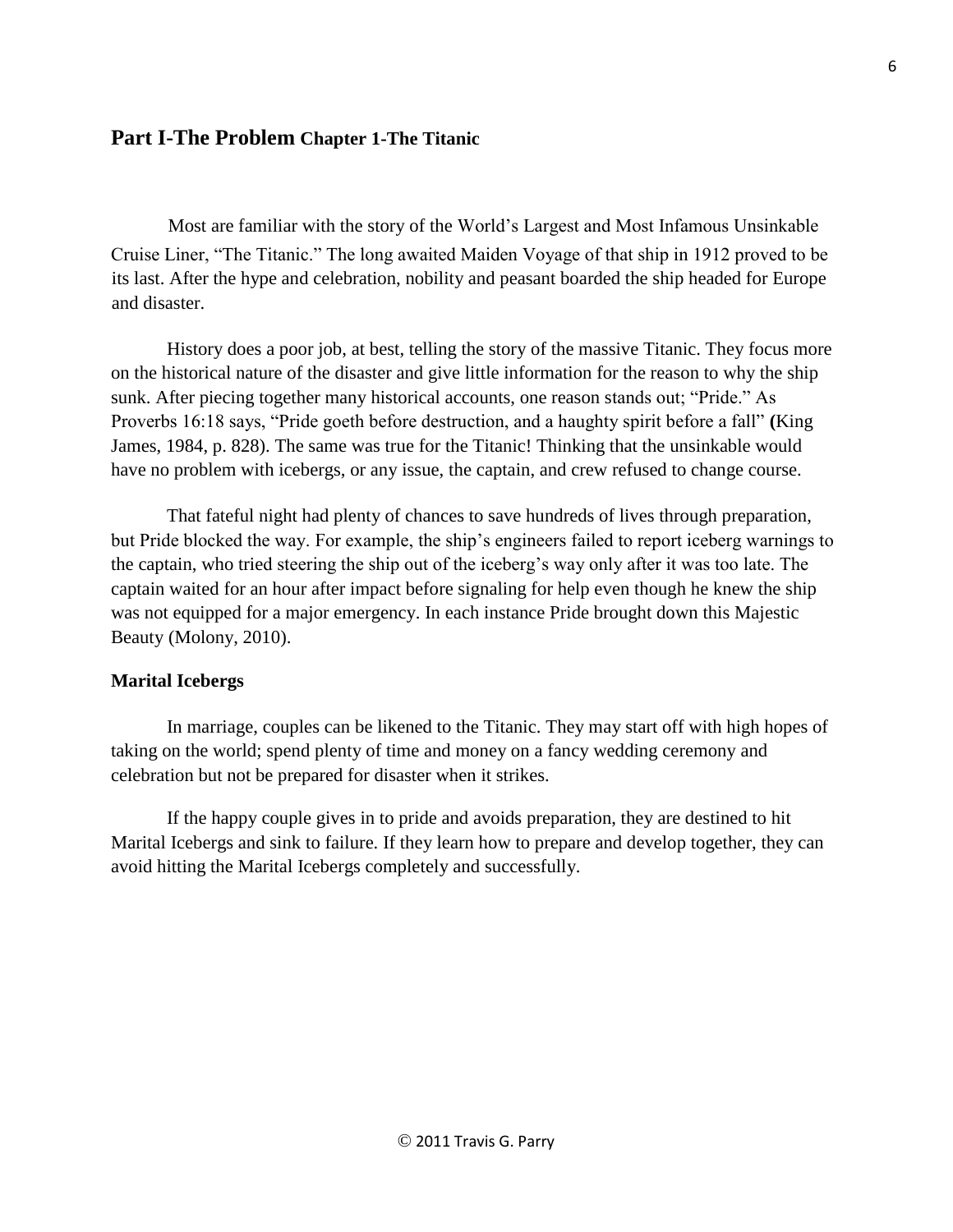#### **The Big Three**

In a recent study by the *Creighton University Center for Marriage and Family*, Pattison suggests Time, Sex, and Money pose the three biggest obstacles to satisfaction in the lives of newly married couples (Pattison, 2001). If these areas are cultivated they can bring unbelievable satisfaction to the marriage but if they are left neglected or mismanaged the big three could destroy it.

When couples begin courting, all they want to do is spend time together. Once married, lives grow busier with work, children, and other responsibilities and finding time together can be difficult. However, couples cannot thrive without spending time together to nurture the relationship. Sexual Intimacy can be the source of unparalleled physical and spiritual connection and the lack of it a cause of infidelity and immeasurable heartbreak. Money can either be a cause of heated arguments or a tool for obtaining the necessities and wants of life.

A closer examination finds that The Big Three are just the "Tip of the Iceberg." Looking at an iceberg above the water, you can see only about 20-30% of the floating hazard. If you could look under the water you would see the other 70-80%. Instead of focusing on Time, Intimacy, and Money issues, couples should be going deeper to find the root causes of all these issues. Once couples realize how deep The Big Three go in their relationship, they have three choices; give up, live with it, or work at it.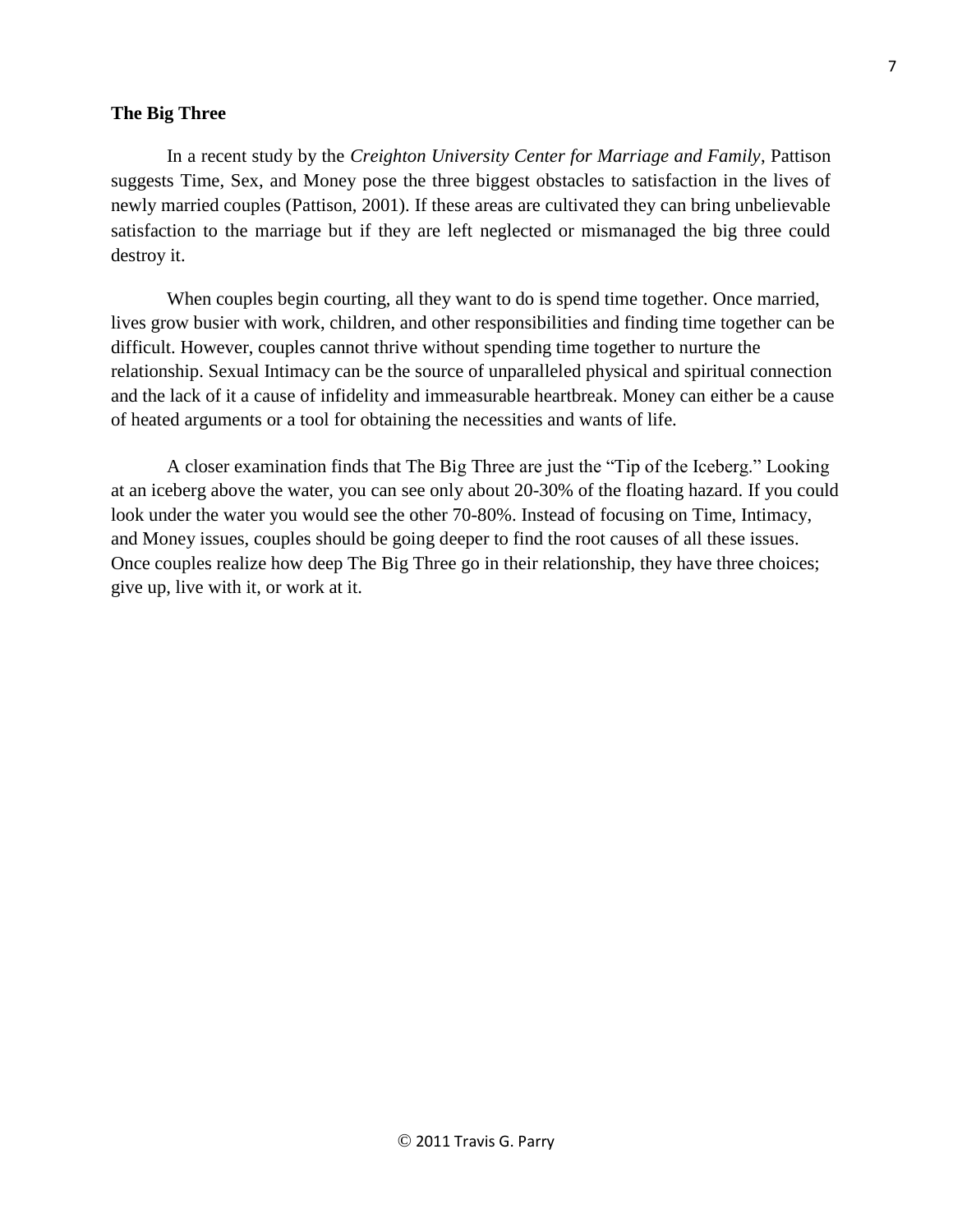## **Chapter 2-The Options**

## **Giving up**

Depending on the study, national statistics on divorce say that first marriages end in Divorce 41%-50% of the time. What most studies do agree on is second and third marriages have an increasingly higher divorce rate than first marriages (Division of Vital Statistics, 2007). Regardless of what the definition of divorce rate, it is too high.

Divorce can cause broken families, heartache, depression, health problems, bankruptcy, and even death. Unfortunately, roughly half of those who decide to marry make the mistake of becoming the statistic instead of fighting against it. They assume that because this is their firstmarriage it will eventually fail, and they will remarry. Their assumption turns into an expectation and eventually into a reality.

"Call it the divorce assumption. Most people assume that a person stuck in a bad marriage has two choices: stay married and miserable or get a divorce and become happier. But now come the findings from the first scholarly study ever to test that assumption, and these findings challenge conventional wisdom. Conducted by a team of leading family scholars headed by University of Chicago sociologist Linda Waite, the study found no evidence that unhappily married adults who divorced were typically any happier than unhappily married people who stayed married" (Waite, Browning, Doherty, Gallagher, Luo, & Stanley, 2002).

The truth is that those who divorce have many more issues to deal with in the future, especially if the children are involved. Recent studies have shown "about a third of all divorces that involve children end marriages in which the parents were openly hostile to each other, and children benefit from the separation. By contrast, parents who divorce because they are merely dissatisfied with or distant from each other are more likely to harm than to help their children ending the marriage" (Berger, 2005, p. 328).

Unfortunately, couples who look at their first marriage like a starter home will never be happy in any relationship until they can learn the skills needed to have a Thriving Marriage<sup>TM</sup>. Instead here are some results of those who chose to divorce when divorce was not necessary.

- "Unhappily married adults who divorced or separated were no happier, on average, than unhappily married adults who stayed married.
- Divorce did not reduce symptoms of depression for unhappily married adults, or raise their self-esteem, or increase their sense of mastery, on average, compared to unhappy spouses who stayed married.
- Two out of three unhappily married adults who avoided divorce or separation ended up happily married five years later."**²**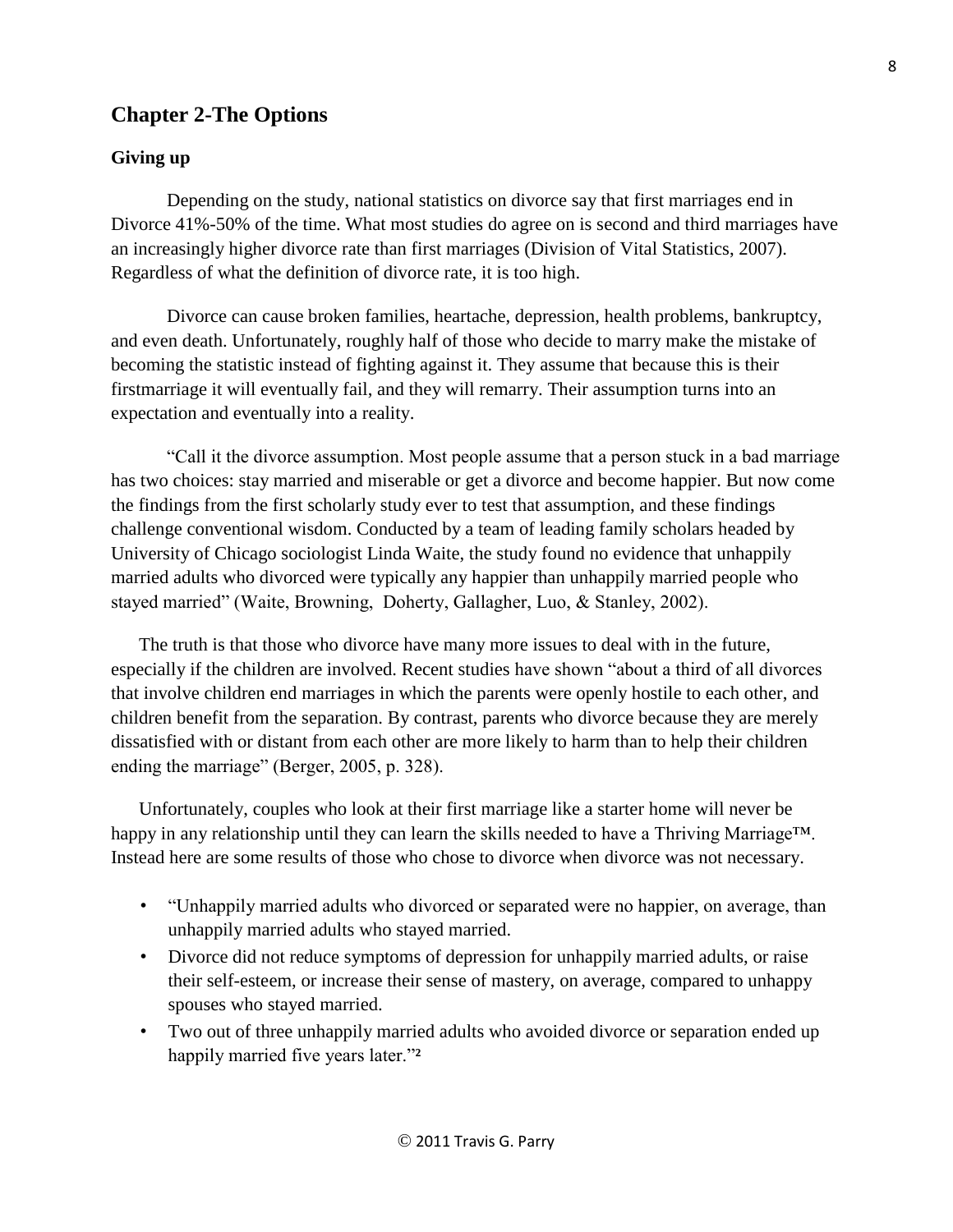#### **Living with It**

The previously mentioned study, of couples who stayed together and ended up happier, did not happen through spontaneous remission. It was only through hard work that these couples with struggles pulled through to find happiness. Living with it, suggests that you and your spouse have decided not to improve your marriage and instead to avoid the conflict and slowly let it decay away your relationship.

The couples who add to the divorce statistics tend to neglect their most important asset, their marriage. Understanding that investing time, energy, and resources into your marriage will directly yield dividends is imperative. The reality is Marriage Education costs much less than Marriage Coaching/Therapy ever will, but most couples overlook this point.

The adage of "If it aint broken, don't fix it" is typically why couples end up spending \$500-\$2,500 on Therapy when their marriage is in trouble, and only \$50-\$500 to improve the marriage when it is not. Everyone knows it is less expensive to do a simple tune-up on your car than to rebuild your engine. However, each year couples end up spending hundreds and thousands of dollars repairing their marriage than investing a few hours in Marriage Education to prevent it from happening.

Instead of living with it, do what it takes to make your marriage a thriving one. Invest your time, energy, and resources into your most important asset and watch how every part of your life improves.

#### **Working at It**

Those couples who work at their marriage know that a successful marriage equals better health, greater wealth, and a happier life. Improving your marriage also can be like trying to walk up a down escalator. You have to move faster than the escalator to make it to the top. If you move at the same rate as the escalator, you will stand still and if you stop walking altogether, you move backward. Working at it, is where the couple is trying hard to walk up the down escalator and they are making progress.

Research shows that Thriving, or Healthy, Marriages have immense benefits to both individuals and society. In the following study conducted by Healthy Marriage Initiative and the US Department of Health and Human Services, we see the following benefits of a Healthy Marriage.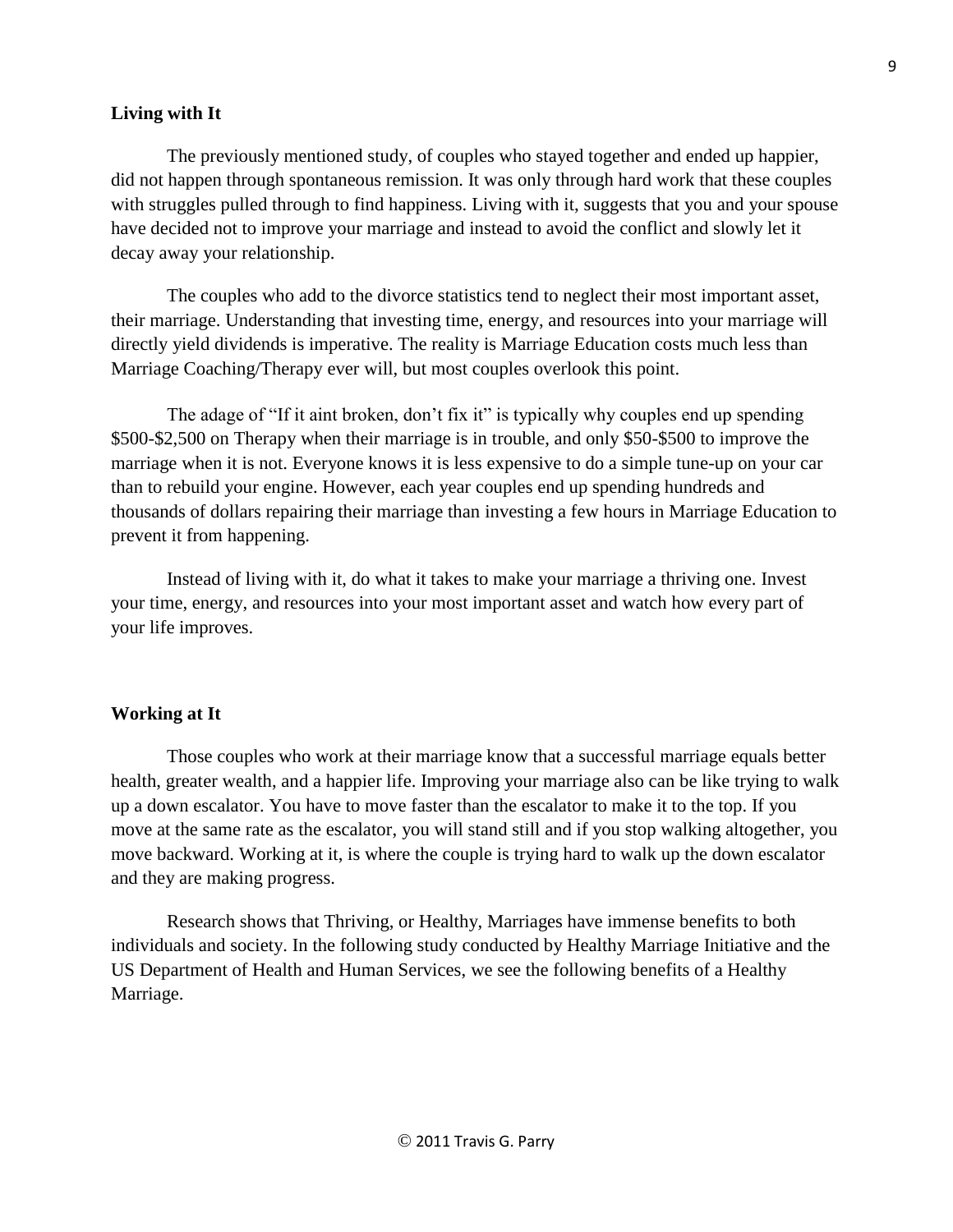## **For Women**

- 1. More satisfying relationship
- 2. Emotionally healthier
- 3. Wealthier
- 4. Less likely to be victims of domestic violence, sexual assault, or other violent crimes
- 5. Less likely to attempt or commit suicide
- 6. Decrease risk of drug and alcohol abuse
- 7. Less likely to contract STD's
- 8. Less likely to remain or end up in poverty
- 9. Have better relationships with their children
- 10. Physically healthier

## **For Men**

- 1. Live longer
- 2. Physically healthier
- 3. Wealthier
- 4. Increase in the stability of employment
- 5. Higher wages
- 6. Emotionally healthier
- 7. Decrease risk of drug and alcohol abuse
- 8. Have better relationships with their children
- 9. More satisfying sexual relationship
- 10. Less likely to commit violent crimes
- 11. Less likely to contract STD's
- 12. Less likely to attempt or commit suicide (US Dept., 2005)

## **Health**

As far back as 1858 a British scientist William Farr, found that marriage was positively correlated with good health and longer life. Even though Farr did not include many social issues of today like cohabitation and gay marriage, "in the 150 years since Farr's work, scientists have continued to document the "marriage advantage": the fact that married people, on average, appear to be healthier and live longer than unmarried people" (US Dept., 2005).

Today The US Department of Health and Human Services has begun the Healthy Marriage Initiative. Their research shows a distinction between "Healthy and "Unhealthy" relationships. They found that those with healthier marriages lived longer and experienced the results of the previous lists. The study also found those who stayed in an unhealthy relationship and did not change, that is was "as bad for the heart as a regular smoking habit" (US Dept., 2005).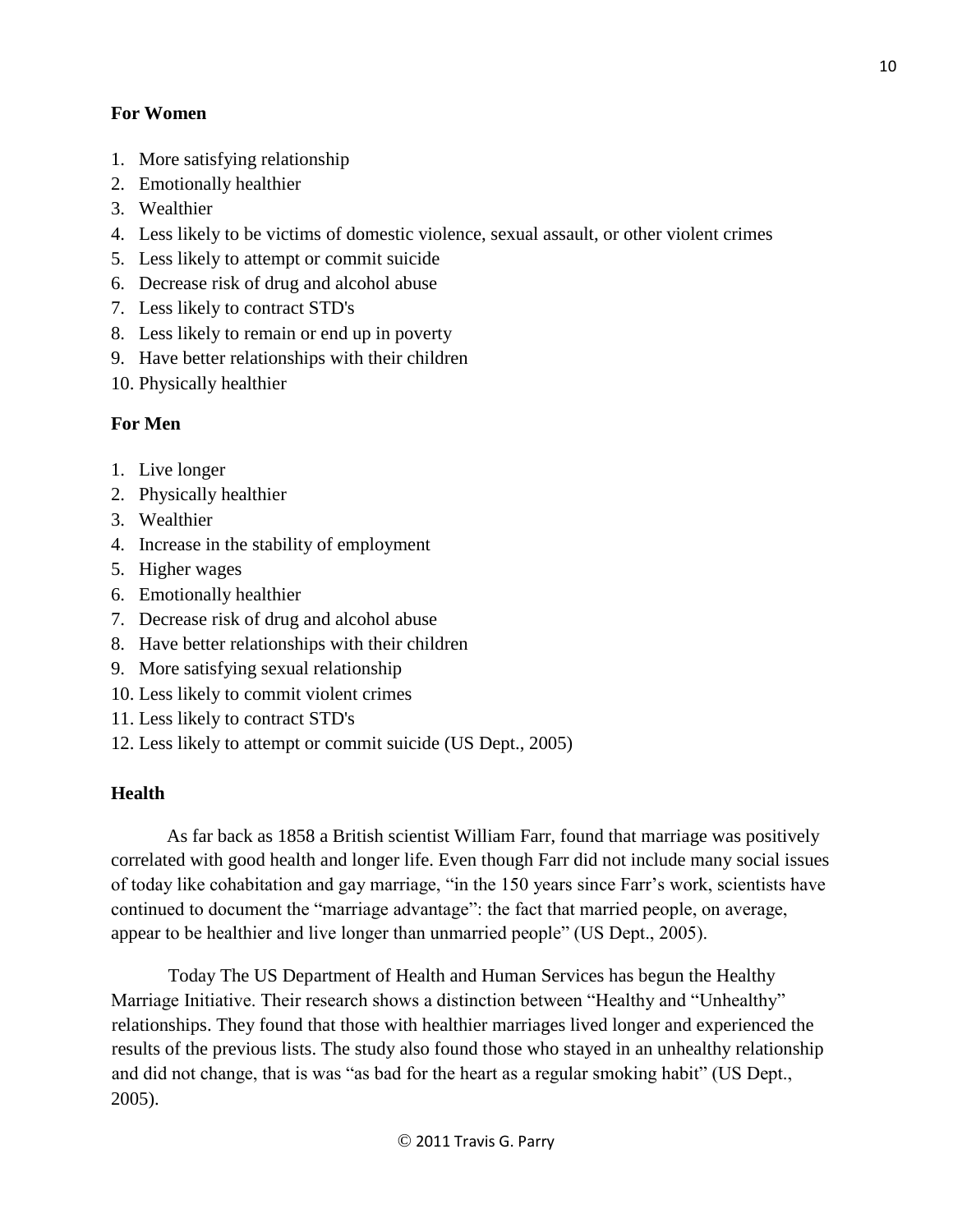In a more recent study by Glaser and Kiecolt-Glaser, research showed couples who had pleasant conversation healed faster from physical wounds than couples that had negative conversation (Parker-Pope, (2010).

I heard a true story of a neighbor whose husband was injured in war and was expected to die from the injuries. The doctors tried everything they could and gave up hope of saving him. Finally his wife arrived and could be by his bedside to comfort him as he was dying. After many days, and to the surprise of everyone but his wife, he recovered completely and they went home. Marital Love healed him, and they returned home to live a long and healthy life together.

## **Wealth**

Here are some examples that show why Thriving Marriages are more wealthy and healthy than others. In the book "*The Millionaire Next Door,*" authors Stanley and Danko mention in their research how Couples who did not divorce were more likely to become millionaires (Stanley & Danko, 1996).

Despite what people think, it is not the couple who earns great incomes and spends it all, it is the couple who learns together how to manage money and be on the same team that allows them to accrue wealth.

Part of the reason that Thriving Marriages help couples be wealthier comes from support in marital roles. Spouses who support each other in employment have greater success, stability, and fulfillment in their work. For example, Jeff Benedict author of "*The Mormon Way of Doing Business - Leadership and Success Through Faith and Family*" (Benedict, 2007) interviewed the following CEOs;

- David Neeleman, founder and CEO of JetBlue Airways
- Kevin Rollins, CEO of Dell
- Jim Quigley, CEO of Deloitte & Touché USA
- Dave Checketts, former CEO of Madison Square Garden Corp.
- Gary Crittenden, CFO at American Express
- Rod Hawes, founder and former CEO of Life RE Corp.
- Kim Clark, former dean of the Harvard Business School
- Clayton Christensen, a leading Harvard Business School professor

These CEOs were interviewed by Jeff to see exactly how their faith and their focus on their family have affected their work at the highest levels of business. Benedict mentioned in his book that one of the most important reasons these men were so successful was the support they received from their wives. In an interview about the book Benedict said, "These guys are a shell of who they are without their wives. These are smart, educated women who decided to stay at home to take care [of] and raise their children. This sacrifice is a direct result of what makes each of these men great CEOs" (Tapley, 2007).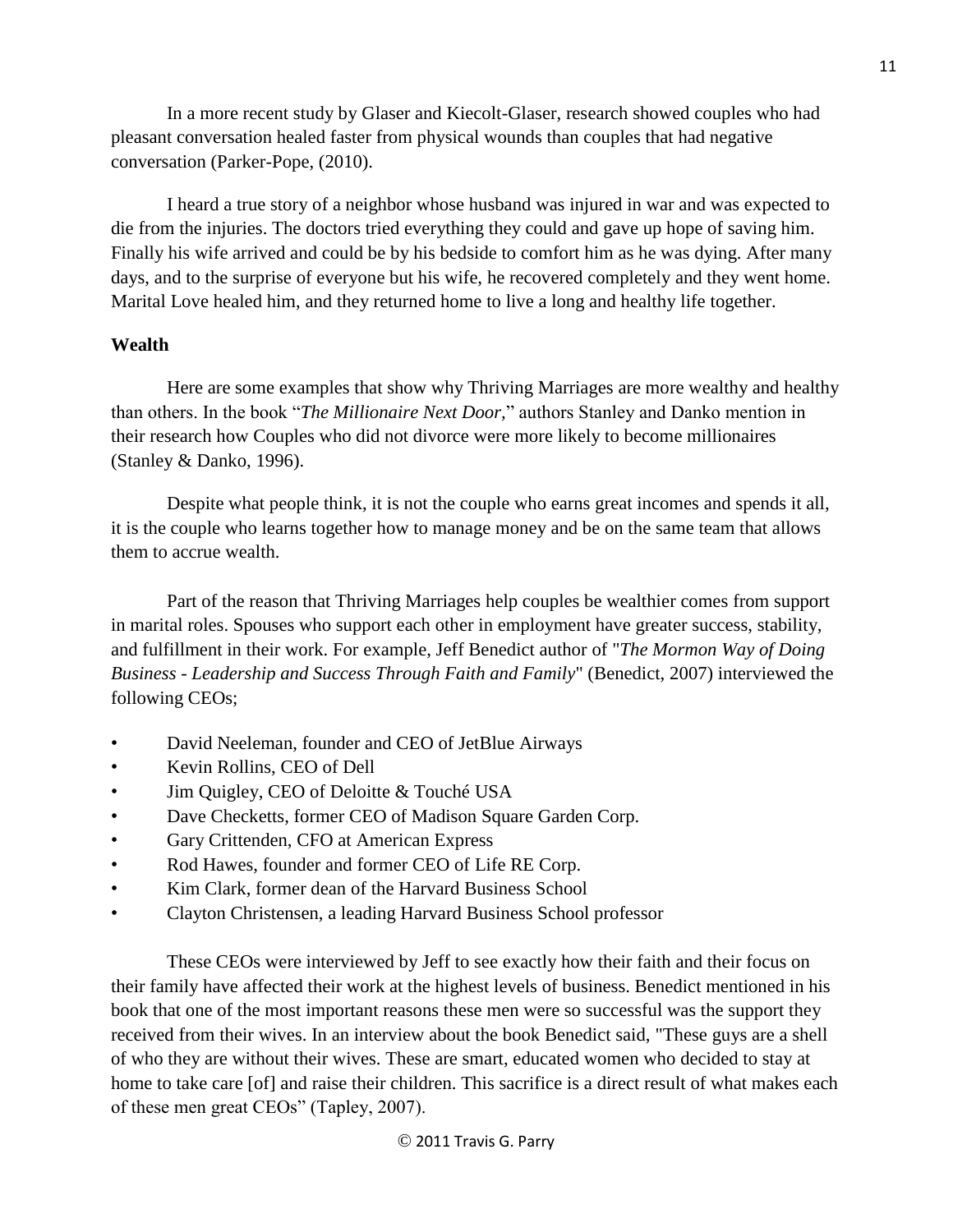Napoleon Hill agrees with Benedict about supportive spouses and wealth accumulation. In his bestselling book "*Think and Grow Rich,*" Hill says, "The men who have accumulated great fortunes and achieved outstanding recognition in literature, art, industry, architecture, and the professions, were motivated by the influence of a woman" (Hill, 1937, p.111). This principle can be applied to both spouses and any area of life.

## **Happiness**

In a groundbreaking study that was released August 23, 2010, a group of psychologists have redefined *Dr. Abraham Maslow's Hierarchy of Needs* Pyramid (Nauert, 2010)**.** In the old version Maslow theorized the human motivators beginning at the bottom and going up were Physiological, Safety, Belongingness, Esteem, and Self-actualization. So once



# Revised pyramid of needs

food and water are found (Physiological) a person would be motivated to seek shelter (Safety) and so on up the pyramid of needs.

The psychologists who used research from neuroscience, developmental psychology and evolutionary psychology, said they needed to improve the pyramid of needs because of how outdated it was. The Revised pyramid has most of the same foundational needs but no longer has self-actualization. Self-actualization has instead been replaced with *Mate Acquisition, Mate Retention,* and *Parenting.* The researchers explain that Maslow's Self-actualization more concerned with gaining status, which in turn are used to attract a Mate.

What the Revised pyramid of needs means, is after one has found food and water, has shelter, is affiliated into society, gains esteem, one wants to attract and retain a mate, and become a parent. These top three levels of the pyramid represent the highest of human motivations and where the most happiness is found. Retaining a Mate and becoming a parent is at the top of the pyramid because through these marital and parental relationships comes the most fulfilling and happy experiences. Other research supports the revised pyramid and shows married people are happier people.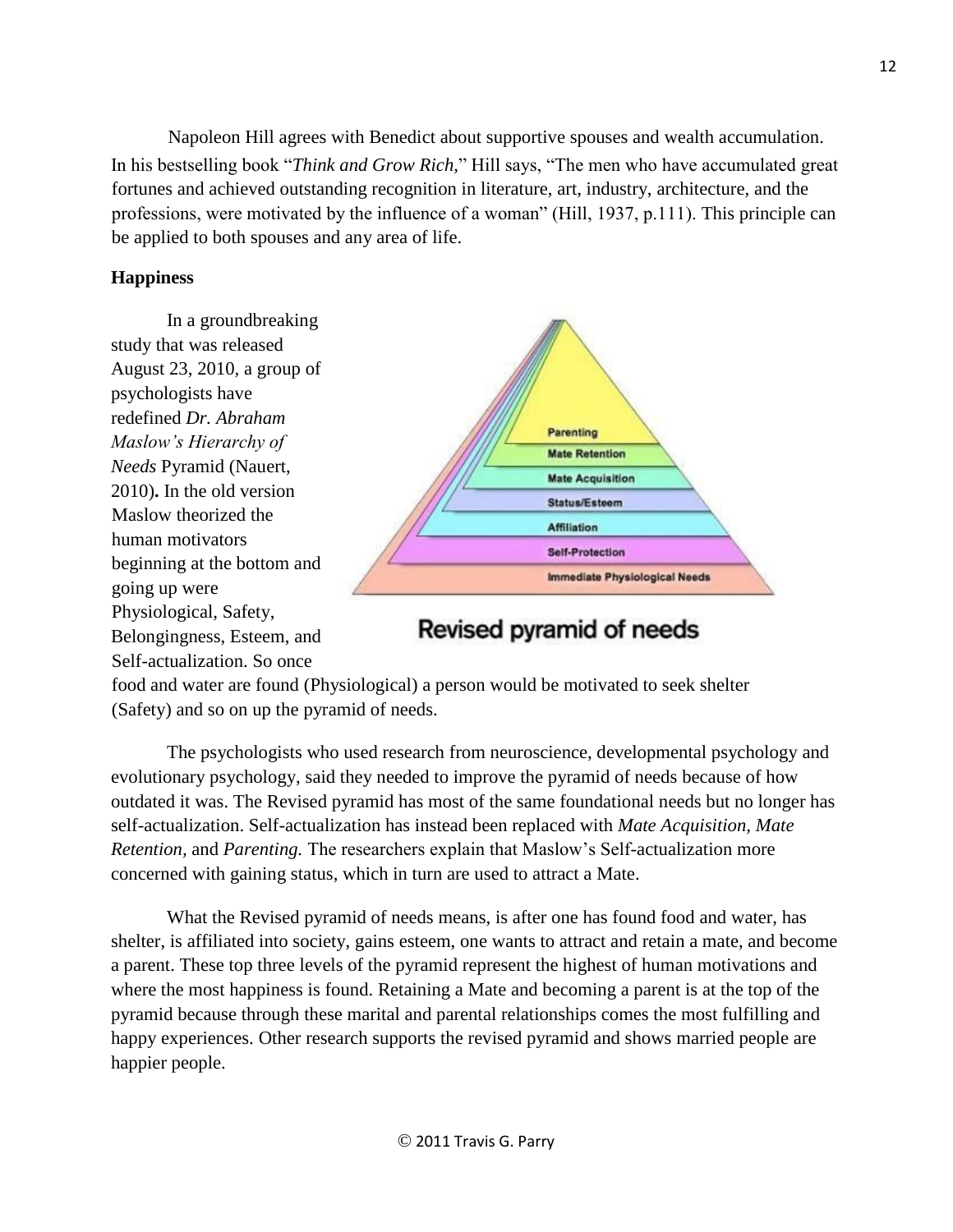"Psychologists have pointed to marriage as the single most reliable happiness indicator. Across nations and ethnic groups, people report greater happiness from marriage than career, community or money. A 2005 survey from the Pew Research Center substantiates these assertions. Forty-three percent of married respondents reported that they were "very happy," compared to 24 percent of unmarried individuals" (Conger, 2009).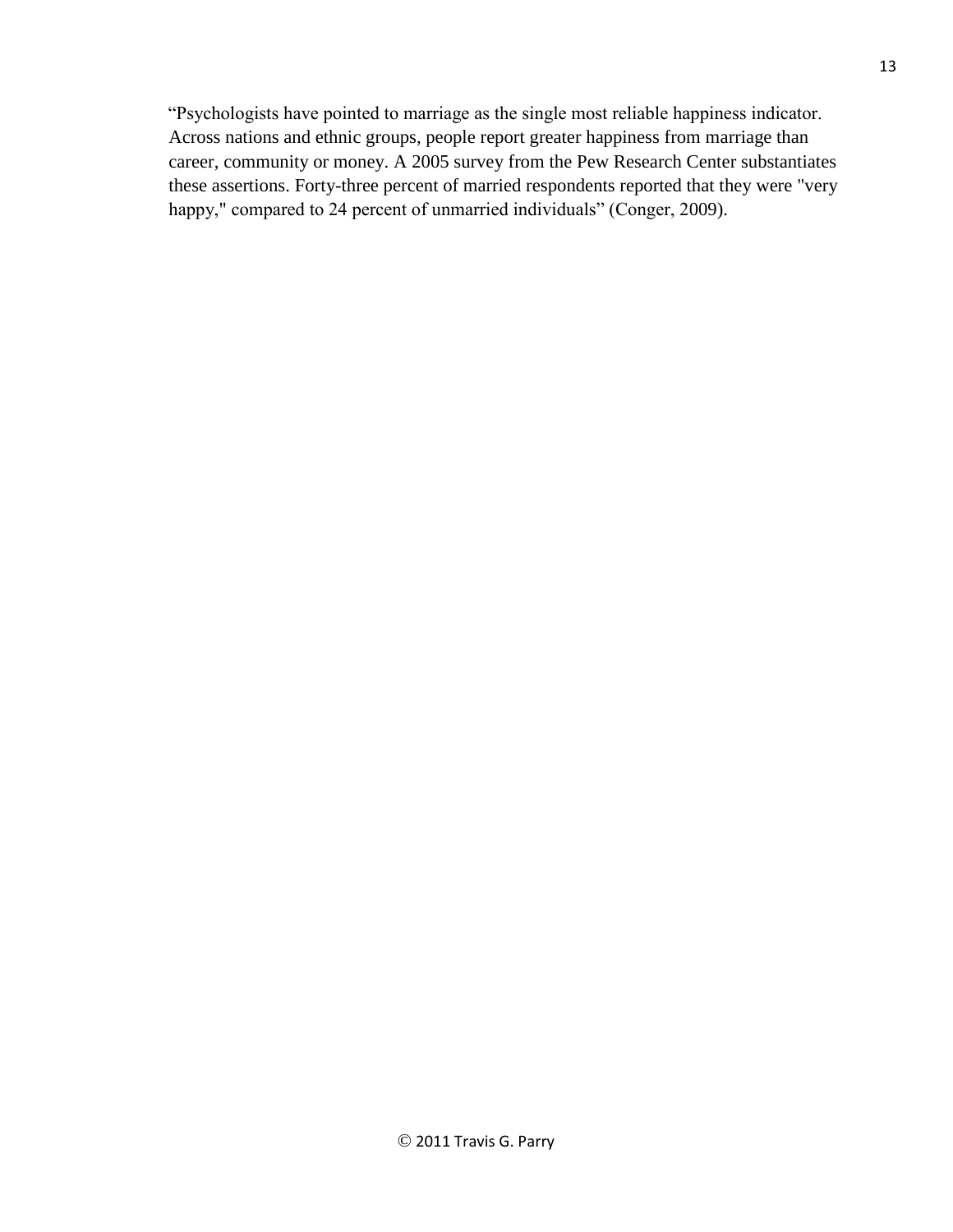#### **Chapter 3-The Stages**

Depending on the stage a couple is sailing in will dictate how couples should use Couple Development<sup>™</sup> to face The Big Three. The Five Basic Stages of Marital Maritime are Preparation, Enrichment, Minor Repair, Major Repair, and Disrepair. The high divorce rates show that couples do little to prepare, tend to neglect enriching, ignore if repairs are needed and let it slowly drift into disrepair. So how can couples combat this and keep smoothly sailing to the end of life? In the each of these stages, imagine sailors who meet, grow in love, and decide to join forces as co-captains on a lifelong sea voyage.

#### **Preparation Stage**

In the Preparation stage imagine a lone sailor, anytime before marriage, who is searching for his female co-captain. Throughout life sailors learn new ideas and hone their sailing skills. Their experiences and beliefs are who they become and what they take with them to the great marriage voyage.

Although the sailor should be preparing his entire life for this journey, preparation is much more intense once he is in a relationship, and even more intense when engaged. As the two eager sailors are getting ready for the voyage, they must first find the right boat to sail on and learn their job so the sailing is smooth.

The most important part of the Preparation stage is to educate individuals or couples how to be ready for The Big Three. Marriage Preparation is a needed, yet completely overlooked aspect of marriage. Even though marriage preparation classes have a proven success track, most never take a marriage preparation class and rush into marriage with little help. Then these same couples fail to prepare adequately for their journey, ignore the warning signs like the Titanic, and complain as they sink.

In a recent study of couples, the researchers found, "two thirds of the respondents perceived *marriage preparation* as a valuable experience" (Israelsen-Hartley, 2010). Of these couples they also said that programs that allow "spending time with their partner and learning about their future spouse received the two highest ratings (Israelsen-Hartley, 2010)."

Marriage Preparation classes that teach Couple Development™ are crucial to the success of newlyweds.

#### **Enrichment Stage**

The Enrichment Stage is for happy couples cruising in the deep waters of matrimony. These couples are sailing together and learning as they go. They are working as co-captains and are open to advice and new ideas. They are continuing the education they received in their marriage preparation classes and are working together to make sure their ship is in top shape.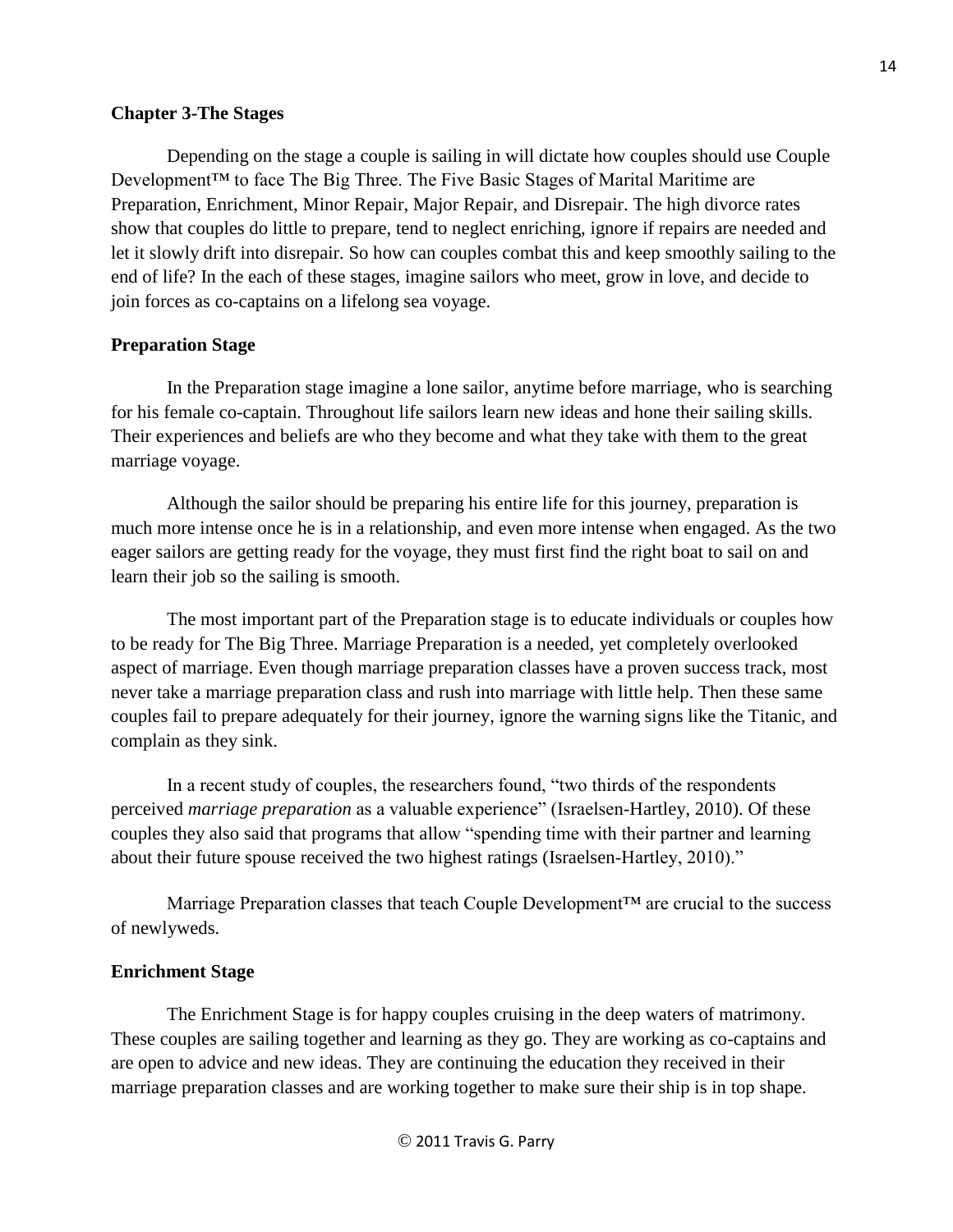Couples in the Enrichment stage use Marriage Education and apply Couple Development™ to steer clear of The Big Three.

Taking one marriage preparation course before your wedding day and never taking a marriage enrichment course after, is simply not enough. This would be like buying emergency supplies for this ship and never practicing using them. Just like cruise ships are continually upgrading safety equipment and practicing new procedures, married couples should continue learning about new ways to improve and enrich their marriage.

Improving your marriage in the Enrichment Stage is done most of the time as self-study and goes beyond the typical date night activities. Marriage Education is learning and growing together through learning Couple Development™. Once couples have read through this book, they should continue building their library of other marriage books, listen to audio programs, or go to seminars and conferences designed to give some extra knowledge about marriage.

Couples in the Enrichment Stage typically have a good foundation for discussing the materials. They also are able to discuss the material they have learned and apply it to their marriage appropriately. Unfortunately, most excited young couples do not stay in the Enrichment Stage for long as they neglect Marriage Education and slip into the Repair Stages.

## **Minor Repair Stage**

In the Minor Repair Stage, the marital ship is heading directly for one of The Big Three Icebergs, and it may not even know it. Unfortunately, too many voyaging couples fail to change course and like the Titanic, ignore the warnings, and hit an iceberg.

When a couple is heading for an iceberg it is past the Preparation and Marriage Education stages. It is time for more involved help. Reading books and attending seminars will do little to help a ship on course for impact. The marital ship needs to have someone show them that they are heading for an iceberg. The Titanic was in the Minor Repair Stage when it failed to head the iceberg warnings and kept on its same course.

In this stage couples need Couple Development Courses™ to give them a little extra help before they create a larger problem for the marriage. Couple Development Courses™ are taught in small group settings where the couple can feel comfortable to ask questions and gain feedback from the Certified Couple Development Coach™. This allows the instructor to give hands-on help to each couple as they learn a concept they are struggled with.

## **Major Repair Stage**

In the Major Repair Stage, the marital ship has hit at least one iceberg or is dangerously close to hitting an iceberg. After the Titanic hit the iceberg there was little done to save the ship and still the massive ship did not signal help. If your marriage has hit an iceberg and is taking on water you need Couple Development Coaching™.

© 2011 Travis G. Parry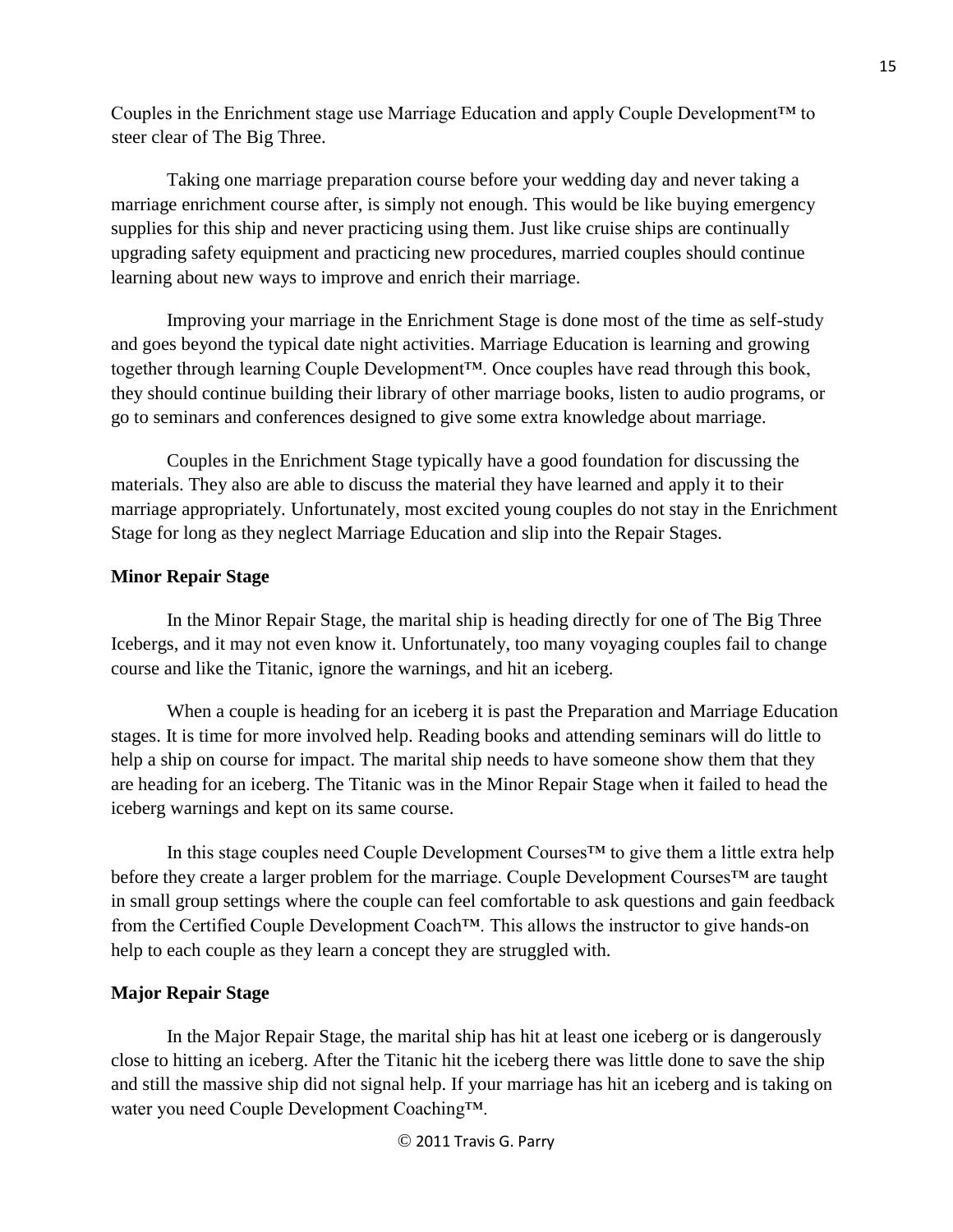Couple Development Coaching™ is provided by a Certified Couple Development Coach™. This coach works directly with one couple at a time, so they can learn the material at an accelerated and more personalized pace. The Coaching approach allows tailor-fit help and tutoring through the entire Couple Development™ process.

Couple Development Coaching™ will only work if the couple is committed to moving forward and learning needed skills that can rescue the marriage, before the ship takes on too much water and sinks into Disrepair. If one spouse is not ready to get [Marriage Coaching](http://www.travisparry.com/coaching) [i](http://www.travisparry.com/coaching)t can delay the rescue effort and take on more water getting closer to the Disrepair Stage and the inevitable sinking of the ship.

Sadly, most couples, when they do strike an iceberg, typically wait six years to get the help needed (Twoofus.org, 2010). What is unfortunate about the Titanic was even after it grazed the iceberg, the captain waited for an hour before he called for help. The pride of the unsinkable crew and the captain cost hundreds of lives. If only the S.S. Virginian had gotten the distress call earlier and got there sooner to help with the rescue, this story would have been much different.

## **Disrepair Stage**

In the Disrepair Stage, the marital ship is taking on great amounts of water and is beginning to sink. The water has caused considerable damage to the ship and needs help to stay afloat. If the couple wants to make change in this stage and still get rescued, they will need to send for help right away to save the passengers and crew and tow the ship in for a complete overhaul. The couple can still be rescued if they get help soon and resist the urge to give up and jump overboard. Then couples should seek the help of a Licensed Marriage Family Therapist (LMFT), before the problems get too big and they must abandon ship.

The damage to the marriage after years of problems may be too difficult to be repaired through courses and coaching or one spouse is not willing to get help in time. Remember Couple Development Courses<sup>™</sup> and Coaching only work when both spouses want to improve on their own and seek help if they are headed in the wrong direction or have grazed an iceberg. Couples who typically score this low, most likely have underlying personal issues that should be only diagnosed and treated through Marriage Therapy.

Oftentimes personal mental health issues such as drug or alcohol abuse, pornography addictions, depression, attention deficit disorder, bipolar, or schizophrenia impede the process of education and coaching. At this point Therapy is the best solution. I would still highly recommend using a LMFT for these individual issues that affect the marriage while treating the marriage at the same time. These serious individual issues may be causing the marital ship to be sinking even faster.

Couples, who are in Disrepair Stage, need to remember that the purpose of Marriage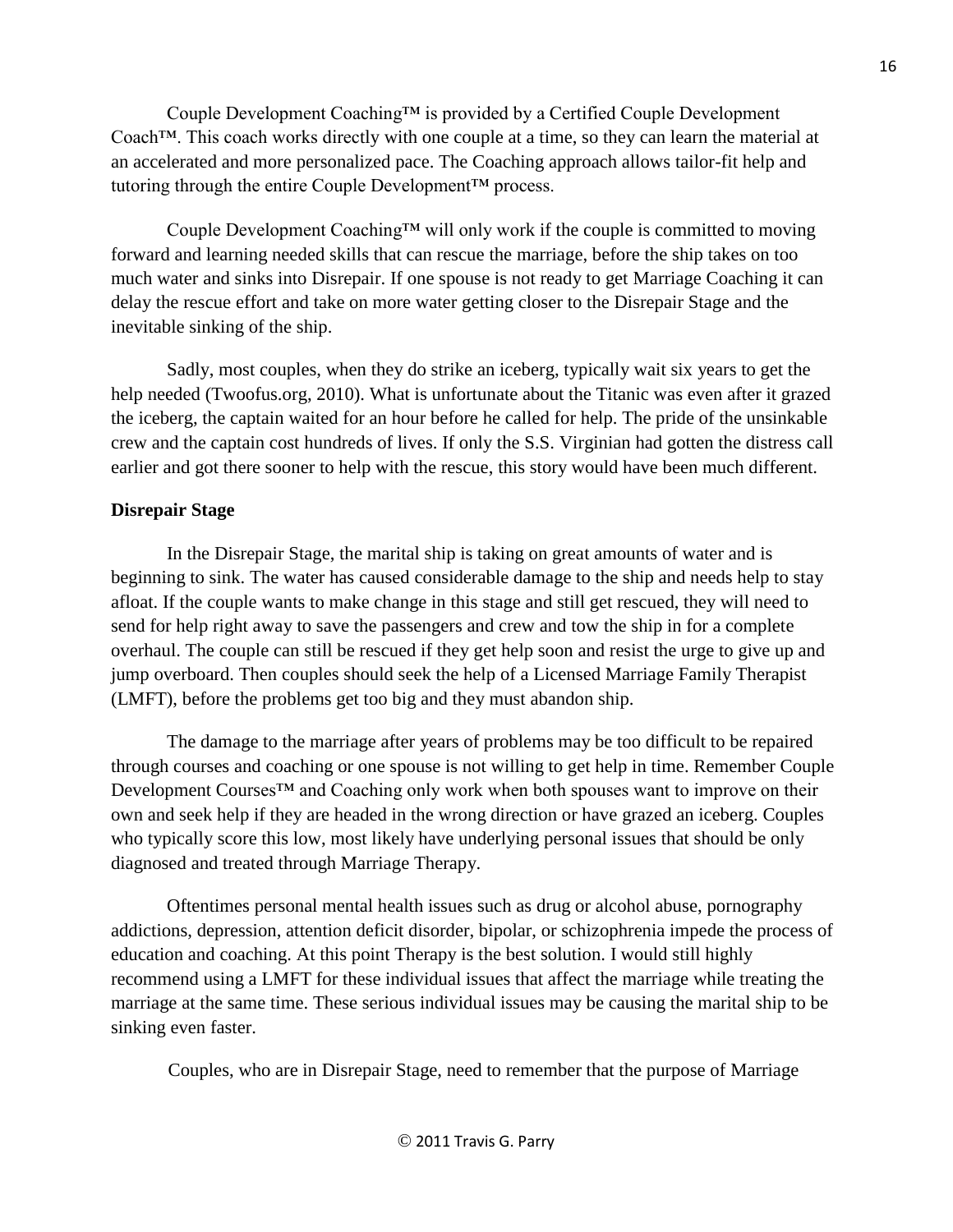Therapy is to fix a problem. Most LMFTs do not have the time or desire to spend in Marriage Education. This is much like a Dentist who makes time to perform the dental repair like fillings and bridges but does not spend his time going teach proper dental hygiene. Dental Hygienists get paid to clean teeth and teach prevention.

Marriage Education is like learning proper dental hygiene to prevent dental problems like tooth decay and cavities. This is why it is highly recommended that couples receive Marriage Education while in Marriage Therapy. Learning these skills will protect the couple from ending up in trouble again (Williams, Riley, Risch, & Dyke, 1999).

Some LMFTs are also Marriage Educators. These professionals understand that there is not only a great need for their services in the short-term but to help couples long-term, it is best to also teach. One of the best examples of a good LMFT who is also a Marriage Educator is Dr. Jeffrey H. Larson.

Dr. Larson is a professor at Brigham Young University and a LMFT in Provo, UT. As a University Professor he teaches classes and does vital research on marriage and family. As a Therapist he sees clients each day to help save marriages. As a Marriage Educator he also teaches marriage enrichment workshops and speaks at seminars in the community. He is well known for his books "The Great Marriage Tune-Up Book," the best-selling "Should we Stay Together?"

Those in the Disrepair Stage should not choose the first LMFT they find, but instead do their homework to find a well-qualified professional. An excellent LMFT is someone who comes highly recommended and is pro-marriage as some LMFTs are not pro-marriage. This would be similar to seeing a doctor for life saving brain surgery when he is pro-euthanasia. If the surgery were too difficult for the doctor, he may suggest just putting you out of your "pain" through marriage euthanasia called divorce. Like good doctors, pro-marriage LMFTs and Marriage Educators believe divorce should only be considered as a last resort, after every other possible solution was tried.

It would serve you well to locate a list of LMFTs in your area and find who is promarriage before you begin your therapy sessions. A great resource to locate LMFTs in your area is [http://www.aamft.org.](http://www.aamft.org/) Another resource for finding a pro-marriage LMFT is The National Registry of Marriage Friendly Therapists found at [http://www.marriagefriendlytherapists.com/.](http://www.marriagefriendlytherapists.com/)

The NRMFT only accept Therapists:

- with [years of training and experience in marriage and couples counseling](http://www.marriagefriendlytherapists.com/cfaq_competent_therapists.php)
- who value marriage and life-long commitment
- are dedicated to helping marriages succeed, if at all possible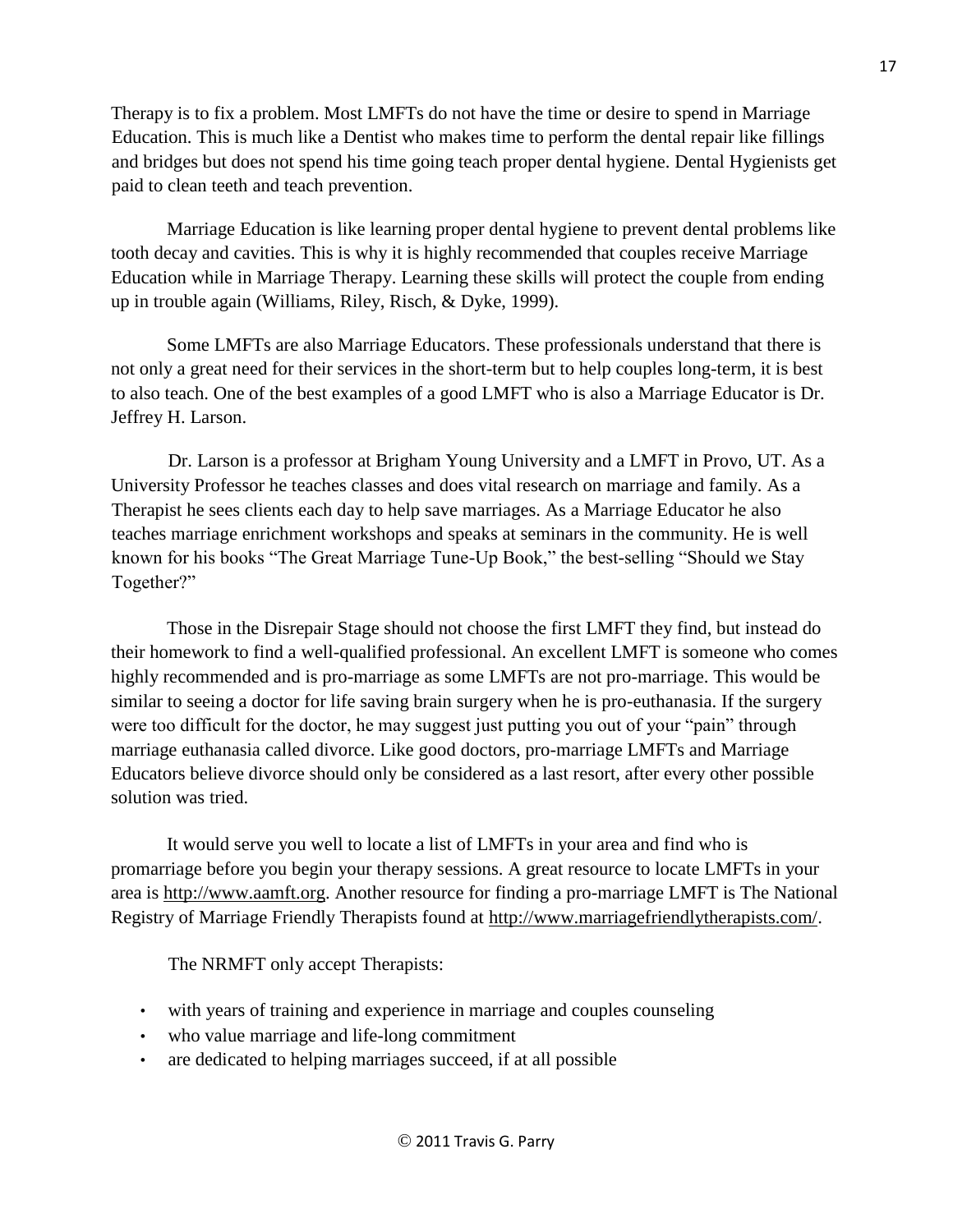William Doherty, best known for his best-selling book "Take Back Your Marriage", is one of the founders of the NRMFT and has this to say about NRMFT.

"Marriage counseling is one of the most difficult forms of counseling and can be very hazardous in the hands of an inexperienced, poorly-trained, or values-neutral marriage counselor who doesn't have an interest in helping you and your spouse save your marriage if at all possible. This [values-neutral approach](http://www.marriagefriendlytherapists.com/cfaq_marriage_worth_saving.php) is too common among even those who call themselves marriage and family counselors" (Doherty, 2010).

If one or both spouse(s) jumps overboard, neither [Marriage Therapy](http://www.therapistlocator.net/) nor Marriage Education will work. These solutions will only be successful when both parties are onboard and ready to set sail again. No one can force couples to "Live Happily Ever After!" I do not recommend giving up on the marriage, as it is typically the worst choice for almost every person involved. Unless there are extreme individual circumstances, like ongoing abuse or neglect that would put life in danger, I recommend against divorce.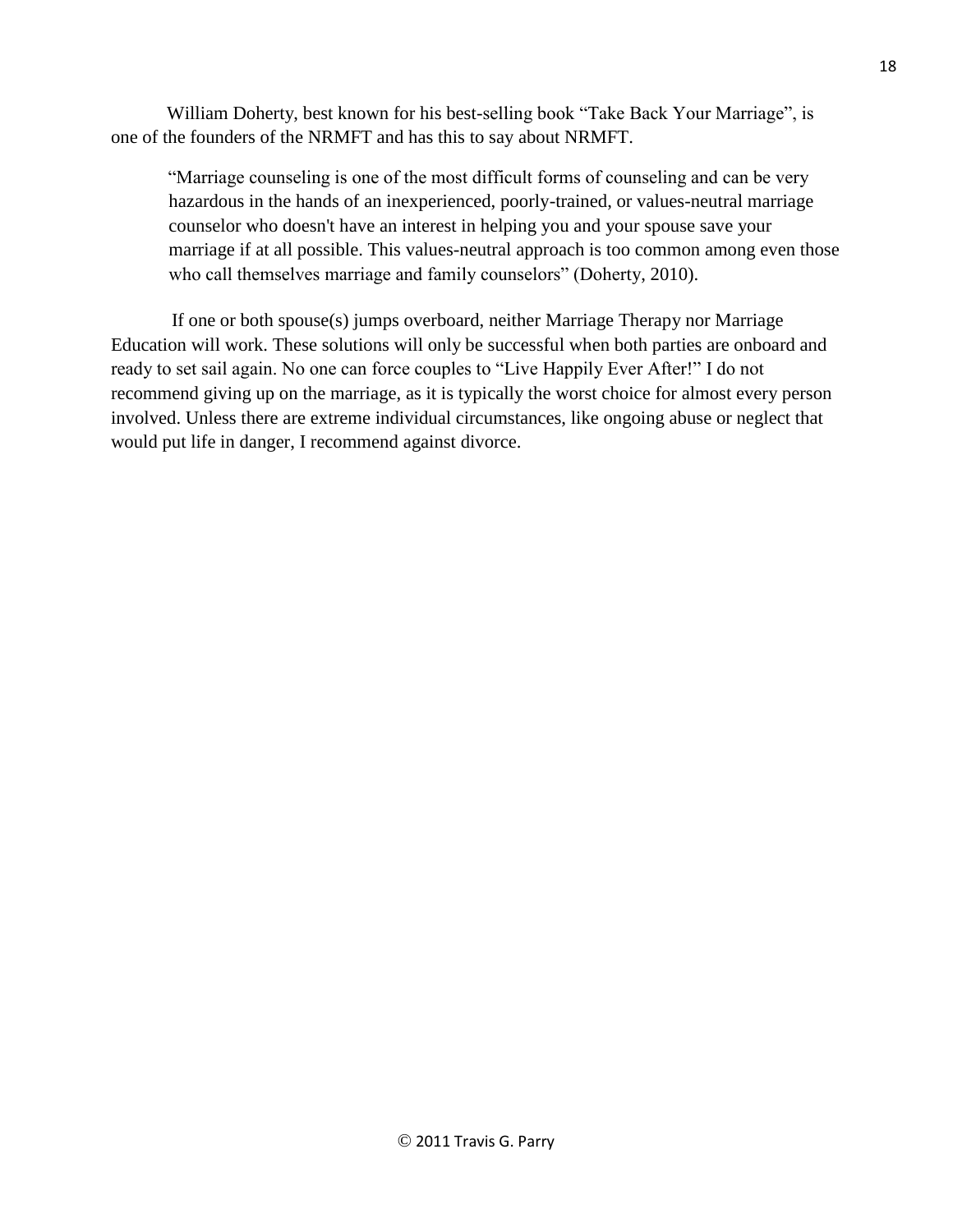## Chapter 4-The Right Help

After looking at each of the Five Stages of Marital Maritime, you should have a better idea which stage your marriage is in. The following quiz will help to confirm your idea of which stage you might be in. Please answer the following 8 questions.

If you are preparing to be married, do not fill out the form below and continue to the recommendations on page 20.

## **Rank your view of your marriage in the following areas on a Scale from 1-10, where 10 is the highest and 1 is the lowest.**

| <b>Attitude</b> (How positive your attitude is toward each other) |  |
|-------------------------------------------------------------------|--|
| <b>Behavior</b> (How well you treat each other)                   |  |
| <b>Communication</b> (How well your marital communication is)     |  |
| <b>Dedication</b> (How dedicated you are to each other)           |  |
| <b>Time</b> (How effective you manage time together)              |  |
| <b>Money</b> (How well you manage money together)                 |  |
| <b>Sexual Intimacy</b> (How well your marital intimacy is)        |  |
| <b>Teammates</b> (How well you coach and support each other)      |  |

## **Total Score \_\_\_\_\_\_**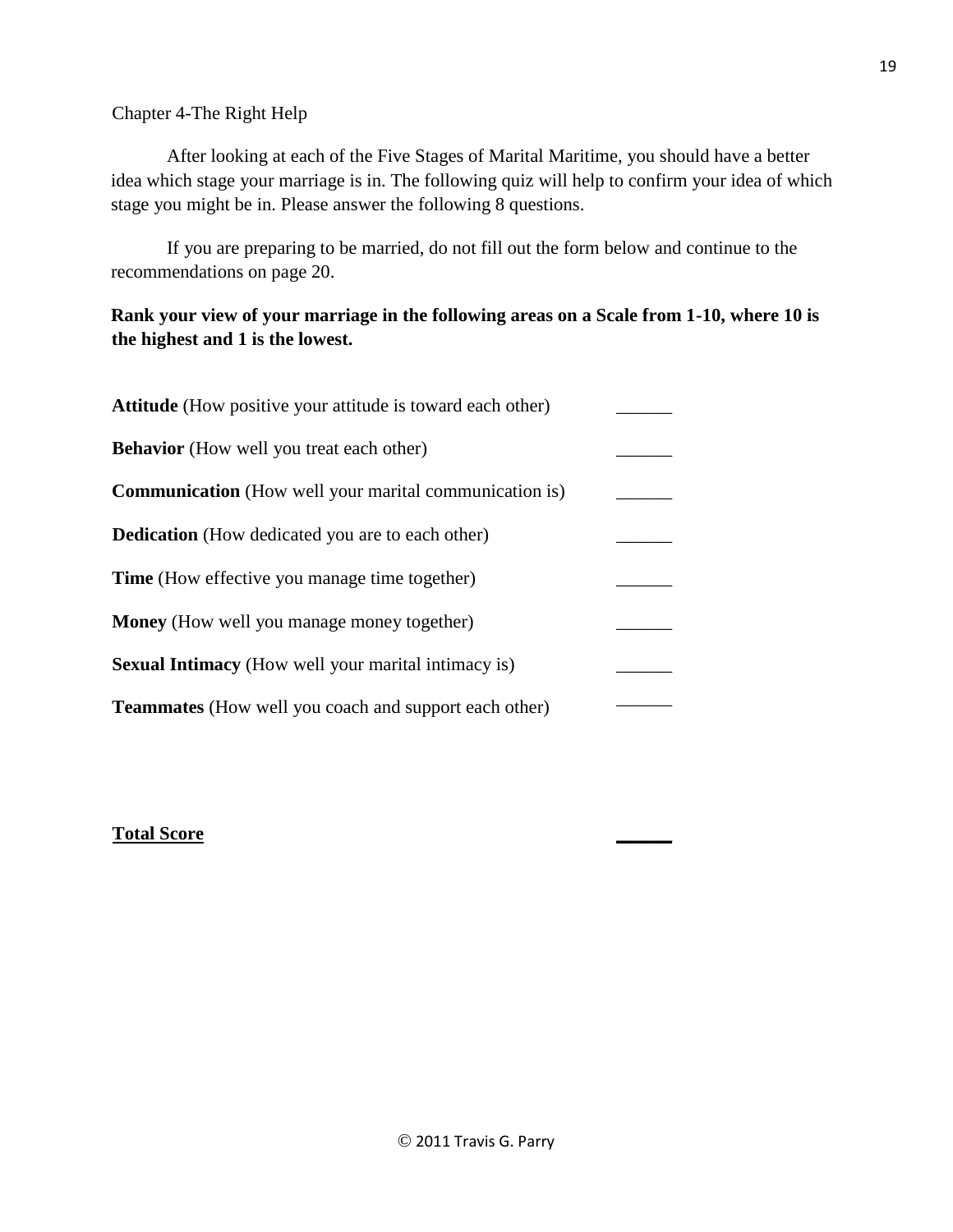| <b>Score</b> | <b>Stage</b>        | Recommendation                    |
|--------------|---------------------|-----------------------------------|
| N/A          | <b>Preparation</b>  | <b>Marriage Education</b>         |
| 72-80        | <b>Enrich</b>       | <b>Marriage Education</b>         |
| 56-71        | <b>Minor Repair</b> | Couple Development Courses™       |
| $26 - 55$    | <b>Major Repair</b> | Couple Development Coaching™      |
| $8 - 25$     | <b>Disrepair</b>    | <b>Marriage Therapy/Education</b> |

## **Now What?**

You now know which of The Five Stages of Marital Maritime you are in, and it is time to take action. Do not put off tomorrow what can be done today!

If you are in a Preparation or Enrich Stage already, do not stop working at it. Continue to work at it by learning skills from this book and prevent mishaps with icebergs.

If you find yourselves in a Minor Repair Stage, you need Couple Development Courses™. These courses are offered as a classroom style environment and designed to give you more feedback through the process. They happen are various times and locations.

If you fall into the Major Repair Stage you should get help from Couple Development Coaching™. The Couple Development Coaching™ will give you a step-by-step plan to avoid the approaching icebergs or repair the damage from the collision. For more information into how to take courses or to apply for coaching, send an email to travis@travisparry.com.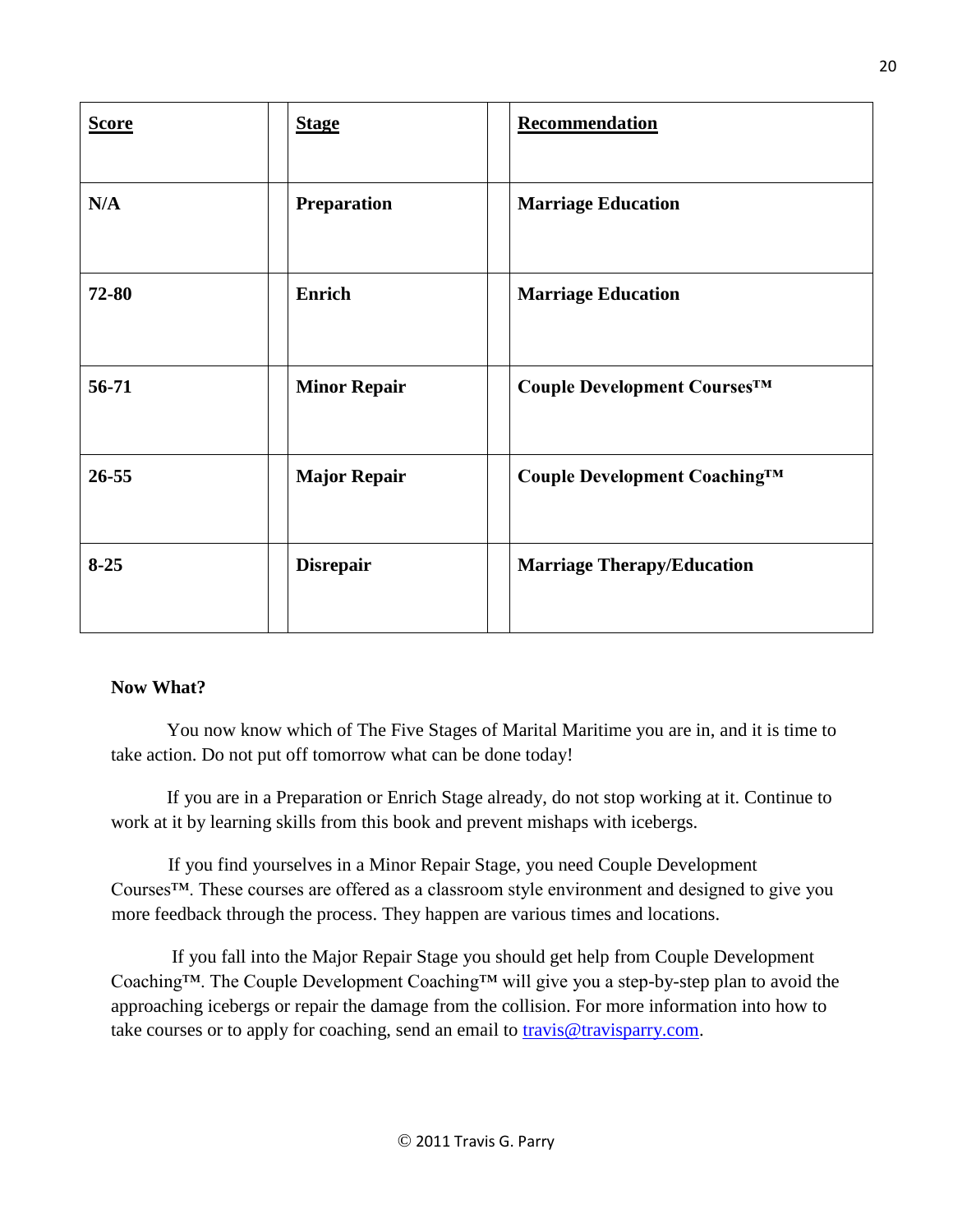If you fit in the Disrepair Stage it is best to contact a Licensed Marriage Family Therapist to stop marital problems from sinking the ship and use [Marriage Education](http://www.coupledevelopment.com/) to prevent future issues from arising again.

No matter what your stage, take action now. The truth is that most marriages are not in the Disrepair Stage, even though it may seem that way. They might think that the ship is sinking too fast to recover because they are tired and unfamiliar with the consequences. As mentioned in Chapter 2, the divorce assumption says that the majority of first marriages end in divorce anyway, so they live up to this false standard and excuse their actions.

Most couples can work through issues over time and with the right skills from the Couple Development<sup>™</sup> program. Remember that miracles can happen, but it does not happen by itself. Through hard work most marriages with struggles can pull through the hard times and find happiness.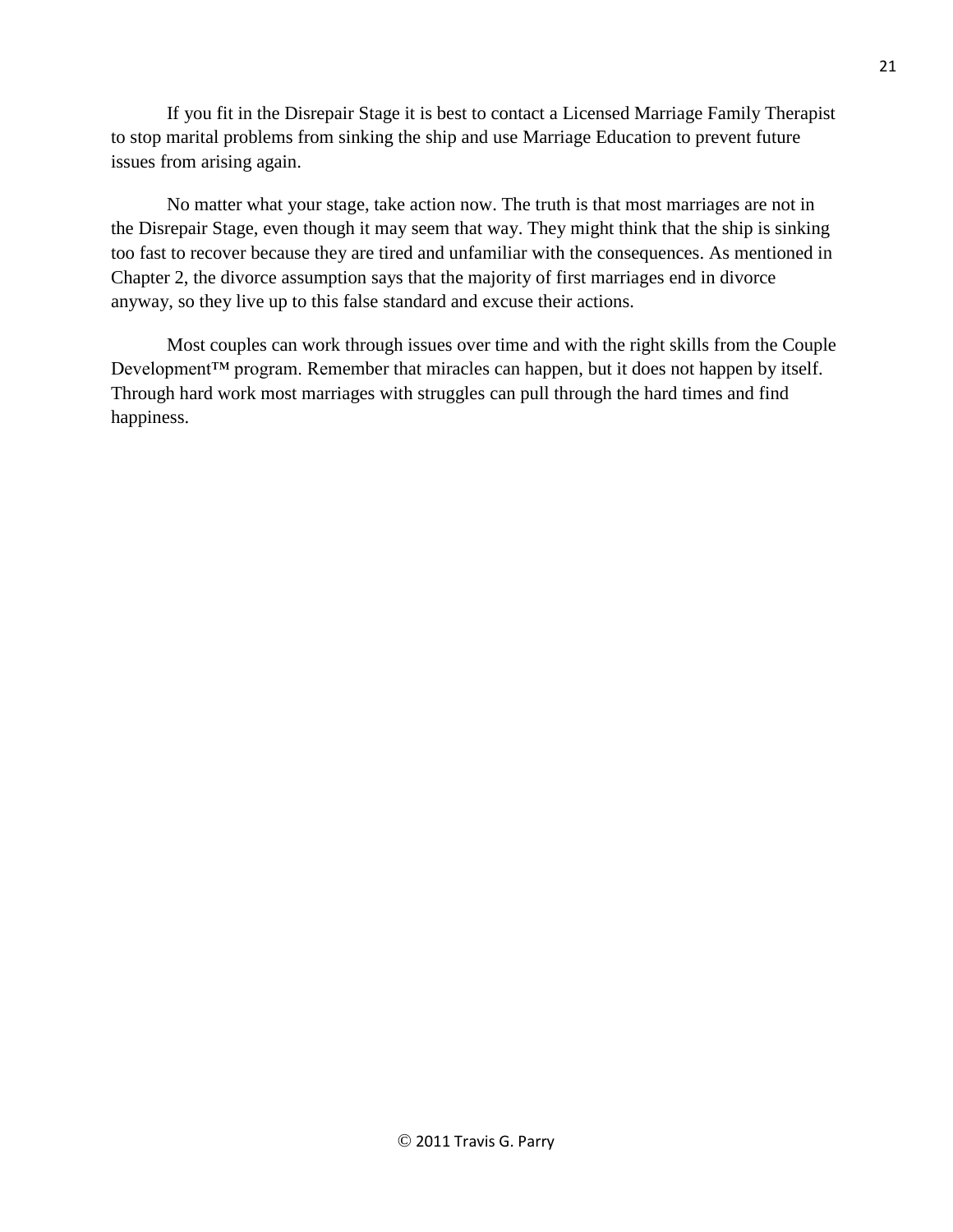## **Part II-The Philosophy**

#### **Chapter 5- The Attraction**

*"Matters of interpersonal attraction are quite literally of life and death importance not just of the individual but to all of humankind"-Ellen Bersheid* 

To understand how couples can develop together, it is vital to understand the truth behind why individuals are attracted to and marry each other. This will aid in understanding the Couple Development™ Process. This chapter will answer three controversial relationship ideas while teaching the basics about the key to the development of love.

The following three questions are often misunderstood, and the wrong answers are oftentimes taught as true facts. We want to debunk these myths and arm you with information that will help those looking for that special someone and help explain the science behind the marriage you are already working so hard to improve.

*#1 Is distance a factor in marriage?* 

*#2 What is more important in first impression, Physical Attractiveness or Inner Beauty? #3 Do Opposites Attract or is it true that Birds of a Feather Flock Together?* 

*Question #1- Is distance a factor in marriage?* 

*Answer-Yes, it has everything to do with it.* 

Since, the first step to building a romantic relationship is becoming friends, my father used to say, "You marry who you date, you date who you hang out with, so be careful who your friends are!" Of course, Dad knew this from years of observation and personal experience but what does science say?

Social Psychologists wanted more information about how people make friends and if distance had anything to do with it. Researchers at Massachusetts Institute of Technology (MIT) set out to discover the solution and discovered the Propinquity Effect or "the more we see and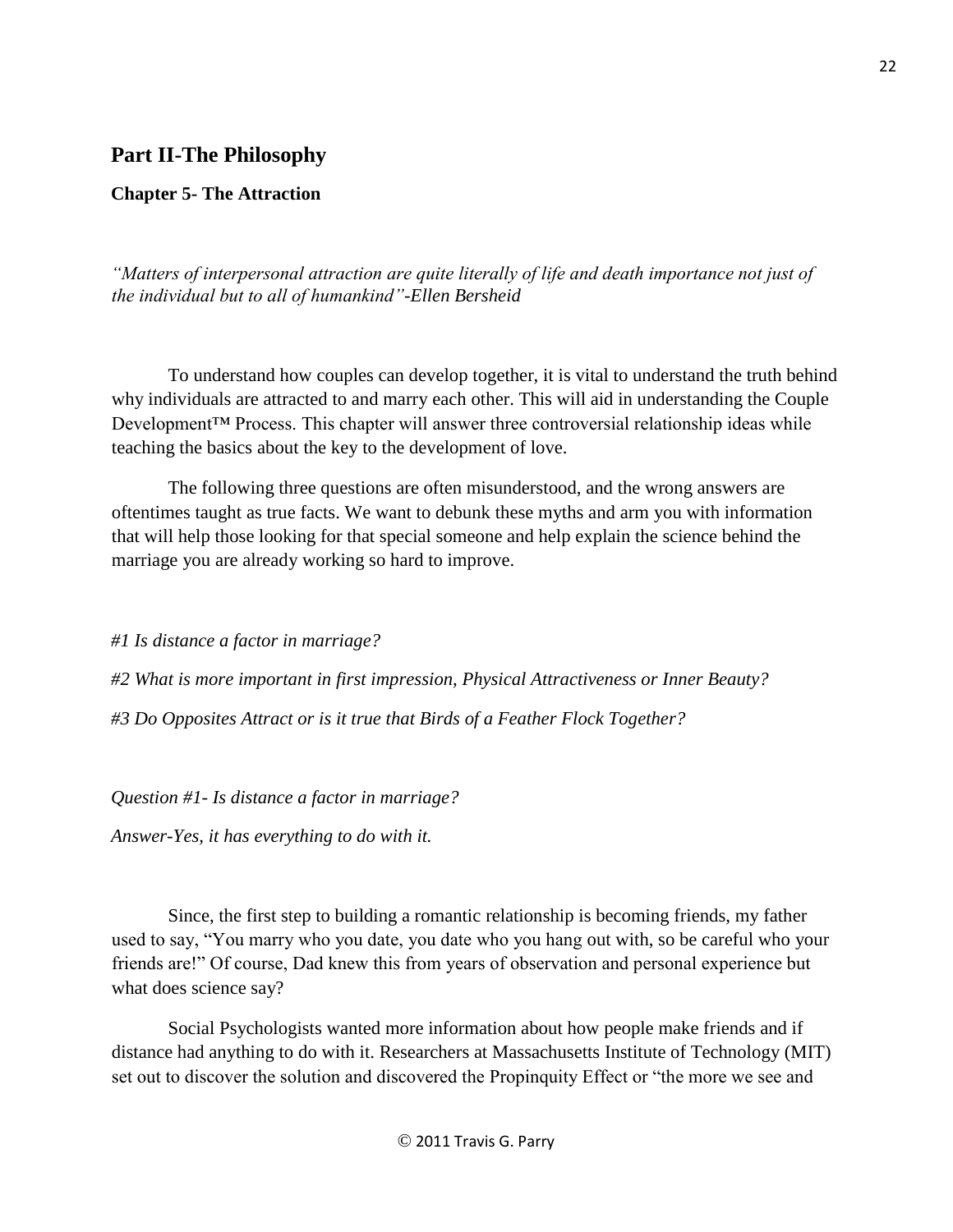interact with people, the more likely they are to become our friends" (Akert, Aronson, & Wilson, 1997, p. 358).

The researchers studied students living in 17 different two-story apartment buildings at the Westgate West Apartment complex on campus. They asked the students, who had been randomly assigned to their apartment, about their close friends. The scientists found that 65% of each individual's close friends lived in his or her own apartment building, even though the other apartment buildings were close by. The students also said 41% of their next-door neighbors were close friends, 22% of neighbors who lived two doors down, and only 10% of those who lived at the opposite end of the hall were also labeled as close friends. The reason that the Propinquity Effect is so effective at getting people living in close proximity to be friends is in part based on mere exposure. Mere exposure suggests that the more we are exposed to a certain stimulus, in this case a person, the more like it. Of course, if the person you meet is a jerk, the mere exposure effect will only increase your dislike every time you see him (Akert, et al., 1997).

Distance played a crucial role in using mere exposure of other college students at the MIT apartments, and it is also used each day of your life. You will most likely rub shoulders with a friend who becomes your mate just by where you associate with other people. "Researchers have found that most people marry someone who sits nearby in the same classroom, lives in the same neighborhood, or works in the same office or factory" (Akert, et al. 1997, p. 359).

A friend mentioned that before college we would most likely find the girl of our dreams at the college we attended, so we should carefully select where we each would go for our education. His words proved to be prophetic as I met a very special young lady attending college at Brigham Young University. We lived across the street from each other, which proved convenient for us to be introduced and natural to socialize with similar friends. This friendship led to dating and courtship, and eventually to our marriage today.

Look at your own friendships and marriage. How did you meet and how did propinquity help this relationship along? Of course, with innovations like the cell phones and the Internet, we are now able to decrease the distance and more people are creating love connections over long distances. Remember whatever the medium; one very important key to attractiveness in regular exposure is proximity.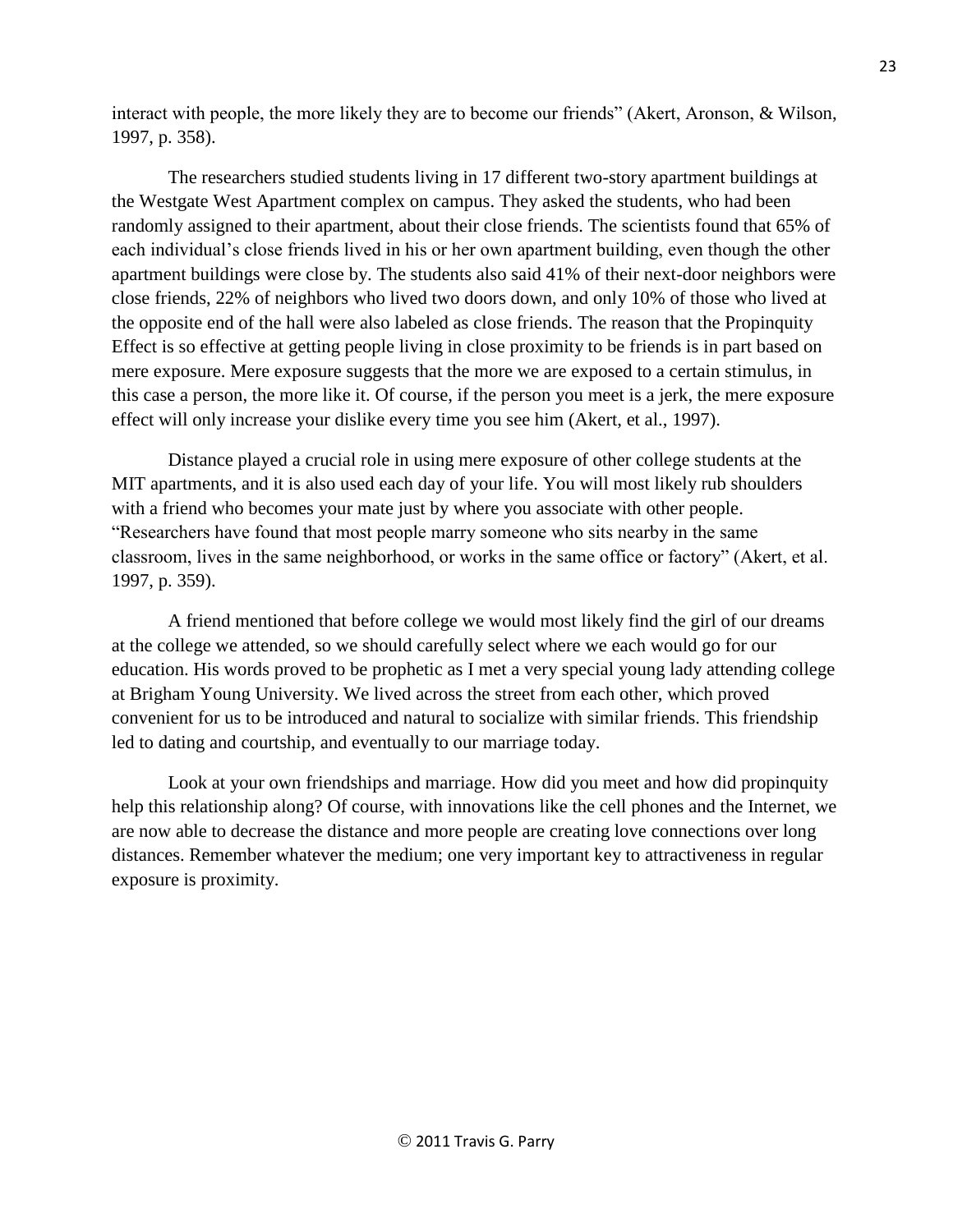*Question #2 What is more important to first impressions, Physical Attractiveness or Inner Beauty?* 

*Answer-Physical Attractiveness.* 

In the classic study of interpersonal attraction, Elaine Hatfield studied college freshmen from the University of Minnesota on blind dates. She paired them up randomly with other freshmen for a dance during freshmen orientation week. The pairs were given time to dance and chat with their blind date. Then they evaluated their respective date on the likelihood of wanting to go out with that person again. The evaluations were based on personality criteria like sensitivity, independence, and intelligence. The most important factor was physical attractiveness (Akert, et al., 1997).

Although men are typically portrayed as the shallow ones, both men and women are more interested in physical attractiveness at their first encounter. Men have acquired this bad reputation because they are more likely to admit the preference to physical attractiveness when asked, where women are less likely to admit it (Akert, et al., 1997).

The reason behind why we like beautiful people is because of what assume attractiveness means. In a survey of both men and women, they responded that the more physically attractive a person was, the more likely that the person is sexually warm and responsive, kind, strong, modest, outgoing, nurturing, sensitive, interesting, poised, sociable, an exciting date, and has a better character. Other studies showed that physical attractiveness had future meanings like a better career, a happier marriage, and a more fulfilling life (Akert, et al., 1997).

The importance of first impressions should not be underestimated. Physical attractiveness is the most important factor for both men and women and can open the door to a longer termed relationship. It also helps to form initial assumptions about other individual characteristics and capabilities. Although physical attraction is important it is not a panacea of your relationships. We must consider the next question to find out about long-term attraction.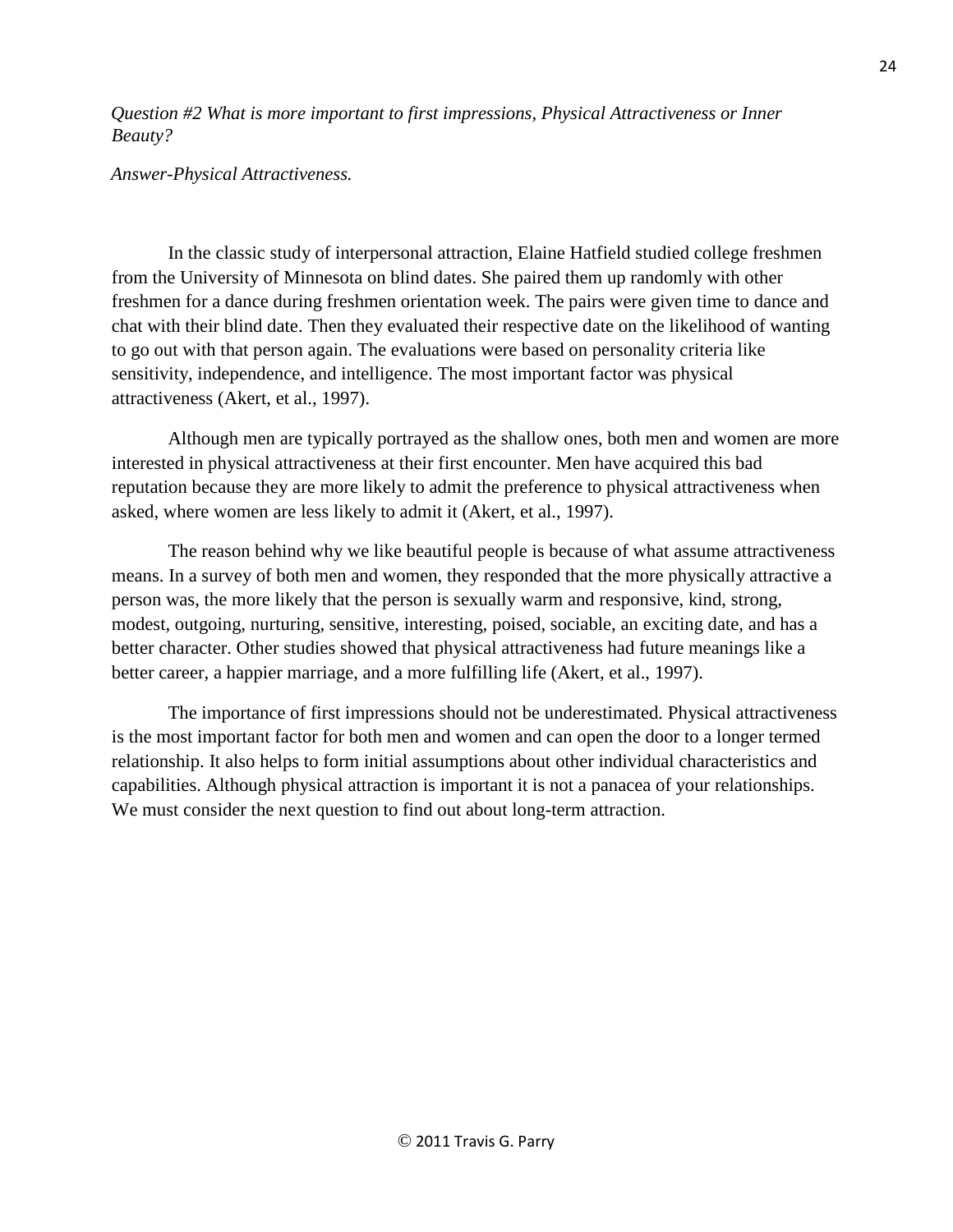*Question #3-Do Opposites Attract or is it true that Birds of a Feather Flock Together?* 

*Answer-Birds of a Feather Flock Together.* 

Research has proven that birds of a feather indeed flock together, by introducing the concept of similarity. Similarity is defined as "the sense that aspects of oneself are similar to aspects of the other person" (Akert, et al., 1997, p. 358).

Have you ever met someone who you right away found multiple hobbies that you have in common? After a relatively short conversation, you made a new friend. Research shows that the more similar that you perceive you are to another person, the more you like that person. This shows that people are attracted at least short-term to people who are alike.

Long-term men and women who share common values and beliefs are more likely to stay married. The Law of Attraction is explained in more detail in future chapters and is one of the main reasons couples need to train and develop together. Initially couples meet and are attracted to each other because of propinquity, physical attractiveness, and similarity. Then they hang out, date, and decide to marry because the relationship continues to develop. If couples continue to build on their marriage by nurturing the values and beliefs they hold, their marriage will last and even thrive.

Do not get this whole thing mixed up with the apparent physical differences of the "Opposite Sex" as that is not we are trying to explain. Of course men and women have many differences, mostly physically and more specifically intellectually and sexually. However, men and women have more similarities than they do differences. Enough is different in the opposite sex, to create an intrigue and a natural attraction inherent in most of us to mate and procreate. These desires are the highest categories of needs indicated in the revised pyramid of needs theory from Chapter 2.

Unfortunately, there are some very popular authors who write about these apparent differences that men and women have. "Men are from Mars and Women are from Venus" is the most popular work on the subject that has helped popular culture focus on our slight differences. These and other works suggest that long-term relationships are successful when understanding the "Opposite Sex". People believe it and buy the product because they enjoy talking and complaining about the differences that we have.

Although there are basic and essential physiological differences in males and females, some behavioral differences are engendered into boys and girls at young ages from socialization. For example, in our western culture, women are expected to "be caring, supportive of others, and cooperative, whereas boys and men are supposed to be more independent, self-assertive and competitive" (Wood, 2010, p.80). Our society sets these unwritten social rules that define what traits men and women should have, yet marriage would benefit even more if each spouse acquired the best of these traits even if it meant breaking social rules.

© 2011 Travis G. Parry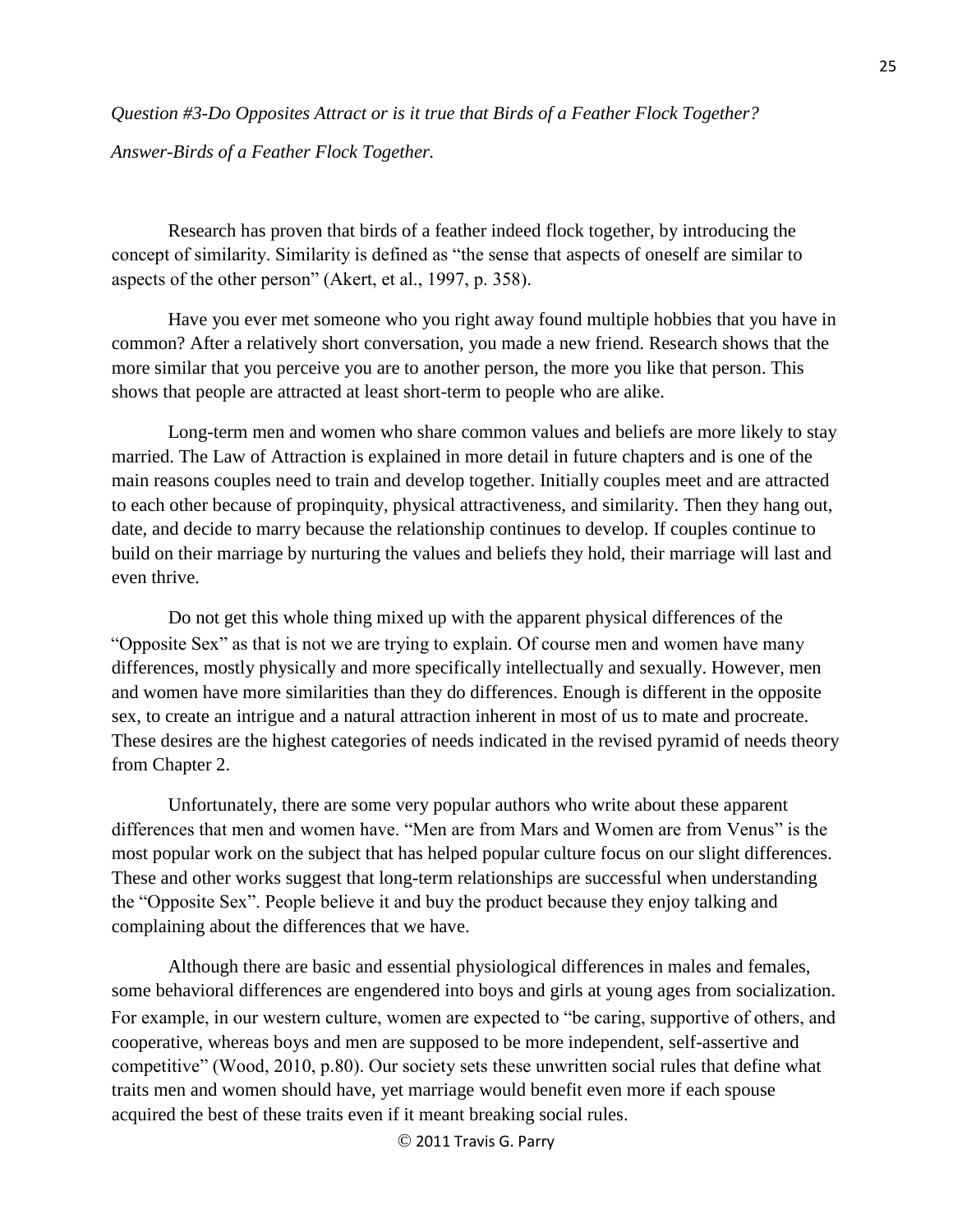Some research has shown that people do well when they are matched up with a person with a complimentary personality. For example, a shy man might fit well with an outspoken woman and an organized woman might do well for a disorganized man. The complimentary personality theory has gained some attention but not enough to outpace the birds of a feather theory (Akert, et al., 1997).

More recent research shows that, "Men and women may be drawn to partners with similar personalities, according to researchers. In a 2006 study, University of Liverpool scientists invited volunteers to look at individual pictures of women and men, and then to judge their personalities. The volunteers had no idea who was married to whom, but the couples that had stayed together for the longest amount of time were judged to possess more similar personalities" (Black, 2010).

In a similar study, "Robert Zajonc, a University of Michigan psychologist, analyzed pictures of couples taken as newlyweds and again a quarter of a century later. The couples started resembling each other over time and the happier the couples reported being, the more likely they were to have started to look alike. Zajonc theorized that when couples laugh a lot together, both people develop laugh lines around their mouths" (Black, 2010).

These two recent studies are further proof that even over many years, like attracts like. Understanding this concept helps couples understand how to improve together. By syncing our values and beliefs, we will become an unstoppable team.

## **Improvement**

With the basic explanation of why we are attracted each other, in both the short-term and long-term, it is time to begin the Couple Development<sup>™</sup> process. To prepare for this process we must put aside the notion that we can continue to only improve separately and decide to develop together as a couple.

If you are single or you have a spouse who is not supportive of you through this process, you should improve yourself each day by working on these areas individually. Once you begin to change yourself, your spouse might want to come around and join in with you. At that point you can begin to improve your marriage together.

However, do not give up on your spouse if they are not as motivated to learn as you are. Many marriages are damaged by people who are not patient enough with the spouse's improvement. The impatient spouse is sometimes so involved with personal development and experiencing changes in their own life that he decides to leave his current partner behind and live alone. I have met and spoke with many couples affected by this infatuation with personal development, where the marriage ended because one spouse left the other behind.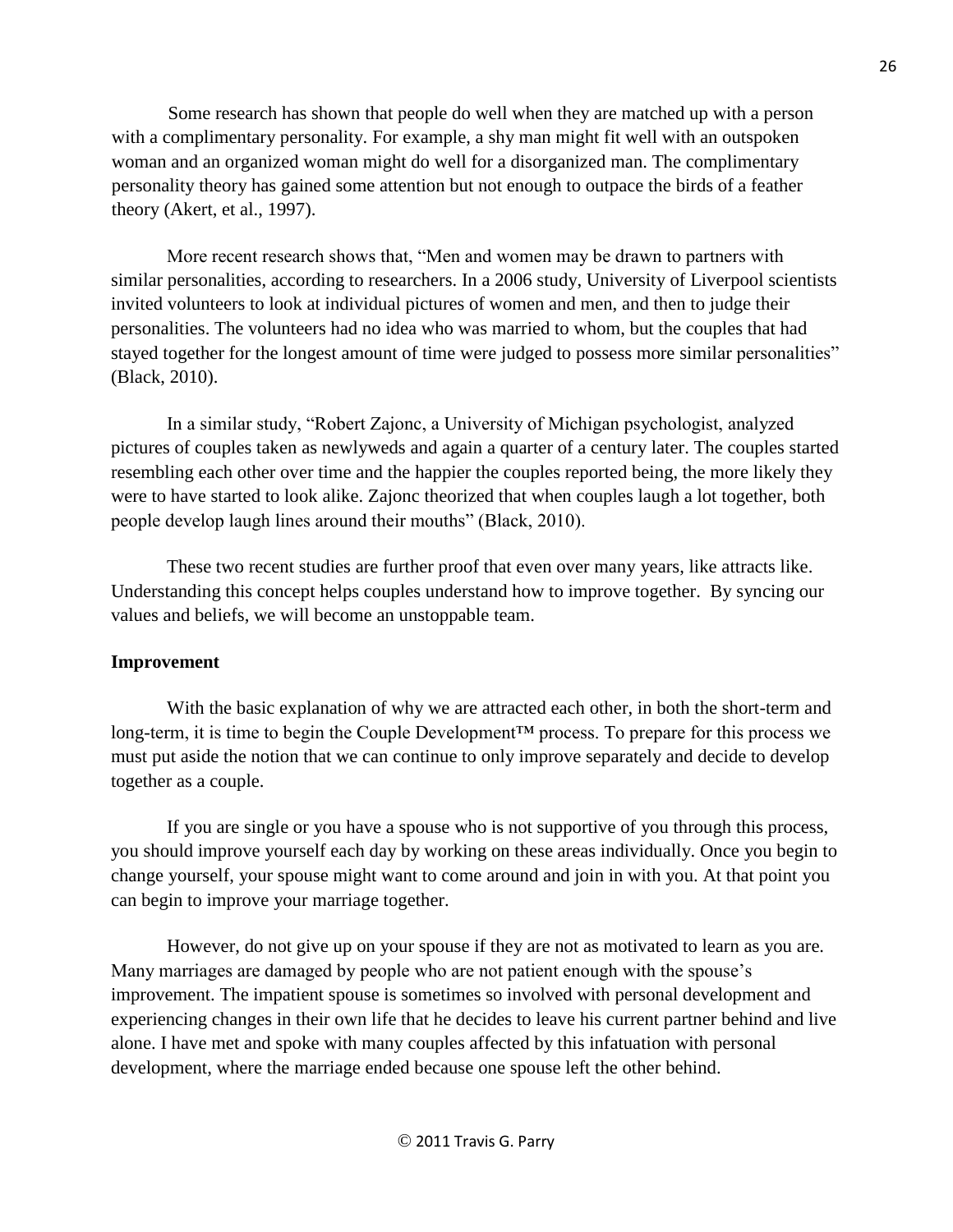Similar to the impatient spouse syndrome, is the spouse who does not believe the other spouse is even capable of changing because of his or her gender. The gendered spouse thinks that because the opposite sex is so engrained in his or her ways that there is no possibility of him or her changing. This way of thinking comes from a lack of understanding of how we each are gendered.

Men and women are both gendered, or taught the appropriate rules for one's sex, from an early age due to socialization. This socialization takes place in the family, through media, friends, and school. Researchers who studied young children interacting on playgrounds found that most of their play was sex segregated, and the games were notably different. These games tended to teach the children distinct rules about one's sex and how to communicate properly as a boy or a girl (Wood, 2010).

From the playground to college men and women are constantly being gendered to what men and women can and cannot do, wear, say, act, or become. An important aspect to remember is that these are learned behaviors and that if they were once learned they also can be unlearned and replaced with new behaviors. Behavioral psychologists believe that changing behaviors through unlearning and learning new behaviors is one of the most effective forms of therapy.

If you are single improve in these areas as best you can to prepare you for your future relationship. You should practice personal development from here and go to work on the qualities and skills you will need once you are hitched. Once you are married you should move from personal development to couple development and watch this synergy takes you further than you could have on your own.

Couple Development™ is designed to learn how to build your own Thriving Marriage through learning and growing together. Be sure that you are patient with each other and not a hindrance. Do not harm your own marriage by thinking your spouse will not change because of their gender. Believe that you both can work together and form a working and effective team, and you will see great success throughout this process.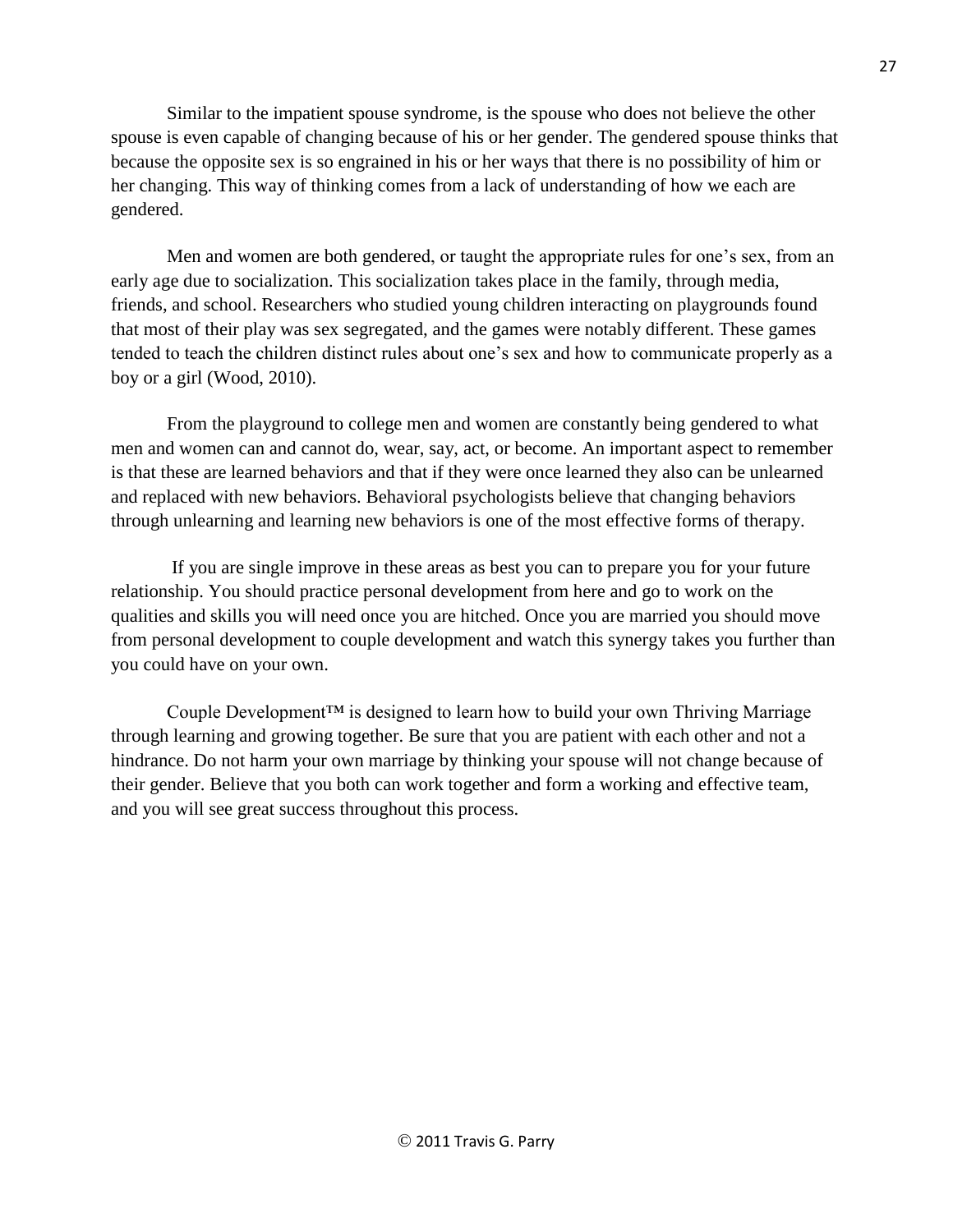### **Chapter 6-The System**

 After more than 11 years of research and experience, I have found the solution for the Big Three and how to build Thriving Marriages. I have compiled it for couples to easily understand and use. This process is the lifeline for couples and is called Couple Development™.

Couple Development™ helps to avoid The Big Three Marital Icebergs and build a Thriving Marriage™. As a Time Management Consultant, a Psychology Professor, and a Financial Consultant, I have been teaching solutions for the Big Three separately. When I finally began teaching skills to combat all three areas, I was greeted with much greater success than ever before.

The Couple Development™ program has three main stages, Foundation, Essentials, and Teamwork. Each of these stages helps couples to get rid of pride and build a stronger team.

### **Foundation**

In my experience with coaching and teaching, I learned that before one can effectively help couples with The Big Three a strong Foundation must be built. Just like building a solid structure that can stand against perilous weather and disasters, a Thriving Marriage™ must have a "Firm Foundation." This foundation is built on four main elements; *Attitudes, Behavior, Communication*, and *Dedication.*

A positive attitude is the most fundamental element of building a strong foundation for a Thriving Marriage™. Interacting with a negative person can tear you down and will not help build anything up. Having a positive attitude can be a difficult task but can be achieved.

Behavior is the second element in building a strong foundation. We have heard of the golden rule, "Do unto others what *you* would have done unto *you*." However, a Thriving Marriage<sup>TM</sup> needs more than the golden rule to be successful. The golden rule is focused on you and is selfish. The platinum rule, "Do unto others what *they* would want done unto *them*" focuses on your spouse and is the behavior needed for a strong foundation.

Communication is the third element in building the foundation. Many techniques for learning good communication have been adapted to marriage over the years. The problem is most techniques are so complex that they are forgotten before they can be learned. When serious issues come up, couples often suffer from fight or flight syndrome. This leads to habitual avoidance and exacerbating of the issues. Couples need a simple process like the one outlined in Couple Development™ program.

Dedication is the final element and is just as important as the first three. Show me a good marriage, I will show you two individuals who have learned to be supportive teammates and devoted to the cause of their marriage. Nothing and no one comes between the couple and their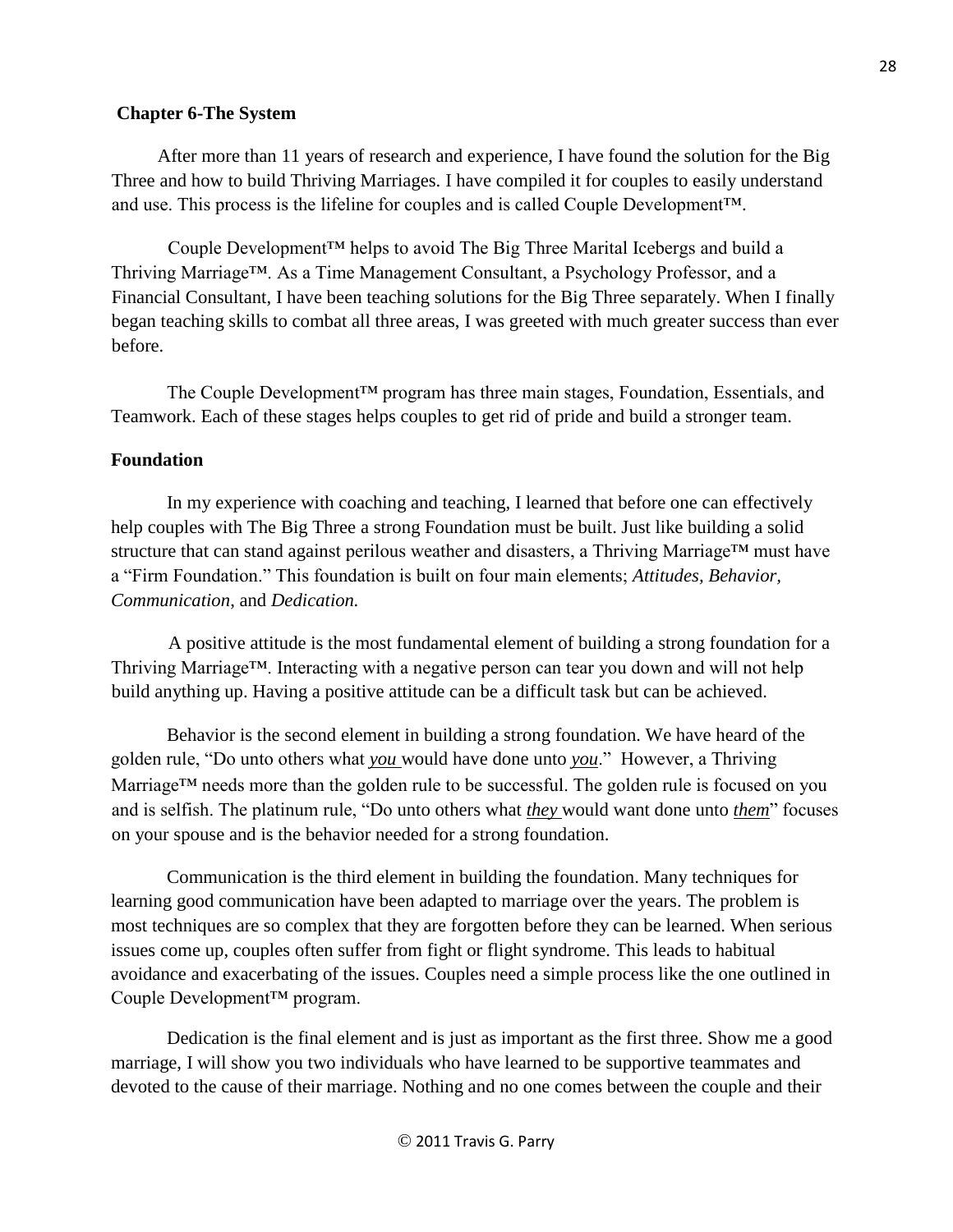goals in marriage. It is said that "The whole is greater than the sum of the parts." This common definition of synergy happens in a Thriving Marriage™.

Having two dedicated partners working toward similar goals will greatly outweigh the efforts of two separate individuals. Good partnerships do not just happen on their own, they need rules and boundaries and each partner needs a role to play. The most important parts of dedication is to be dedicated to playing your part the best you can and helping your partner when they need help so the team will be successful.

## **Essentials**

Once couples learn the basic skills needed in each of the foundational elements, they are much better equipped to handle The Big Three*; Time Management, Sexual Intimacy,* and *Finances*. Couples need these essential skills taught using a couple's approach. Each of these areas, if taught individually can yield some benefit but working together on these issues where each spouse is on the same team, produces even better results. Couple Development™ takes a deep look at each complex Marital Iceberg to provide a comprehensive strategy.

## **Teamwork**

 Once couples have learned the Foundation and the Essentials for handling the Big Three, the last thing they want is to forget what they have learned and regress back to where they were. This is similar to what most people fear when started a new diet. They typically will make great short-term progress by losing several pounds just to have it reappear a few weeks later.

In Couple Development™, couples learn how to create lasting change by becoming their spouse's support for life. Couples will continue through the different marital phases and grow and develop together naturally as a team.

Marriage can be likened to a beautiful duet. One of the most popular duets is "The Prayer" sung by Celine Dion and Josh Groban. Each performer seems to sing his or her part so effortlessly; yet we know it is has taken both of these singers many years to perfect their talent, and even more time to learn how to sing together. Couple Development™ program is designed to teach couples correct skills and give them the right tools to face life together. After Couple Development<sup>™</sup> they will have the right skills needed to sing in marital harmony and continue to develop together.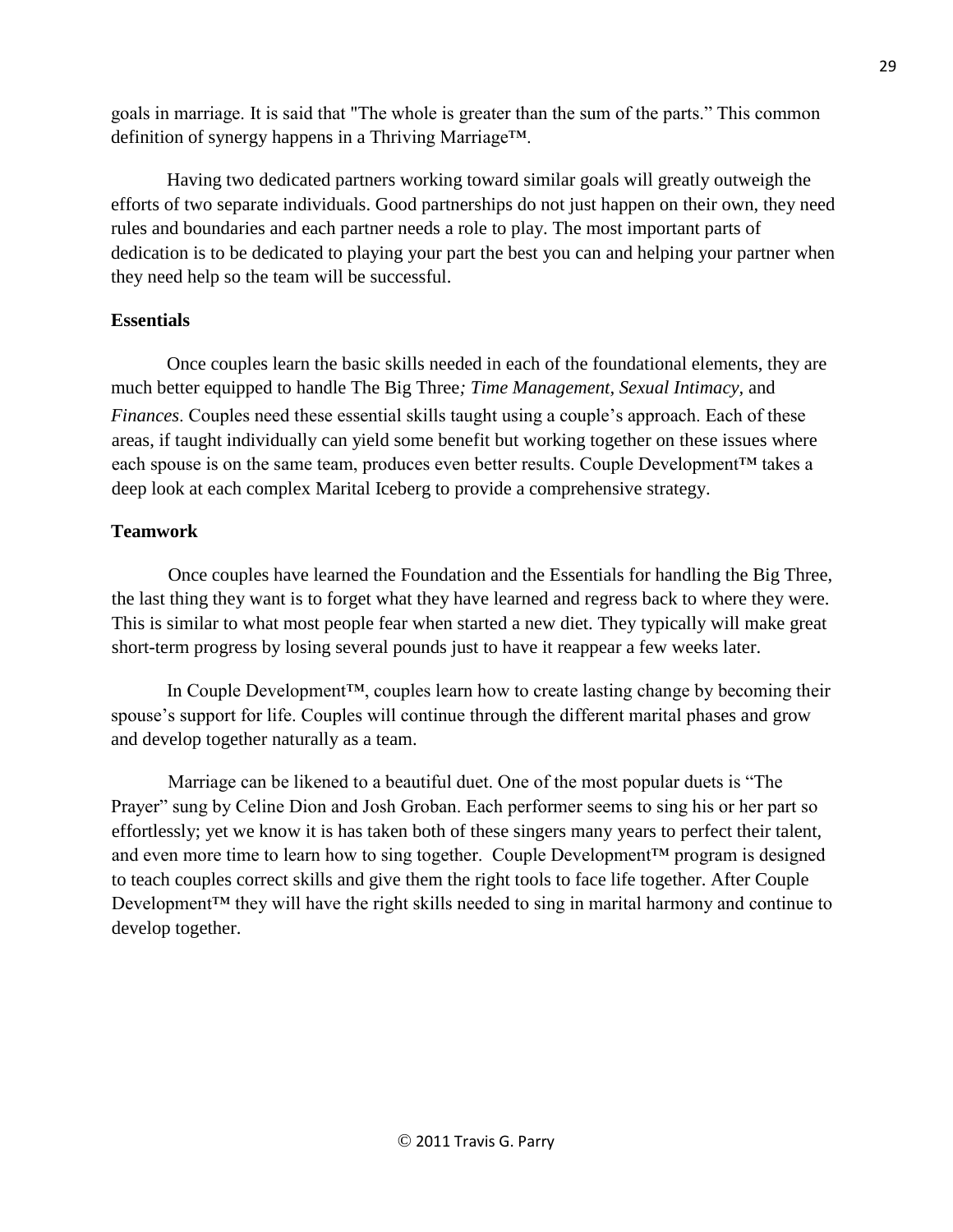## **Part III-The Solution**

This final section is the solution to the problem and the details behind The Couple Development™ program. Each section is divided into four main sections; **Theory, Action, Practice**, and **Action Items**. Read the Theory section and take the Action outlined to help retain the principles. Follow the Practice and Action Items to increase your abilities as a couple. After completing this section, your marriage will be transformed and, on its way, to becoming a Thriving Marriage™.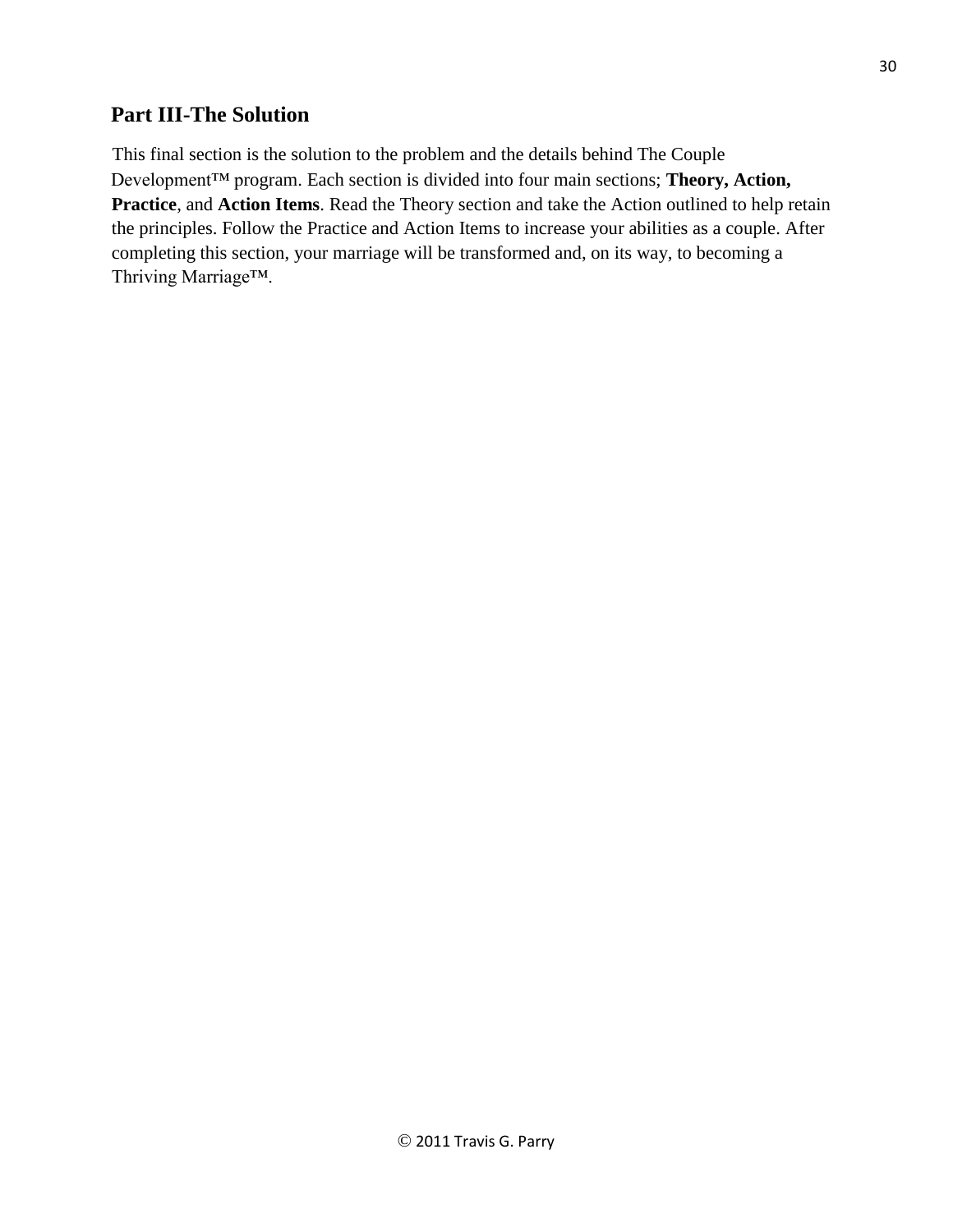#### **Chapter 7-Building the Environment**

#### **Theory**

As a couple, it is important to develop as a team. Living the single-life, it was all about you. Each day you thought only of fulfilling your own needs and desire to be happy. Since you are married, if you continue to develop completely alone then your marriage will not be a thriving one. Instead you may live a selfish life and cause marital discord.

In a Thriving Marriage™, it is important to learn how to develop together. The Bible says that a spouse is a Help-Meet and a Help-Meet is a partner. I like to look at a Thriving Marriage™ as co-pilots of an airplane, co-captains on a sports team, or co-owners of a business. Although each captain or owner is different, may have come from completely different backgrounds, and have different responsibilities, they both must work together toward the same goal in order for the plane, team or business to run smoothly.

For example, if one soccer captain is telling the team to push up for a defensive maneuver, called the offside trap, and the other captain to stay back, what are the players supposed to do? A team not working together will not win. This is true for any team sport where the team is working toward the same goal and the marriage team is no different.

Unfortunately, Hollywood and popular belief represents marriage as something that the individual gains value from and once there is no longer any value, the couple should split. The Couple Development™ program has the exact opposite approach. Marriage means to give of one's self first and to receive second. By following this pattern, individuals in the marriage, achieve greater success together than they ever could alone. This concept is new for most people as we are taught from birth to develop personally. Because personal development is already overwhelming enough to handle, it is crucial to be patient with each other throughout this process.

In this chapter you will learn how to create an environment in which a couple can develop together. The success of this program relies on learning the material in this chapter. If there are problems with material later on, it is usually because the couple has not mastered the principles in this section.

#### **Action**

To lay the foundation for the Couple Development™ Program, a couple most have an environment in which they can develop together. The first step in Building the Environment is creating a place where both partners can feel safe and where there are no distractions such as TV, radio, Internet, children, etc. Find a room in your house, your apartment, or outside where you can sit down and be comfortable. Turn off the TV, shut off your cell phones, turn off the computer, and Focus only on your spouse as you learn together.

The second step is Making Time. This is perhaps the most difficult step for Building the

© 2011 Travis G. Parry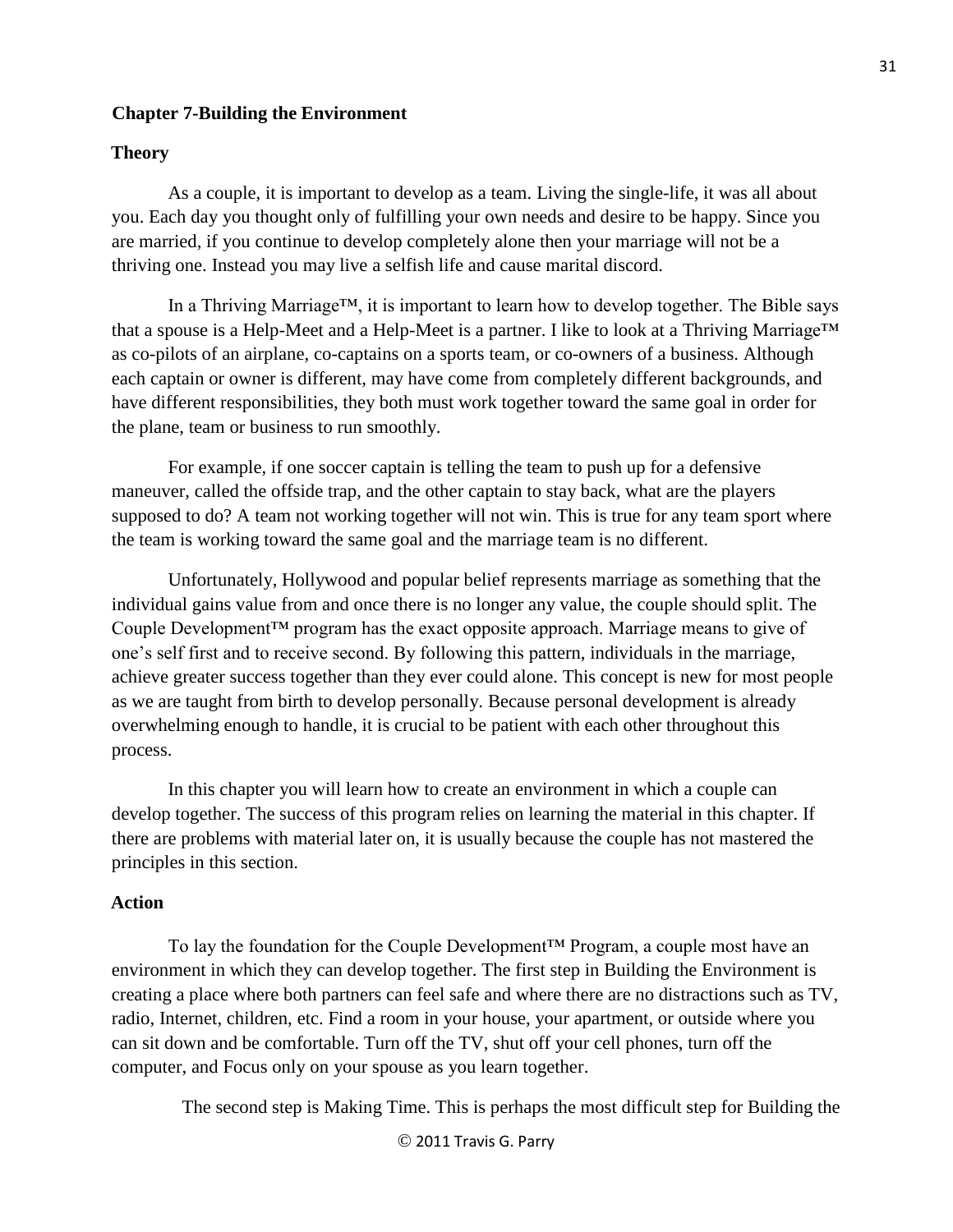Environment for Couple Development™. We teach more about Time Management once Couple Development™ has begun but we need a little bit of time up front to do that.

Pull out your calendars and find one time per week that can be your Couple Development<sup>™</sup> time. This Couple Development™ time needs to be at least one hour long and block it off the same time each week as an automatically recurring appointment. Do not let anything come between you two during that time. For Couple Development<sup> $TM$ </sup> to work, it is imperative that you are Not interrupted. Both spouses must be engaged physically and mentally for this to work.

Will emergencies come up once in a while to deter you from making Couple Development<sup>™</sup> time happen? Of course, but these interruptions should be genuine emergencies like an earthquake or a family illness. Football games and department store sales do not count as emergencies and neither do people. No one should be allowed to take this time from you!

## **Conclusion**

Personal development can be selfish and create a divide in marriage. Instead, work as a team to develop together. A married couple is the perfect team to coach each other as we are designed to be helpmeets for each other. Having a helpmeet and learning Couple Development™ will teach you how to have a Thriving Marriage™. Create an environment where Couple Development™ can begin.

As you have built the foundation with right Environment, you are ready to learn Couple Development™.

## **Action Items:**

- *Create the Environment by finding a place with no distractions.*
- *Find a time for at least one hour each week, where you can practice Couple Development™.*

\_\_\_\_\_\_\_\_\_\_\_\_\_\_\_\_\_\_\_\_\_\_\_\_\_\_\_\_\_\_\_\_\_\_\_\_\_\_\_\_\_\_\_\_\_\_\_\_\_\_\_\_\_\_\_\_\_\_\_\_\_\_\_\_\_\_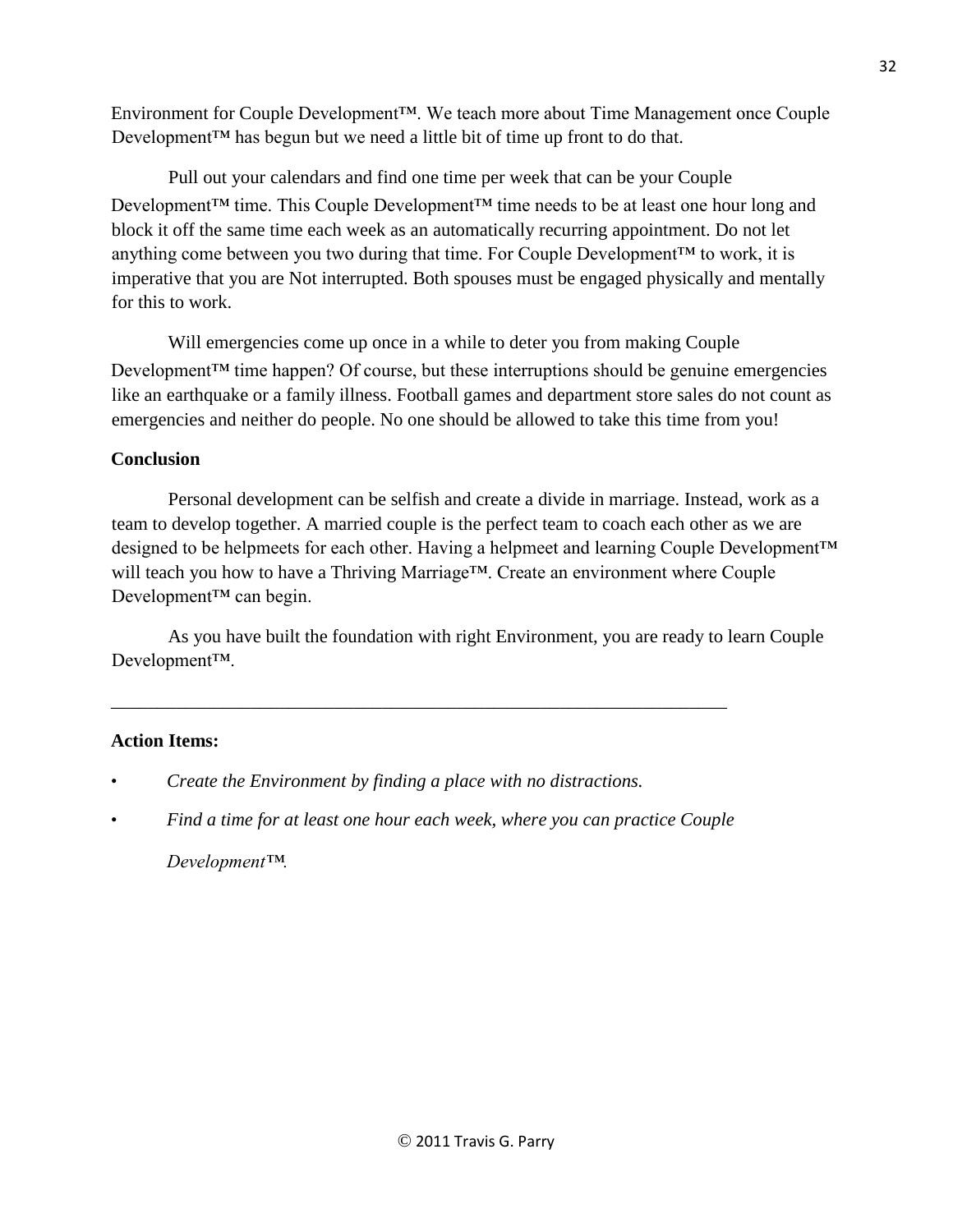#### **Chapter 8-Attitude Theory**

Couples should be aware of the 7 main Attitudes each individual should have to create a Thriving Marriage™; Patience, Charity, Trust, Positive, Forgiving, Grateful, and Unselfish. These attitudes represent the exact opposite definition of pride. The absences of these Attitudes are the core reasons many marriage problems begin. In order for a Thriving Marriage™ to exist each partner must adopt these attitudes into personality traits.

Patience is being able to gratefully wait. Charity learning to love someone more than yourself. Trust is depending on another person. Positive is being able to see the bright side of any situation. Forgiving is realizing that you also make mistakes and allowing the other person to start over. Grateful is being happy for what you have. Unselfish is focusing on making the other person happy without thought of you. Developing these attitudes toward your spouse requires following the Law of Attraction and daily participation to complete this course.

The Law of Attraction implies; what we put out to the universe will eventually come back to us. Scriptures refer to the Law of Attraction as the Law of the Harvest or, "what we sow is what we reap." So if we are thinking positive thoughts it will produce positive results and negative thoughts will have negative consequences. These laws are also true for the types of relationships that we attract. In fact the kind of people we associate with and the spouse we have chosen is a product of our own use of the law of attraction.

The Law of Attraction and the Law of the Harvest teach the principle of individual responsibility. When you point a finger at someone remember that 3 fingers are pointing right back at you. Get rid of the blame game and take personal responsibility for your thoughts and actions.

When people come to me and say that their spouse is selfish or negative, it is usually because he or she has attracted that kind of person. Think back to when you were looking for "Mr." or "Ms." Right, you probably had a list of attributes that you were looking for. You have attracted the kind of person you married because of the attributes that you had yourself. It is not true that "Opposites attract." It is true that "Birds of a feather flock together." You attracted your spouse because of the Law of Attraction!

For example, if you want your spouse to be positive, you should practice being positive yourself and if you want your spouse to be patient exhibit more patience of your own. You cannot change your spouse but as you change yourself, your perception of your spouse will change. As you use the Law of Attraction to improve your attitude, you will be more aware of the good in life and in your spouse.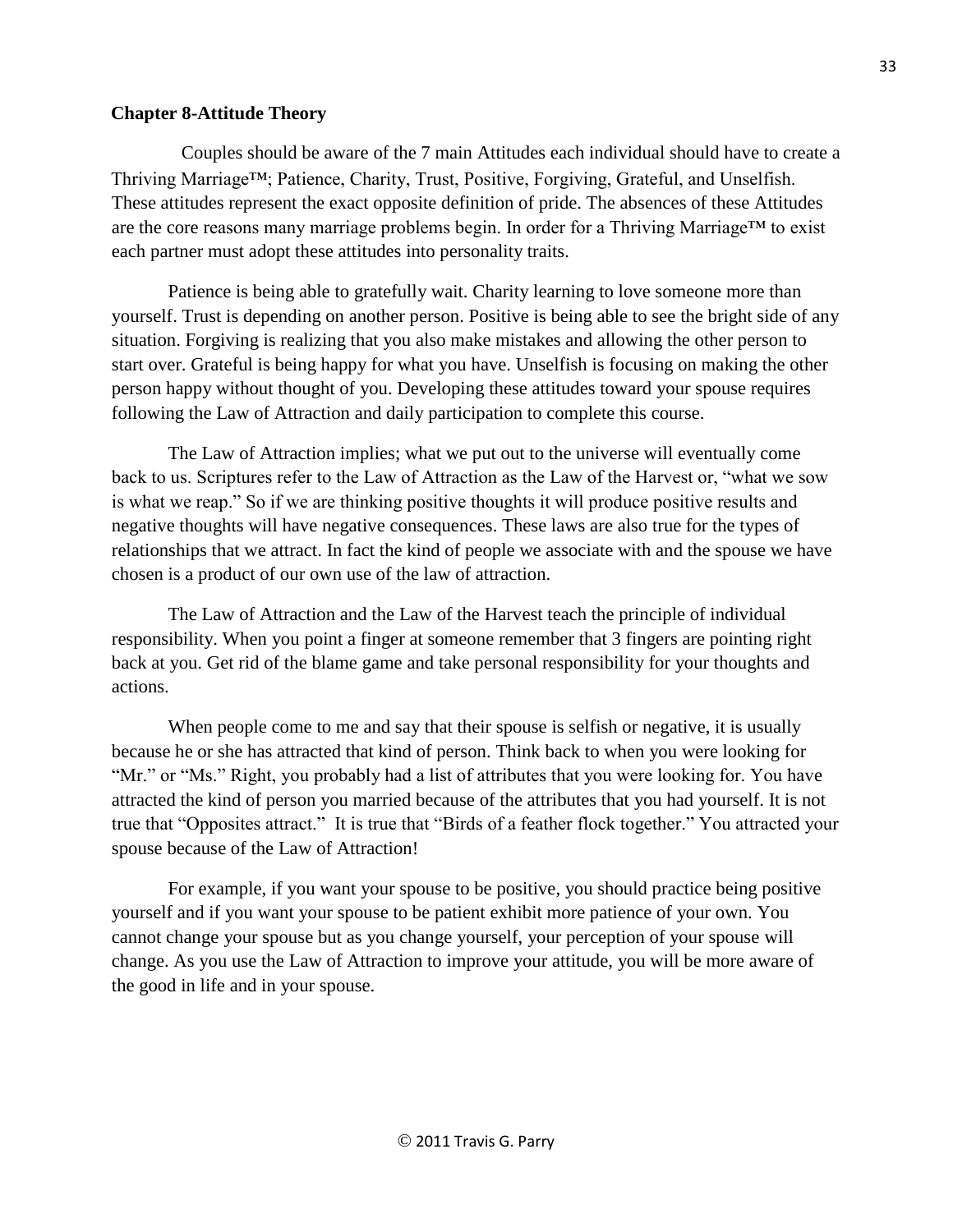### **Action**

To prove that the Law of Attraction is at work in your relationship, each partner should write down 10 qualities you each wanted in a spouse before you were married. Then compare notes and be amazed at how most of these qualities match up. Do not be discouraged if you are not perfect in all the areas your spouse has written down. Relax and realize that this is a process and neither of you are perfect. By working together you can help each other better than improving on your own.

The Law of Attraction has two parts when working on improving attitudes. The first part is thinking, and the second is acting on it. You cannot just sit down and think about something and then expect it to happen; you must get up and go do it.

## **Practice**

You can begin by taking the first attitude of being positive. Make a goal for the week to both think and act positively. The most important attitude is being positive, and it will lead to the incorporation of all the other attitudes. At the beginning of each day remind yourself that you will be positive.

One of the best books about being positive is *A Complaint Free World* by Will Bowen. He runs a non-profit organization that is helping more than 6 million people worldwide to complete the 21 Day Complaint-Free Challenge. You can check out his website at <http://www.acomplaintfreeworld.org/> and take his challenge as a couple.

Do not go out of your way to catch each other when you slip up. Resist the urge to keep score on how many times you have messed up. Instead, wear a bracelet of some sort to remind you of your focus to become. During the day share the times with your spouse in which you were positive. Focus on the positive, focus on changing and eventually you will become a master at it!

Commit to each other that you will begin your positive transformation. Grab a bracelet, a rubber band, or a coin to keep in your pocket and for the next week practice on being positive. Do this by not saying anything negative. If you begin saying something negative, stop yourself and say, "And I am not going to complain." Order Will Bowen's book, "A Complaint Free World" at<http://www.acomplaintfreeworld.org/>[.](http://www.acomplaintfreeworld.org/)

After seeing improvement by developing a more positive attitude, begin to work on the remaining six attitudes. You will find throughout the Couple Development™ program a different attitude is emphasized on each day. This is to help you work on these attitudes and completing the entire program.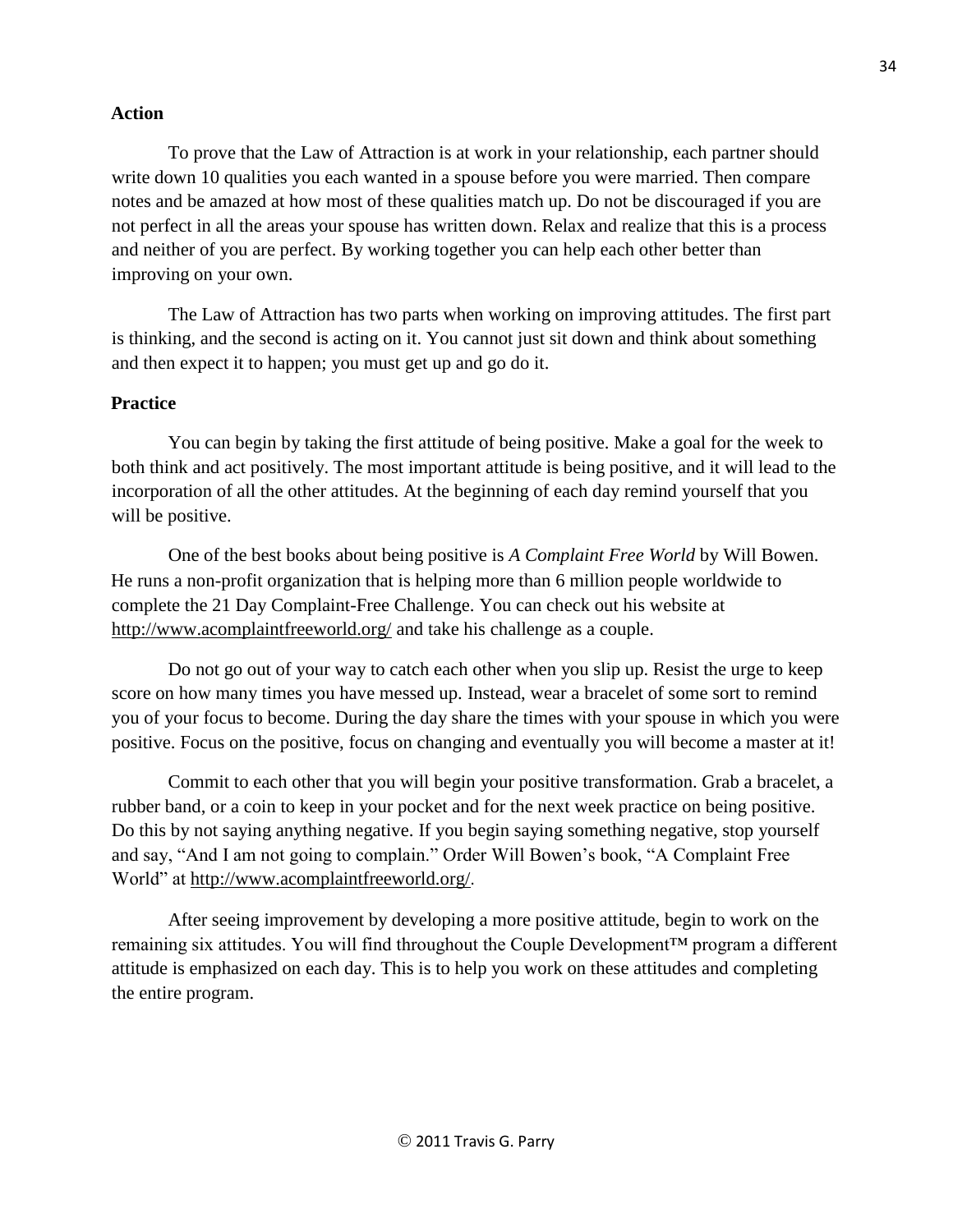## **Conclusion**

Patience, Charity, Trust, Positive, Forgiving, Grateful, and Unselfishness are the 7 most important attitudes to have for a Thriving Marriage™. Being positive is the key to all the other attitudes, so work on it first by using The Law of Attraction. Using Will Bowen's 21 Day Challenge is a great way to help you use the Law of Attraction to be more positive.

## **Action Items:**

- *Decide to use the Law of Attraction.*
- *Change your Attitude by working on being positive.*
- *Help each other be Positive.*
- *Rejoice and reward yourself and each other when you have done well.*

\_\_\_\_\_\_\_\_\_\_\_\_\_\_\_\_\_\_\_\_\_\_\_\_\_\_\_\_\_\_\_\_\_\_\_\_\_\_\_\_\_\_\_\_\_\_\_\_\_\_\_\_\_\_\_\_\_\_\_\_\_\_\_\_\_\_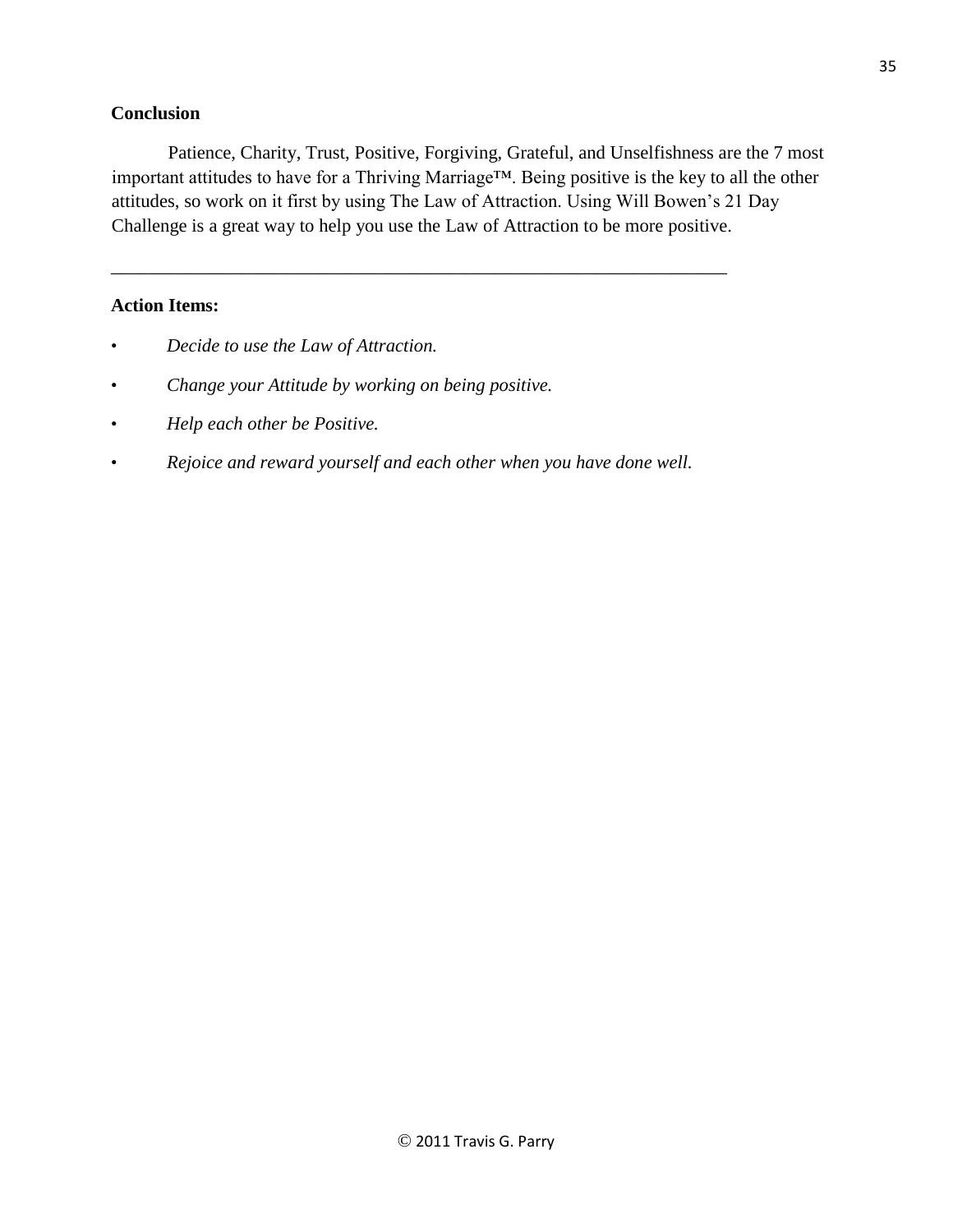## **Chapter 9-Behavior Theory**

Have you ever heard the quote by Ralph Waldo Emerson, "What you are shouts so loudly in my EARS I cannot hear what you say," or "Actions speak louder than words"? Behaviors are the actions people need to experience to feel loved.

Dr. Gary Chapman wrote a whole book about this section called, "The Five Love Languages." It is a great book and I would highly suggest reading it. His book is available at his website [http://www.5lovelanguages.com/.](http://www.5lovelanguages.com/) In the book it says that we each have certain ways that we like to be loved, or shown love from our spouses. He says that these five areas are Gifts, Service, Touch, Time, and Words (Chapman, G. ,1992).

How do you like to feel love? Would you rather your spouse give you a physical gift, do you appreciate heart-felt service, how about being hugged or kissed, is it time spent together that matters most, or finally do you want to hear the words, "I love you" over and over?

The Golden Rule says, "Do unto others what **you** would have done unto **you**." However, for this section, it is important not to abide by the Golden Rule. Instead it is better to listen to the Platinum rule, "Do unto others what **they** would want done unto **them**." To do this, you must first find what your spouse's Love Language is!

You mean that Love has a language? Yes. Imagine that your spouse spoke only Mandarin and you only spoke Dutch. What kind of communication would you have? How long would you really interact? It would be much better if you could speak Mandarin and your spouse would speak Dutch? This way you both could communicate in your spouse's language.

#### **Action**

Go ahead and turn to your spouse to discover which love language they are. There may be one clear primary Love Language or there may be a couple areas of equal importance. Let your spouse tell you which one(s) are most important.

Remember, this is not what **you** think their Love Language is, but it is them telling you what **their** Love Language is. If your spouse suggests a language, do not judge it or argue that it is a different area. This might be a breakthrough for you both as you consider the five areas. For some of you this will be easy but for others this will be the first time that you have ever discussed this.

For example, my Love Language is Words of Affirmation and my wife's Love Languages is Quality Time. I try and spend quality time by talking for at least 30 minutes each day so she feels loved in her way. She returns the favor by finding specific things to praise me on.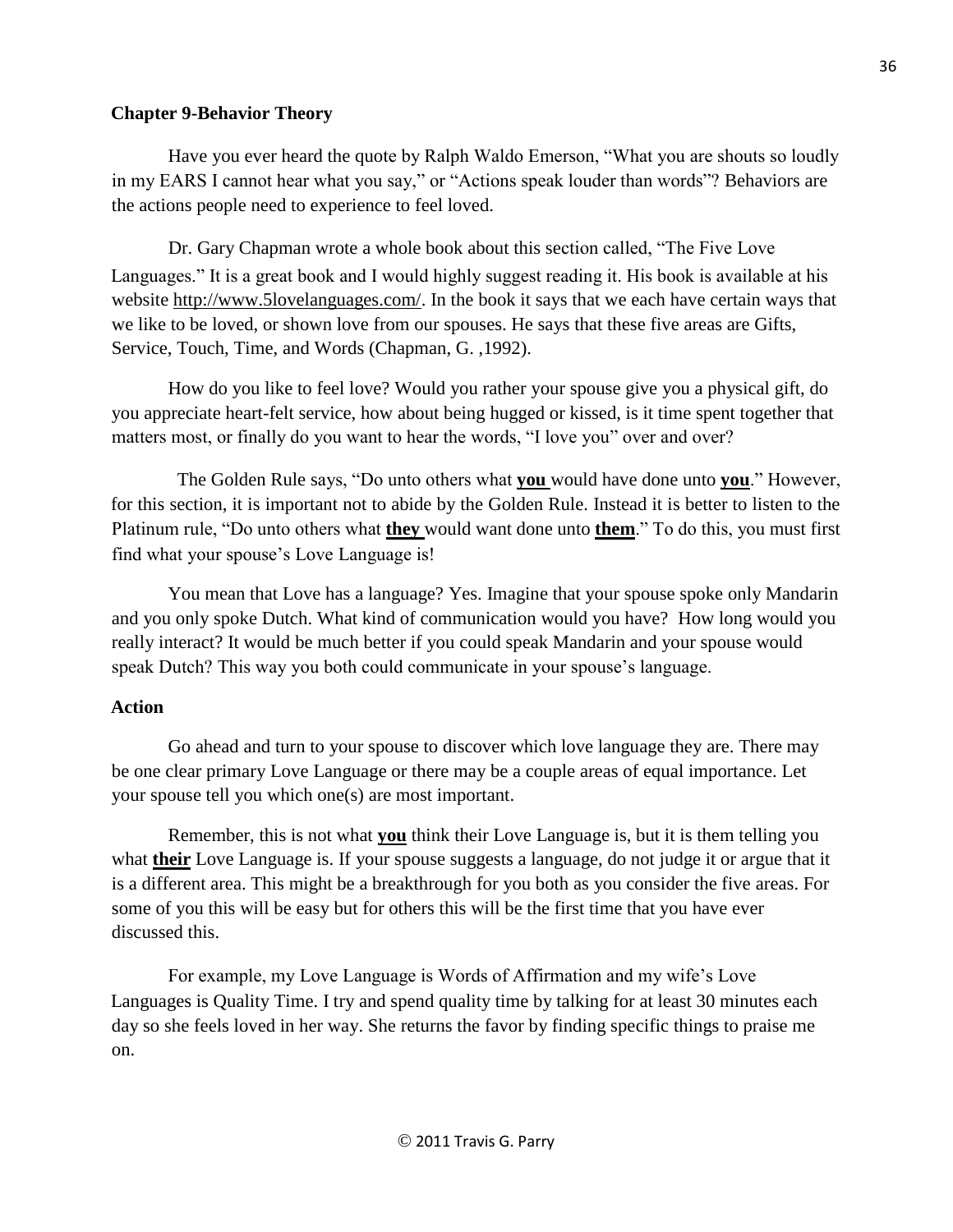### **Practice**

Since you each have found your separate Love Languages, it is important to discuss them and give examples of ways your spouse has successfully spoken that language to you. This visual will help your spouse to remember what your Love Language is. I would also suggest that you write it down.

It was a break through when my wife told me specifically what her Love Language was so I could start speaking it to her. You might be married but neither one of you were given powers to read minds, so be sure you elaborate on the meaning behind the specific language. Learning your spouse's love language should not have to be a life long guessing game!

Each of you should have an understanding of which Love Language you are and which Love Language your spouse is.

Turn to your spouse and practice the Love Language that they have told you they want to spoken in. If your spouse is Words, then tell your spouse something that you mean from your heart. If your spouse's Love Language is Service then rub their feet or wash a window or whatever they want you to do. Do it right now. This is crucial to remembering their Love Language. Remember to do this as often as possible.

## **Conclusion**

Practice this each day by doing at least one thing to speak your spouse's Love Language. Watch how this transforms the way that you behave toward one another. This step is crucial to the other steps in this process. Remember to write this down somewhere and commit to memory through action what Love Language your spouse is.

During this process, be sure not to focus on how many times your spouse uses your Love Language act. Instead, remember to reinforce positively when your spouse has spoken to you in the right way. This will help your spouse to recognize the action. This step teaches you to be unselfish by focusing your attentions on your spouse. When done correctly, this step alone can completely transform your relationship.

I can not overemphasize this step enough in how crucial Behaviors are in a relationship. Take great note how the next couple of weeks are and watch your relationship blossom.

As a side note, Your Love language can change as we learn and grow, and it is important that from time to time you check to see if your spouse's Love Language has changed. It can also change, depending on the situation, so it is important to have this discussion many times.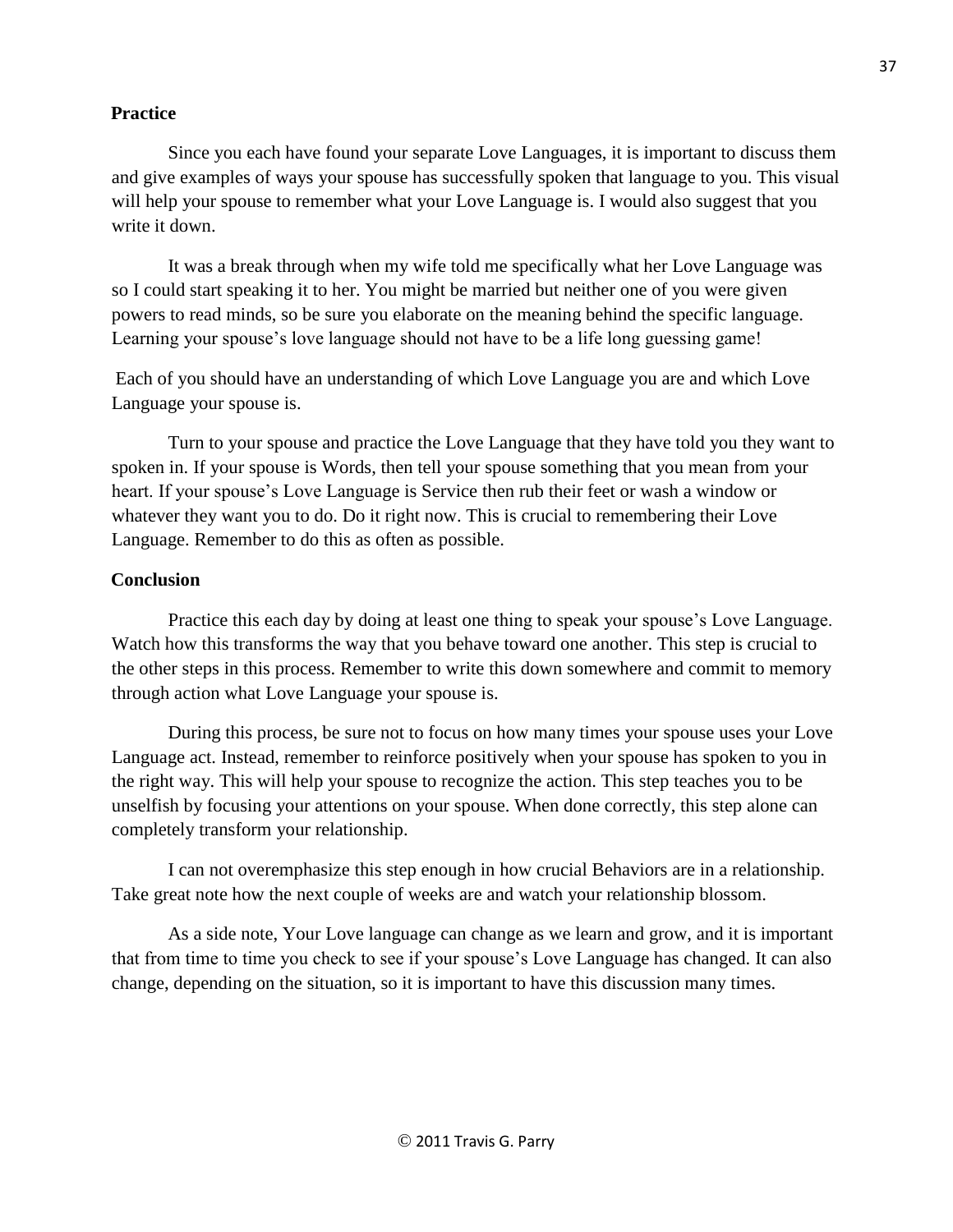# **Action Items:**

- *Find your Love Language*
- *Discuss your Love Language with your spouse and the specific use for you*

\_\_\_\_\_\_\_\_\_\_\_\_\_\_\_\_\_\_\_\_\_\_\_\_\_\_\_\_\_\_\_\_\_\_\_\_\_\_\_\_\_\_\_\_\_\_\_\_\_\_\_\_\_\_\_\_\_\_\_\_\_\_\_\_\_\_

• *Practice using your spouse's Love Language at least once daily*.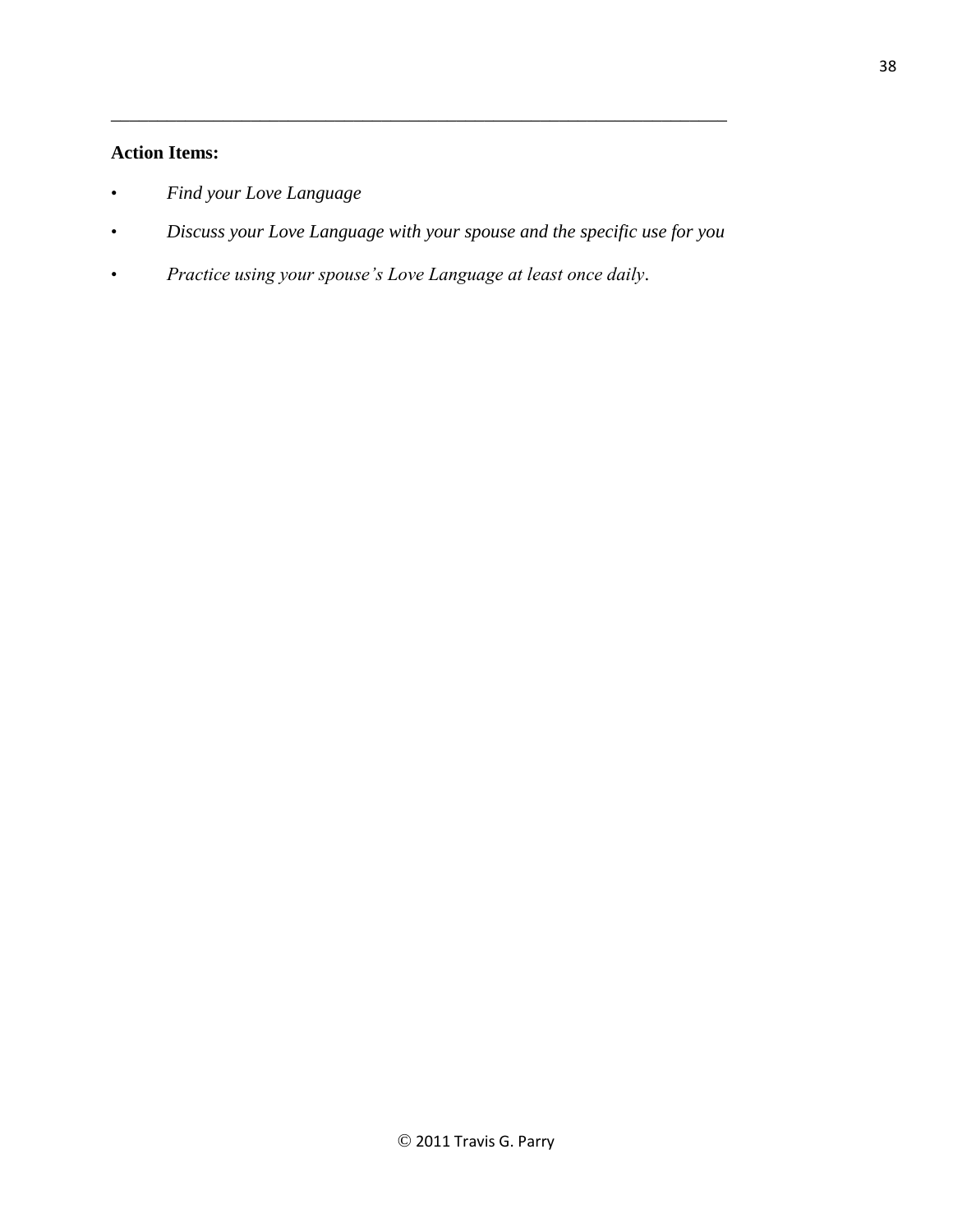#### **Chapter 10-Communication Theory**

Communication is paramount in discussing any important issues. You can boil down all the issues that cause divorce and each issue could be solved in part by better communication. We know that men and women tend to communicate differently because of their gendered socialization. Studies show how communication roles we learned as a child are continued forward into adulthood. In general, women communicate more expressively than men, and are directed at feelings and personal issues. Men communicate more instrumental and competitively. Typically, men build intimacy in relationships through activities, where women would rather talk to build their friendships (Wood, 2010). These general differences when mixed together over a hot burning issue create misunderstandings and unneeded arguments.

Gender differences are also clear when men and women want to discuss problems. When a woman wants to discuss a problem, she mostly wants to feel validated and empathy from her husband. Instead a man typically wants to help solve her problem, so he can move on the next activity. This can give the woman the wrong impression, that he doesn't love her enough to listen, and leave the man confused to why she is still upset. If a man was to bring up an issue, he is expecting help to find a solution, but is instead frustrated by the empathy that a woman displays in return (Wood, 2010).

Although these differences seem big, they are generalized man and women. It is possible that a man be expressive and empathic in his communication and a woman to a great problem solver. These differences are not insurmountable and with the right skills, both you and your spouse can improve your communication.

There are a plethora of communication programs for on the market teaching the latest and greatest in communication. The problem is remembering these complicated systems so that it can be used. The Face System™, (Eyes, Ears, Nose, Mouth) was created as a completely new program that helps Couples because they can remember it. Regardless of communication it can all be read in the face. Let me explain.

#### **Action EYES**

The saying "Eyes are the windows to the soul" is true. Like a window eyes can let information in and let it back out. Eyes relay electronic information to your brain for it to process an experience. They also reveal to the other people your thoughts and feelings back. If you are being sarcastic, happy, mean, or sad, it is easily read in your eyes.

In many studies people can easily tell what mood a person is just by looking at the eyes. Studies in children have even shown that eye movement can be determined by the kind of mental stimulation happening in the brain. So, when a person is thinking, you can see it in his eyes. Do you know someone, who when you ask her a question, you can see her eyes moving around searching for an answer? They are simply searching their memory to find the answer.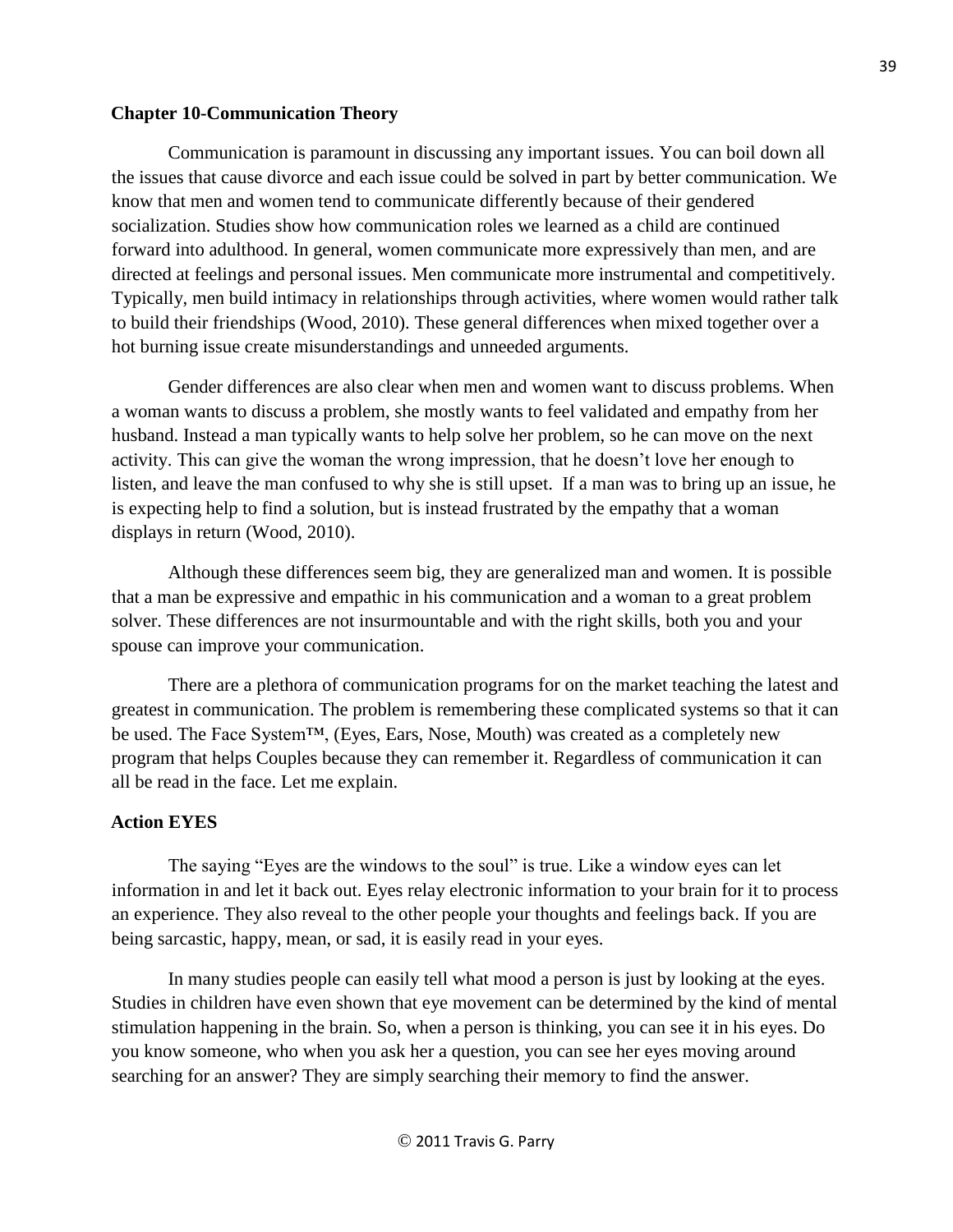The first thing that you need to do is look in your spouse's eyes and start by saying at least three things that you admire and love about that person. This needs to be done with sincerity and honestly. Find specific qualities like, "I appreciate you washing the car yesterday," or "I appreciate you playing with the children tonight." Do not start the conversation out with something negative. Keep eye contact during the conversation and focus on nothing else other than your spouse.

# **MOUTH**

After you have given three specific compliments you ask permission if you can bring up an issue of concern out politeness. Of course, your loving spouse will say yes. Unless they are going to the hospital for an emergency, there is little excuse to avoid saying yes.

Facts: Next you tell your spouse using facts the issue that you have. Explain it like you were a witness to a crime scene. For examples, "I saw this " or "You did "."

Feelings: After you have explained the facts you can then explain how you felt. Do not mix up the two. "I feel sad when\_\_\_\_\_," or "I feel happy that\_\_\_\_\_." Never say, "You **made** me feel\_\_\_\_\_" or, "I feel **like.**" Both statements are impossible, as no one can "make" you feel anything, and you cannot feel "like" something.

Spouse: Then you restate in their words what they have just said. You do not give judgment; you just restate both the facts and the feelings. Do not skip this part as it helps a great deal to use the power of visualization through telling their story. It is amazing how many times that when this is done you can "See" what the other person "Sees." Do not assume you know how they feel. Instead restate their feelings without putting them down or poking fun at their feelings. Acknowledge that this is how they were feeling at the time and that you respect their feelings. Once you have restated the Facts and Feelings of your spouse for clarity it is your turn to add any missed facts and add your feelings.

# **EARS**

God gave us **"Two" EARS** and **"One" MOUTH**. It is imperative that you listen more than you talk. You want to listen to what is said verbally and then listen to it. Really listen and do not just hear and wait for a good rebuttal. All you are doing is creating an argument. Instead you should focus on what your spouse is saying and remember that it is not about you, it is about your spouse.

While each of you is taking turns speaking, make sure that the other one is listening with your **EARS**. Do not interrupt and do not say a word. Some of you will have to physically hold your hand over your own mouth to refrain from saying anything. Listening, for some, might be the hardest part of this entire exercise. Our society and upbringing has most likely taught you to cut in and say what you have to say.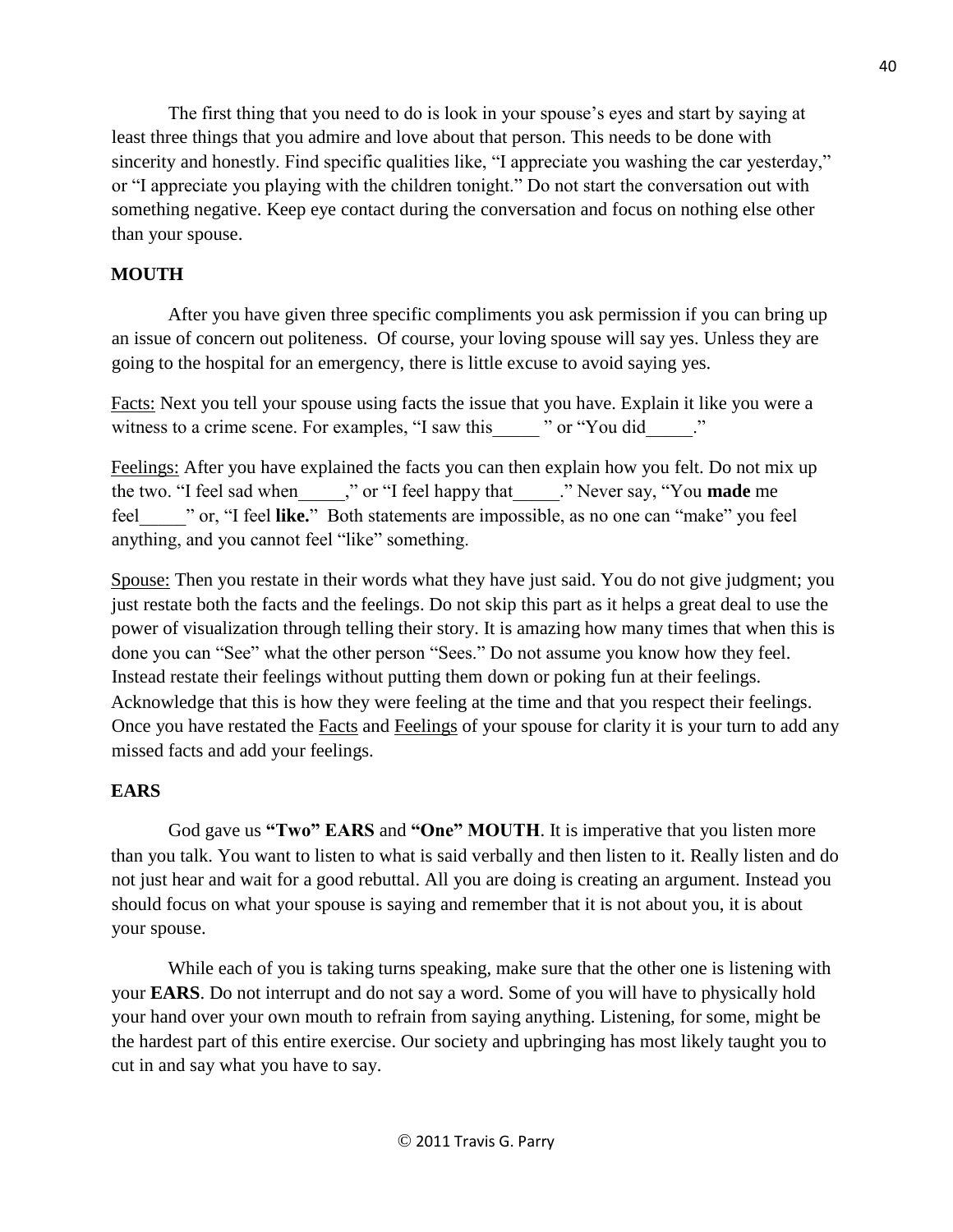You might dislike the exercise because it is teaching you to refrain but stay with it. It is crucial that you and your spouse can communication uninterrupted and where both of you can freely speak your mind, without judgment. Judgment is given each day by coworkers, clients, family, and friends. For once you both deserve to have a sanctuary where you can converse about serious and emotional issues without immediate judgment. Listen with your **EARS.** 

## **NOSE**

Now, take a deep breath and think about what your spouse said before you restate what your spouse has said. New Zealanders and other Pacific Islanders have a tradition to take a deep breath while hugging each other, called the "hongi." They touch noises and breathe. This is to signify that they are breathing each other's spirit in as the "hongi" when translated means the "breath of life."

The word spirit in Latin is spiritos and means "breath." When God breathed life into Adam it was this same "spiritos" spoken of. To become one spirit is to breathe in the other person. This unity creates a clearer frequency of communication and a better understanding of your spouse.

**NOSE** will help to breathe in your spouse's spirit and become one. Do this before responding and you will be amazed at how clear your conversation will become and how quickly you can come to conclusions together, no longer as enemies but as equals.

After every statement is finished, and you have been listening with your ears, you will then need to restate what they have said. This can sometimes be frustrating, and emotions may want to start speaking. Then it is important that after each statement and before restating that you take a second and take a deep breath.

Breathing allows you to feel your spouse's spirit. It also gives more oxygen to your brain so that you can think more clearly. During a heated discussion or argument, we experience the fight or flight syndrome, and we either attack or run away. This is emotionally based and not very useful in communication. Breathing in allows for a much better alternative to "Fight or Flight."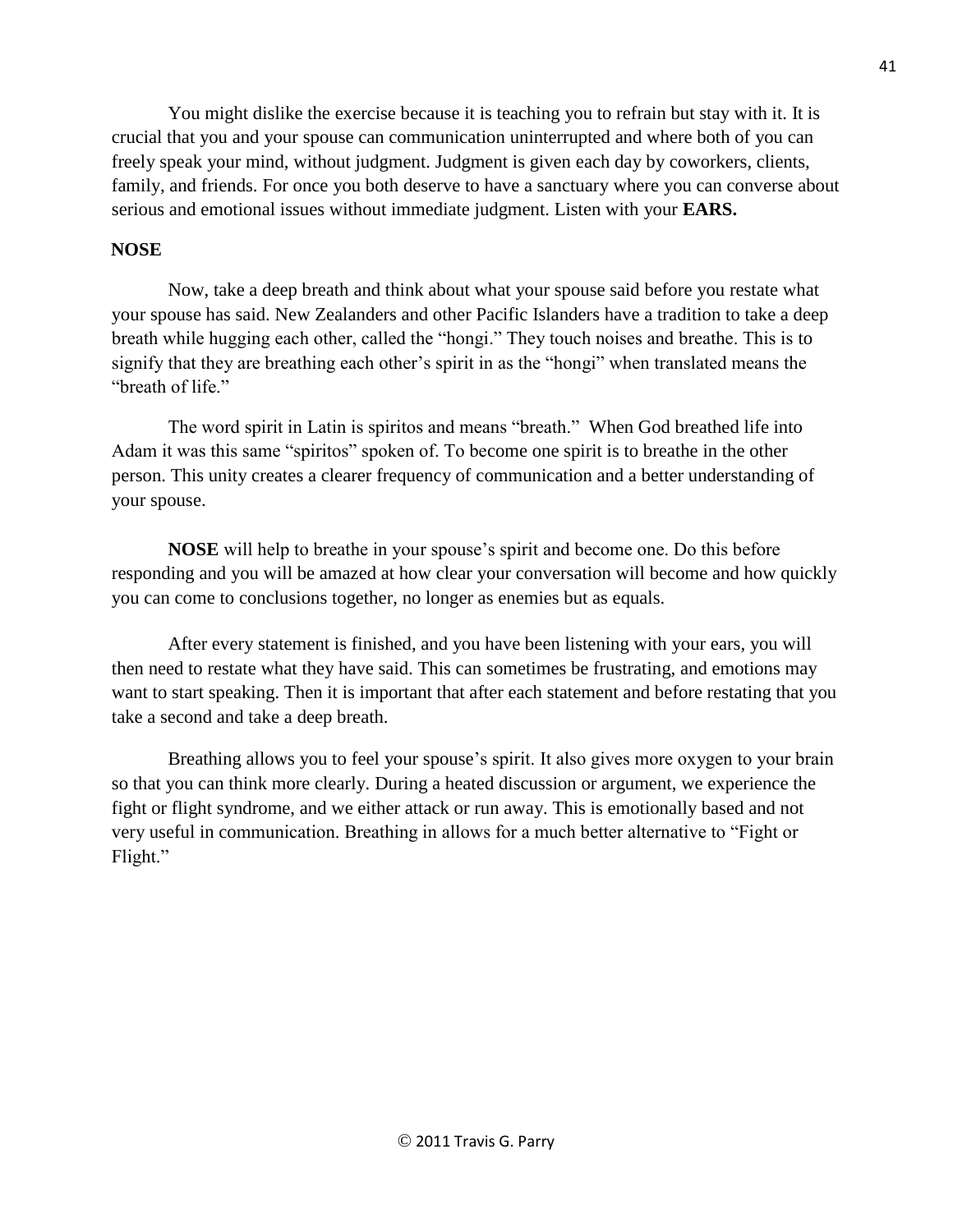For example, if "household responsibilities" is the issue to discuss, and the husband is the one who brought it, up it would go something like this**.** 

**Husband:** Looks his spouse in the eyes-**EYES** and says 3 nice things about his wife and then asks to discuss an issue about "household responsibilities."-**MOUTH.** 

**Wife:** Grants permission to discuss the issue and keeps eye contact-**EYES** then listens-**EARS**.

**Husband:** Since he has permission to discuss the issue he explains the Facts and his Feelings about the issue-**MOUTH.**

**Wife:** Once her husband is finished she takes a deep breath**-NOSE.** Then she Restates his Facts and Feelings and adds any missing Facts and her own Feelings**-MOUTH.**

**Husband:** Listens to his wife restating the Facts and Feelings-**EARS**. Takes a deep breath **NOSE.** Proposes a solution to the issue-**MOUTH**

**Wife:** Listens to her husband's proposal**-EARS.** Takes a deep breath**-NOSE.** Restates husband's proposal and suggests changes.

**Husband and Wife**: Keeping Eye Contact-**EYE**: Use **EARS, NOSE, MOUTH** until a solution is found.

Since we have explained the process let's put it into an easy-to-remember system.

**Speaking:** If you are the one who brought up the issue then your system is:

# **EYES, MOUTH, EARS, NOSE.**

**Listening**: If you are the one listening to the initial issue your system is:

**EYES, EARS, NOSE, MOUTH.** 

**Speaking** and **Listening:** Use **EYES, EARS, NOSE,** and **MOUTH** until solution is found.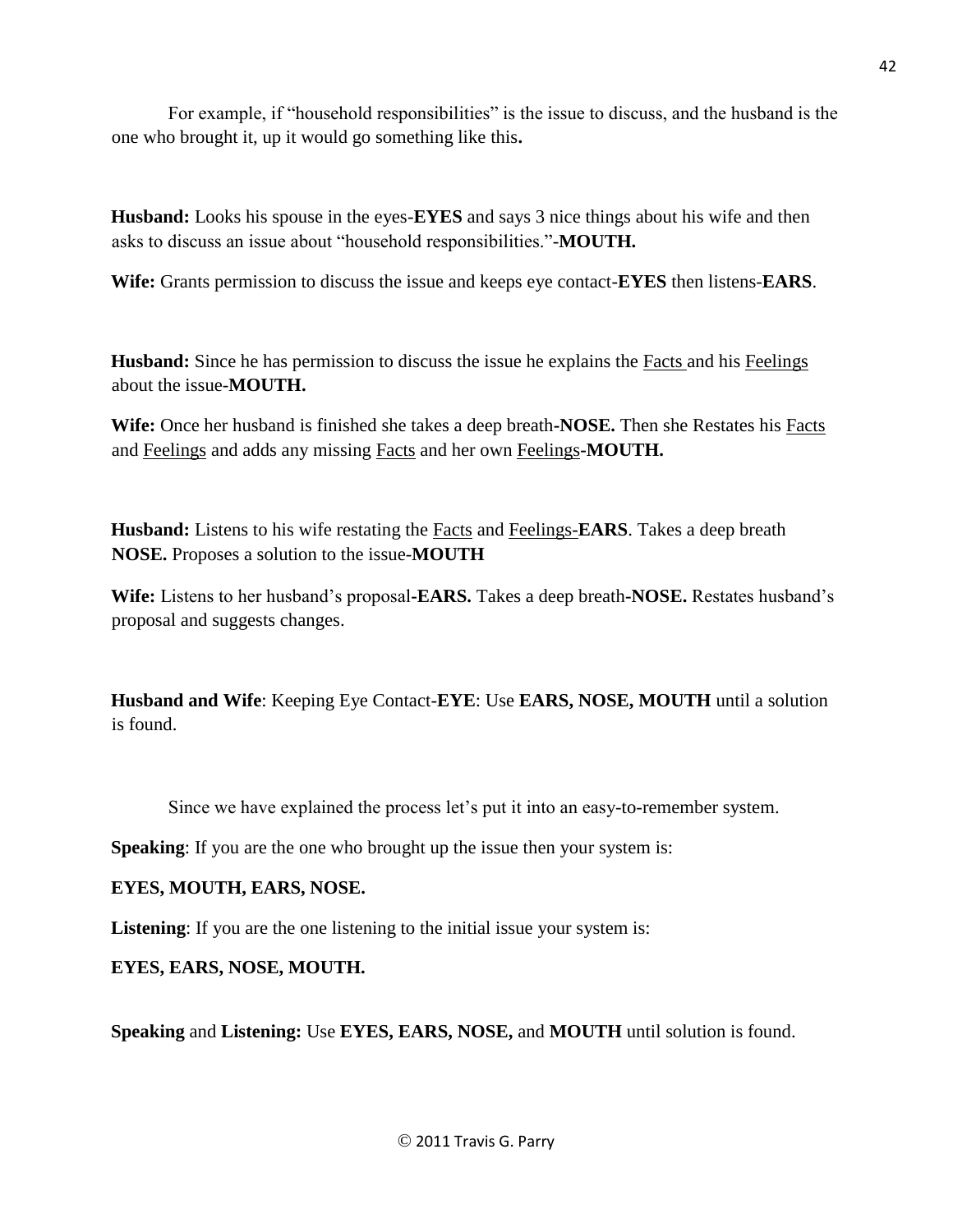Using the Face System<sup>TM</sup>, you will have more meaningful discussions. There is no room for argument only for loving and sincere communication. Refrain from getting up and walking away and do not try to use physical touch to manipulate or control the other persona during the conversation.

As humans we have the innate response to either want to fight or flight from situations. This is how conflict avoidance is created. Conflict avoidance is poisonous to your marriage because issues will continue to build and eventually like a volcano, it will explode, and cause destruction. Do not let this happen by committing to staying put and being equals.

This system is easy to remember. It doesn't matter the kind of communication that you are having, because all is given away in the person's face. Hands try to get up there and compete. Other body language is also important to read but Face System™, sees right through these distractions and focuses on the Face.

When you have your Couple Development time each week, and you want to discuss specific issues, you will have a set-up in which you are not distracted, and you have a plan to follow. It is important that throughout the week you refrain from discussing serious issues until your Couple Development™ time as this is why you have it. If there is a serious issue, and it is so pressing that you just cannot go on, then you need to schedule a time when the two of you can sit down and talk uninterrupted.

Make sure that you write it down on your calendar to discuss so that you don not forget and practice conflict avoidance. These issues will come up again and again until they are taken care of. They might show themselves in different areas they will be stumbled across again and wounds will be ripped open at the most inopportune times. So, write these issues down and practice the Face System™, and take care of these issues right away.

Also, when I refer to "serious conversation," I am not referring to your mood, I am referring to issues that take a large amount of time and energy for both of you to discuss. Many arguments happen because one person wants to discuss an issue that the other one does not. This is like an unfair home-court advantage in sports. To work as a team, it is vital to find a place and time you can both agree on to have your discussion. Then you are on equal playing field, and you can successfully discuss your issues.

### **Practice**

You should have a place where there no distractions right now, so go ahead and come up with an issue to discuss for practice. This is real practice so make it a real issue. Spend the next few minutes discussing a light issue, or something that will not cause a long time to discuss that you can just go through these motions and practice.

You may flip a coin to see who starts first but in reality, there is no home-court advantage or any advantage of starting first or going second, as you both get equal opportunity to speak and to listen. Be patient with each other through this process. If it does not work the first time just

43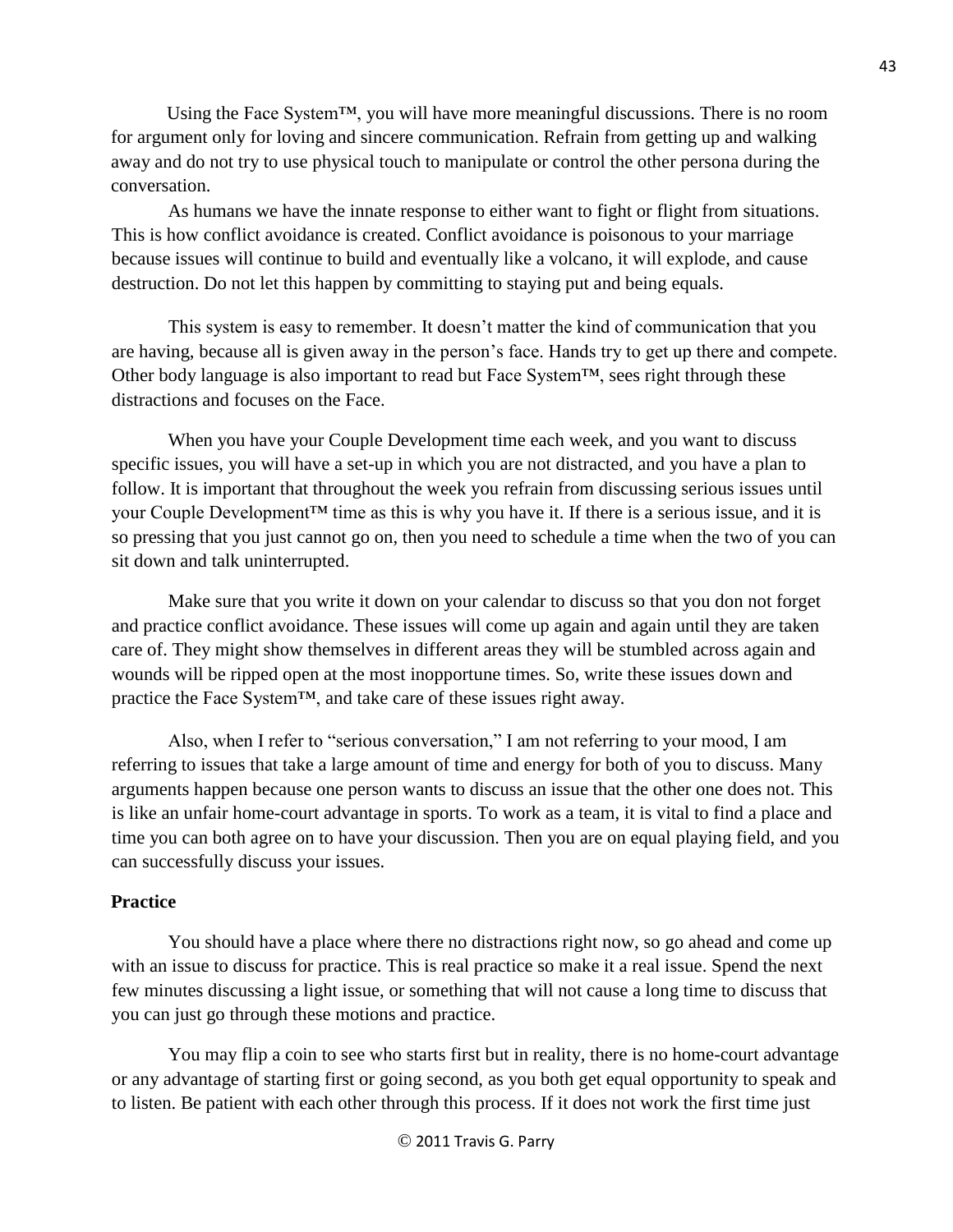know it is completely normal and simply "Try, try, again." It is not practice that makes perfect but eventually practicing perfectly that will make it perfect.

# **Conclusion**

Communication about Serious Issues is crucial to a Thriving Marriage™. Conflict Avoidance on one end of the spectrum and Bickering and Fighting on the other will not lead to good relationships. Following the Face System™, you each can simply change the way that you communicate with each other and connect on an authentic level.

# **Action Items:**

- *Learn the* Face System<sup>TM</sup>,
- *Write down serious issues that arise to discuss at Couple Development™ time*

\_\_\_\_\_\_\_\_\_\_\_\_\_\_\_\_\_\_\_\_\_\_\_\_\_\_\_\_\_\_\_\_\_\_\_\_\_\_\_\_\_\_\_\_\_\_\_\_\_\_\_\_\_\_\_\_\_\_\_\_\_\_\_\_\_\_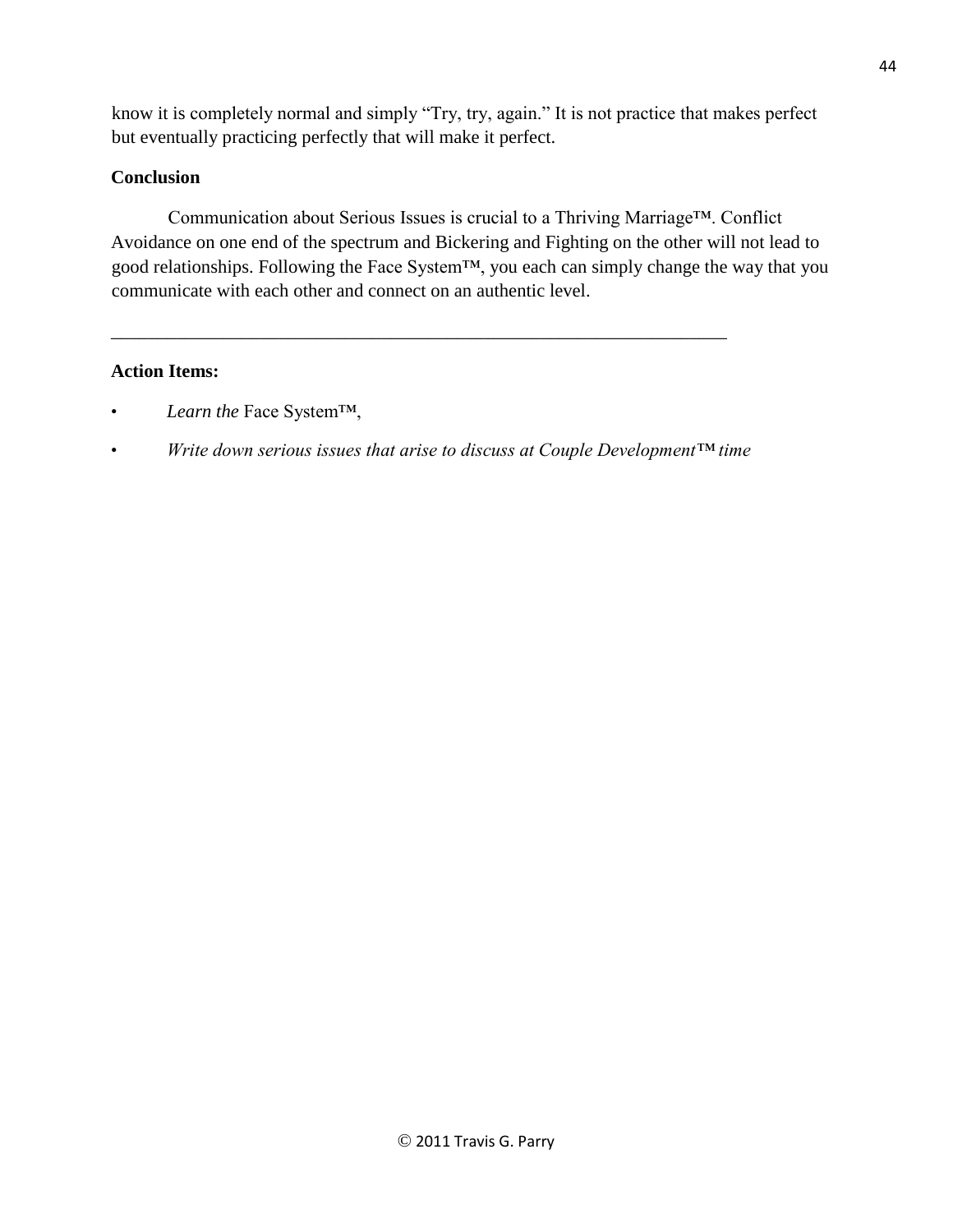#### **Chapter 11-Dedication Theory**

Marriage is to a family what a business partnership is to a business. Most business partnerships do not work out because of similar reasons as marriages. The partnerships that I have seen that do well are those that have specific duties and responsibilities and each partner is 100% Dedicated to the partnership. These partners are also able to step in and help the other partner when needed. If one is on vacation or sick, the partner steps in to fulfill his partner's duties. They both want the business to succeed, so they are willing to go beyond their scope of responsibilities.

In marriage there is no such thing as 50/50. Each spouse must be willing to give 100%. Are there times when one spouse is only able to part of her responsibilities and the other spouse must help out? Yes. Then the other partner should lend a supportive hand by willingly giving help.

Non-dedicated marriages focus on the SELF. Words like selfishness, self-serving, and self-gratifying are used more often than unselfishness, charity, and service. In dedicated marriages, the team works well because each partner does his part, is supported by the other spouse, and lends selfless help when needed. Dedicated marriages are happier and more productive, as far as their success is concerned, than non-dedicated marriages.

Non-dedicated marriages are those that enter marriage similar to how they shop for a car. If it is the right color and has the features that I want, I will buy it. Eventually these partnerships will fail, and they will again shop for another match. This cycle will continue until they get tired and give up or figure it out. This is why research shows after each divorce the percentage of repeat divorce goes up (Division of Vital Statistics, 2007). It is not until the person realizes the problem is really within them self that a change can be made.

This selfish backward approach is best seen in Hollywood in both the movies and the actors' marriages as well. In these movies the boy gets the girl because he was the best choice out of the competition. That is usually where the movie ends, and the real story begins. In a few years the two selfish partners tire of each other and would rather have different needs met, so they split up and find new partners. This sentiment is prominent in everyday society as people refer to their first marriage like it was a starter home, instead of being committed for eternity.

Also, only speak positively about your spouse to others, in private or public. Never say anything about your spouse that he or she would not approve of. Being dedicated means that you speak as a team. Talking negatively about your spouse to someone else, even if it is your mother, is a like two teammates who are fighting on the playing field. The other team can see the weakness and it will take advantage of the situation.

In St Mark 10:7-8 it says, "For this cause shall a man leave his father and mother, and cleave to his wife; And they twain shall be one flesh; so then they are no more twain, but one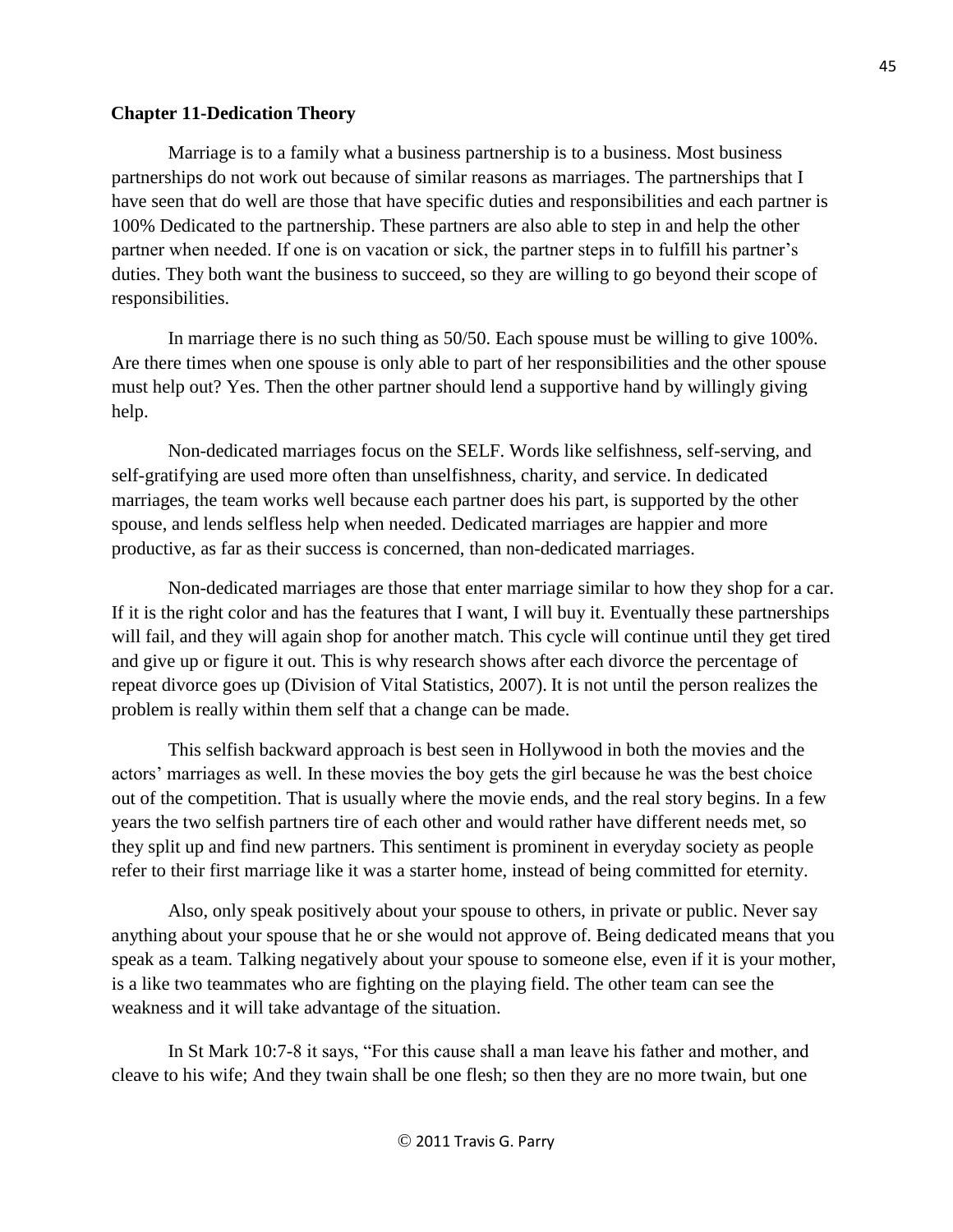flesh" **(**King James, 1984, p. 1258). We would be wise to follow this counsel and not allow anyone or anything in between our relationship.

## **Action**

The Key to Dedication is clear definition of roles and selfless support. Take some time right now to identify the roles each of you play in the marriage. For example, my wife and I have a couple responsibilities that we have agreed on. I am the provider and she is the nurturer of the children. As a dedicated partner, I support her and her efforts in being the nurturer by supporting her and helping. She supports me by trusting in my abilities to provide for her and the family. Without the mutual trust of the other spouse, confidence in these areas would decrease and neither would see their role as important.

For example, if my wife is at home with four children most of the day and is sick, I might consider staying home to help with the children and tend to her needs. If I have a situation at work, my wife would be understanding and take care of the home with a positive attitude and take over my responsibilities at home. There would be understanding and no nagging. There would be selflessness and no selfishness.

Is it possible that you both might be providing for the family if needs be? Yes, you would simply decide to support each other and not make an issue with who makes more or use it as a who is better in the home type of situation. I know some couples who work together in their job and come home and work together there too. It takes dedication either way. The key is deciding who will do what.

If you are both providing that means either there are no children in the home or there is no parent to nurture them. If there are children in the home; a childcare provider is providing the nurturing. Because "childcare provider" is not on the list of primary roles, I urge you to do whatever it takes to shift this role to one of you. If there are no children, you will still need to decide who will be the Nurturer when that time comes, so this does not become a more difficult issue later.

Let me make one point clear, though. Despite who is the Provider or the Nurturer, you are a dedicated team and not only willing to step in at a moment's notice but also support each other in their duty by helping and hindering that process. The spouse who is not the Provider should be safeguarding the family's income and the spouse who is not the main Nurturer should nurture at every opportunity given. These are not excuses to neglect supporting the other role, but an agreement that you will do your part.

There are other responsibilities in the home such as specific household duties, shopping, home repair/maintenance, making food, etc. These are secondary to the main roles that you play. These main roles need to be understood and be decided in advanced as they are more crucial to the relationship functioning. The secondary roles need to be agreed upon but are not as crucial to the relationship's function.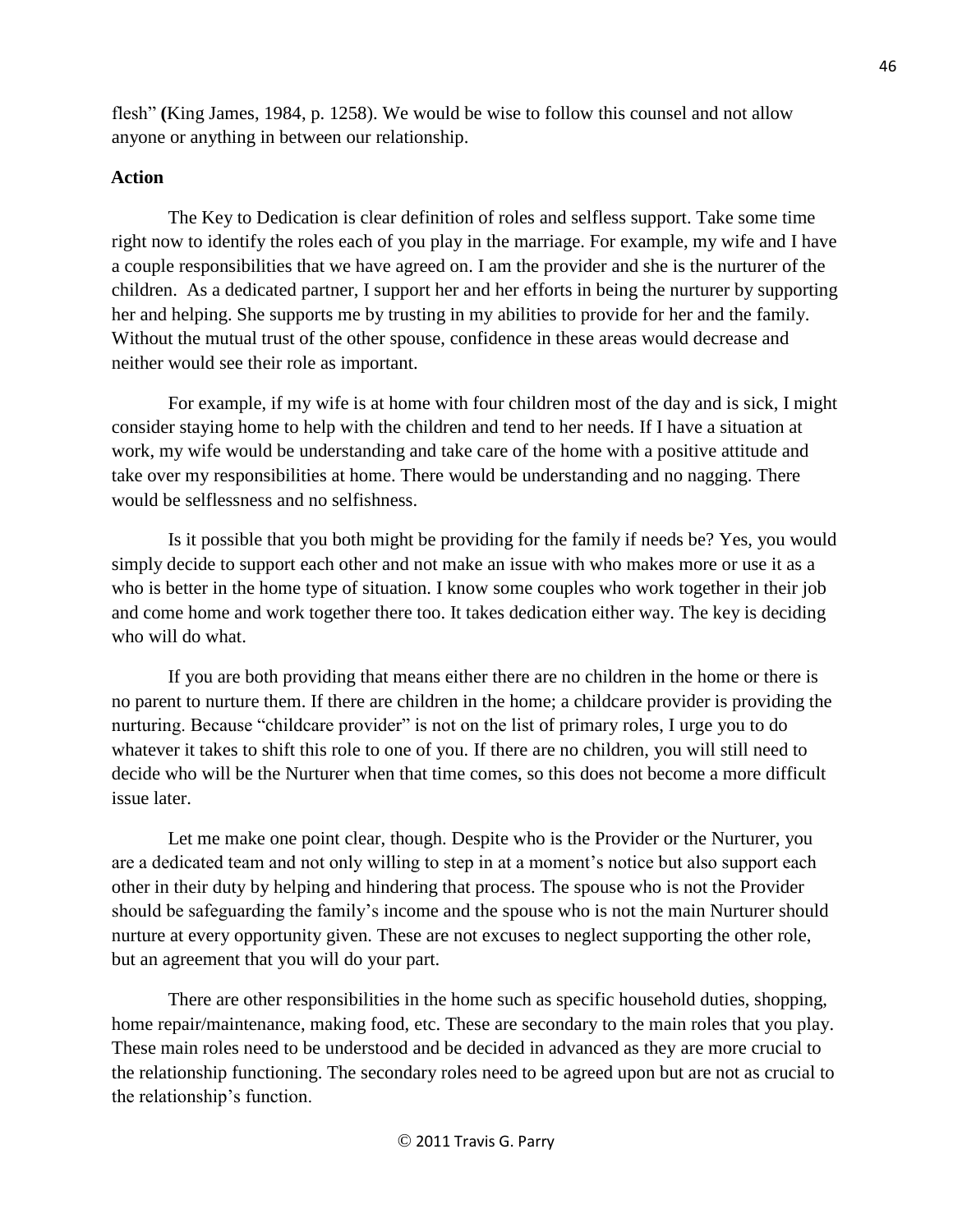**Practice**

**Primary**: Decide now who will be the Provider and who will be the Nurturer of the children.

Provider\_\_\_\_\_\_\_\_\_\_\_\_\_\_\_\_\_\_\_\_\_\_\_\_\_\_\_\_\_\_\_\_

Nurturer\_\_\_\_\_\_\_\_\_\_\_\_\_\_\_\_\_\_\_\_\_\_\_\_\_\_\_\_\_\_\_\_

**Secondary**: Make a list of secondary roles or duties and divide them up between you. You might each have specific areas, or you might trade off. Despite the situation make sure that it is properly defined so there is no question who is doing what.

\_\_\_\_\_\_\_\_\_\_\_\_\_\_\_\_\_\_\_\_\_\_\_\_\_\_\_\_\_\_\_\_\_\_\_\_\_\_\_\_\_\_\_\_\_\_\_\_\_\_\_\_\_\_\_\_\_\_\_\_\_\_\_\_\_\_\_\_\_\_\_\_\_\_\_\_\_\_ \_\_\_\_\_\_\_\_\_\_\_\_\_\_\_\_\_\_\_\_\_\_\_\_\_\_\_\_\_\_\_\_\_\_\_\_\_\_\_\_\_\_\_\_\_\_\_\_\_\_\_\_\_\_\_\_\_\_\_\_\_\_\_\_\_\_\_\_\_\_\_\_\_\_\_\_\_\_

Household Chores (List and Divide Up)

Make an agreement now that you will each support the other in their roles and serve them unselfishly. Some of the most successful people I know have given all their credit to their spouses. They have been known to say how if it wasn't for their spouse's support, there is no way they could have been successful.

An unseen power is also involved in this step. In Math Class we learned that  $1+1=2$  but in dedicated marriage partnerships  $1+1=3$ . It is true that with numbers  $1+1$  will always equal 2, but what your math teacher failed to teach is that with God  $1+ 1=3$ . When you add God to the equation, he is the unseen silent partner who wants your marriage to succeed and will aid whenever asked.

I urge you to use the power of God through prayer with each other every day. Schedule time to kneel in prayer each morning and night and take turns praying for each other. You will be amazed when you add God to the marriage how much stronger you are together. You will literally be unstoppable.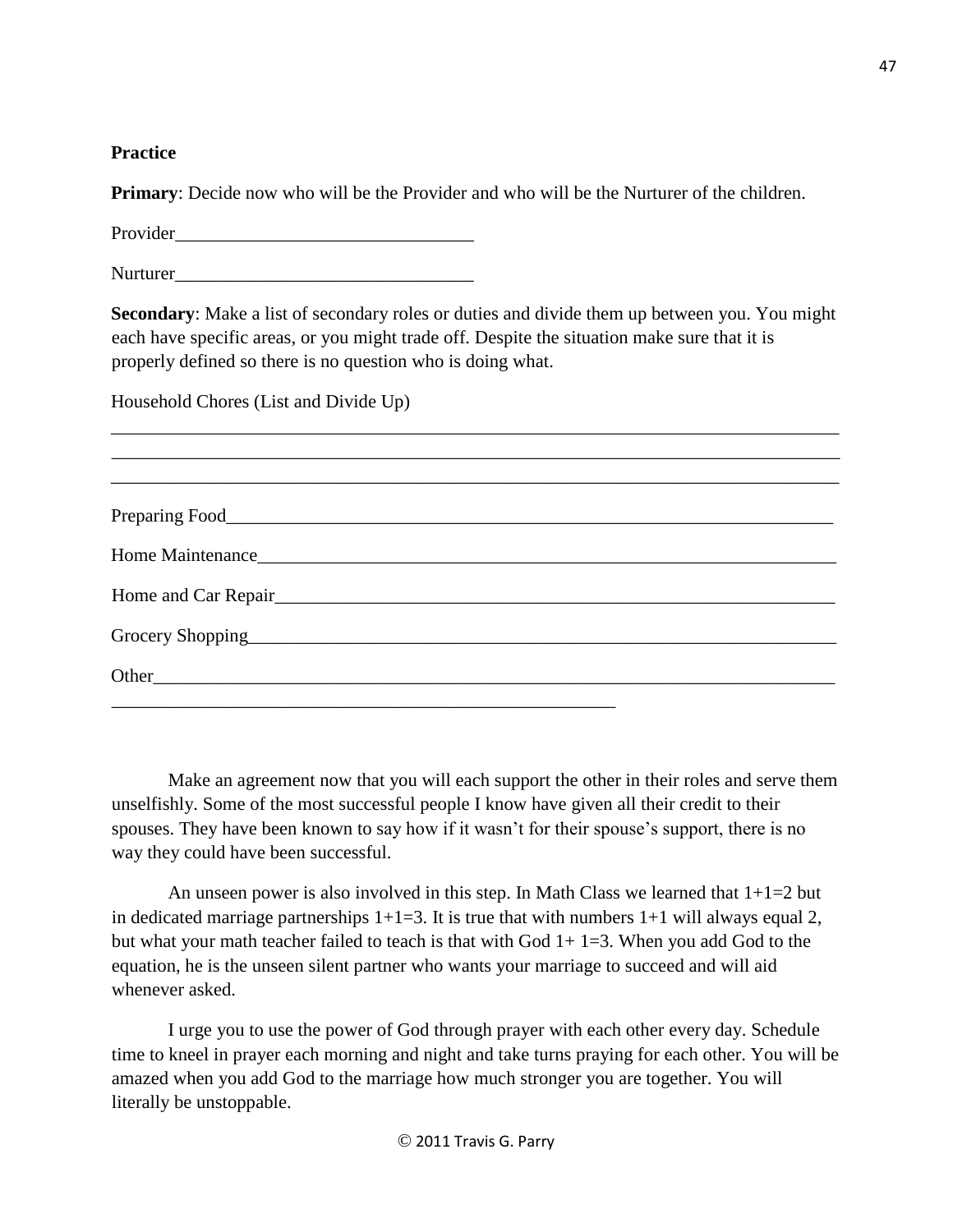You can practice right now and start your new habit of praying together by asking God to help your marriage. Take turns every other day saying the prayer and for even greater support in Couple Development™, go ahead and say a prayer at the beginning of your session and ask for God's help. Remember what Luke said in St Luke 1:37, "For with God nothing shall be impossible" **(**King James, 1984, p. 1273).

## **Conclusion**

Dedication in marriage is a partnership 100% on both sides. These partnerships are built on unselfishness and service to the others. Having clearly defined Primary and Secondary roles is vital to supporting each other. Asking God to be part of your companionship is one of the best actions you can take for your marriage. He will support both of you in this endeavor and lift you both far above what you could go alone.

## **Action Items**

- *Decide on each Primary role*
- *List out and decide on Secondary roles*
- *Support your spouse in whatever roles are decided on*
- *Pray for God's help each day and at Couple Development™ meetings*

\_\_\_\_\_\_\_\_\_\_\_\_\_\_\_\_\_\_\_\_\_\_\_\_\_\_\_\_\_\_\_\_\_\_\_\_\_\_\_\_\_\_\_\_\_\_\_\_\_\_\_\_\_\_\_\_\_\_\_\_\_\_\_\_\_\_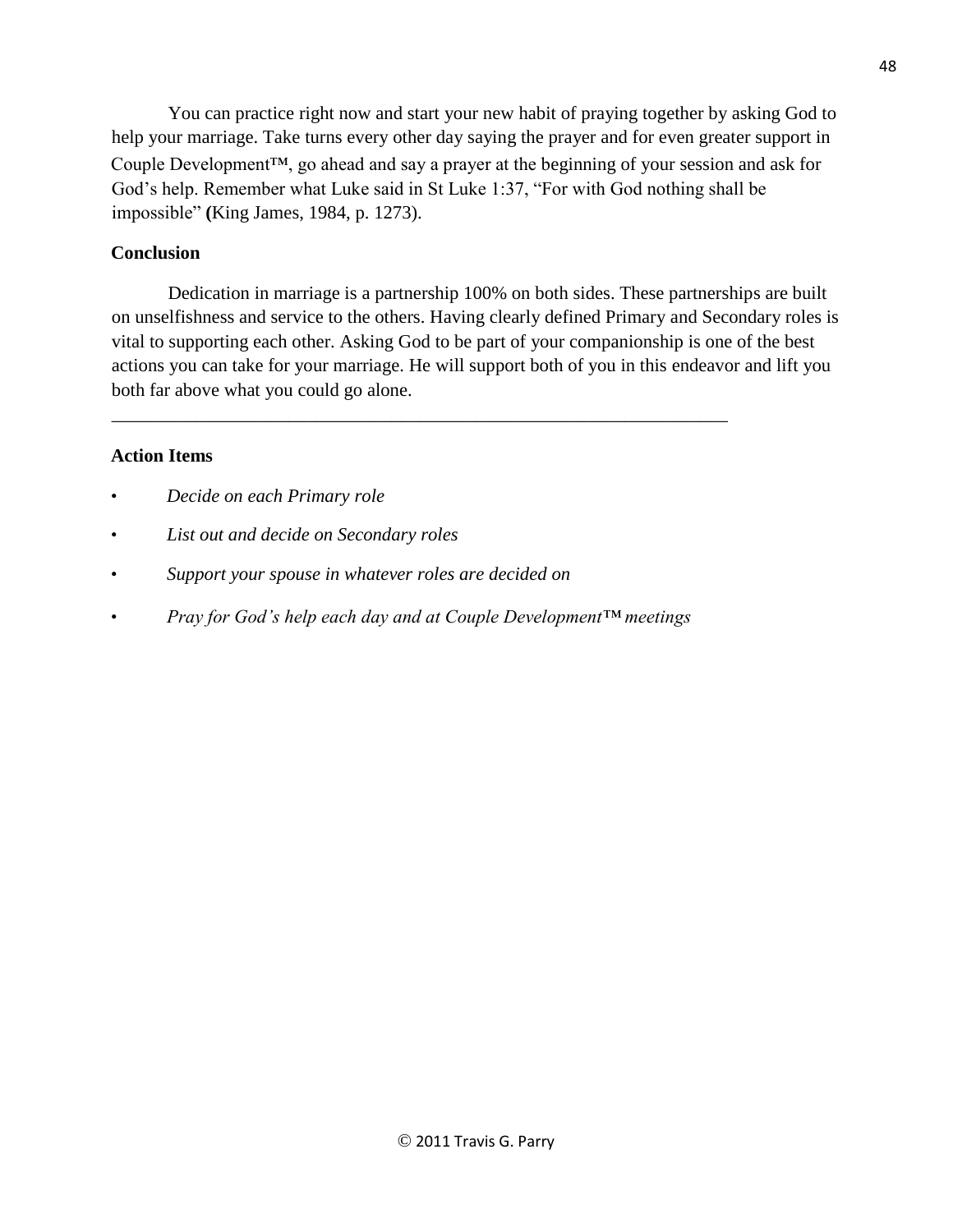You have successfully completed each area of the Foundational courses and you are ready to begin tackling the three Essential Areas. We call these the essentials because they are the three areas in which marriages seem to fail the most. In the foundation you have learned the skills it takes to have the right attitude while approaching these next subjects; how to change your attitude, how to love each other in their own way, how to communicate about these issues, and be a dedicated team partnership.

Remember that the following issues are the three most dangerous Marital Icebergs. You can now effectively communicate about these issues and any other issues that arise because of the foundation you have built. We will touch on the basics of Time, Money, and Intimacy in this section.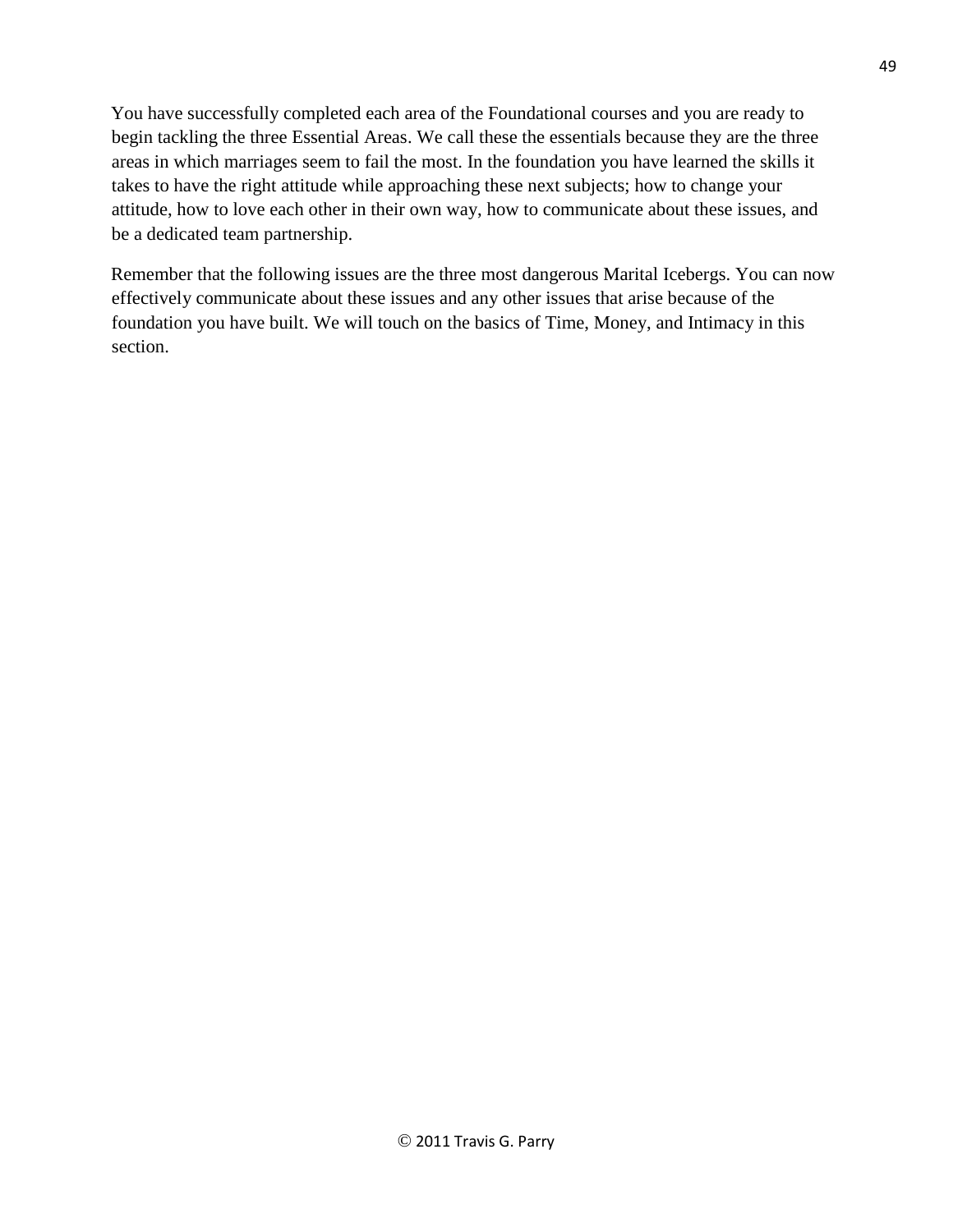#### **Chapter 12-Time Theory**

We will begin with Time Management as it is vital to the success of the other two areas. As a former Certified Time Coach, I would help businesspeople be more productive to save time. We cannot go into detail about productivity or task management in this section, but it is covered in the Couple Time Management Program.

During this program, I had you create a specific time each week to do the Couple Development<sup>™</sup> program. This is the first step in time management and you are already on your way to becoming a pro at this. Time Management is less about managing time and more about being organized, so in the basics we will mostly be referring to being organized.

Since there are only 168 hours in a week, it is important that each spouse be in sync with what is happening each day, week, and month. Many books have been written on productivity and project management, but nothing does justice to a marriage relationship in which two people must correlate different schedules to create harmony.

### **Application**

Couple Time Management is simple. First**,** you are individuals and you each need to learn to manage your own calendar separately. Second, as a married couple it is imperative to manage these calendars together. I will outline how to do each of these steps.

#### **Ideal Calendar**

An ideal calendar should be a calendar that has each hour of the week, 168 hours total, outlined into one of the 10 following areas of life:

- Career
- **Finances**
- Physical health
- Spiritual health
- Self-improvement
- Fun and recreation
- Relationship with spouse
- Relationship with family
- Relationship with friends
- Relationship with community

Face it! You are only one person with 168 hours a week, but you wear many different hats. Identify with these areas and what they mean to you, and these next three steps will make all the sense in the world.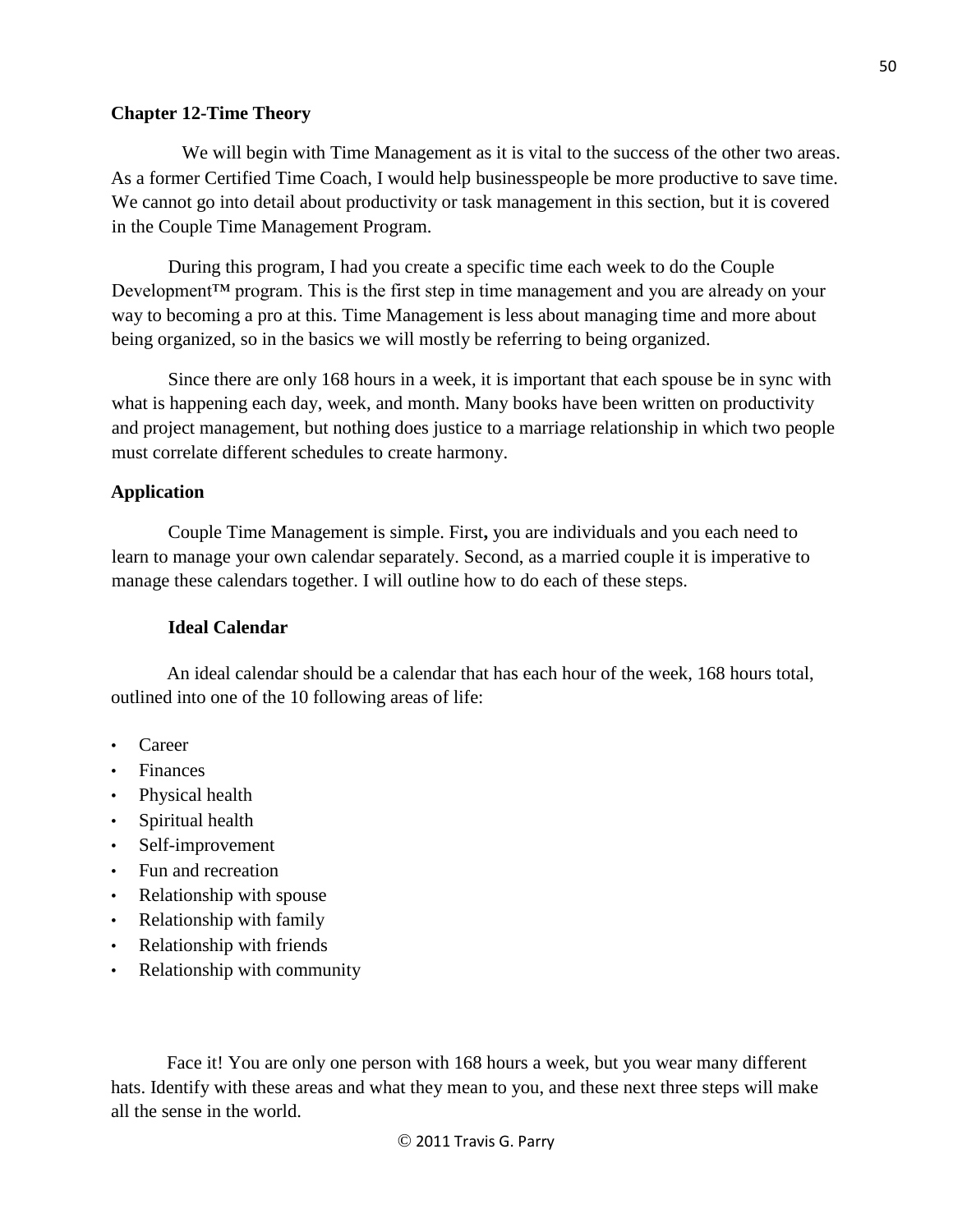**Step 1:** Make a list of the 10 areas of life and prioritize them from most important to least important. The simplest way to prioritize is to start with the top two areas and ask yourself this question, "If I could only have one which would it be?" Ignore the tendency to think about thechicken-or-the-egg problem and focus on which area is truly most important. Then take the winner and compare it against the next area and so on down the list until you find your highest priority. Continue this practice until you have eliminated each area and placed it in the correct order for you.

**Step 2:** Starting with the area of highest priority, decide how many hours a week you want to spend on each area and write it down. Keep in mind this is your "ideal" calendar. It may not be what you are currently doing, but it should represent what you want your calendar to be. Add up all the areas and double check that it adds up to 168 hours. No cheating.

**Step 3:** Using your calendar program (Outlook, Google Calendar, iCal, etc.) create a new calendar and label it "ideal calendar." Starting with the top-prioritized area of life, outline on your calendar where those hours will be. For example, if Career is your highest priority, and you want to spend 45 hours at week at work, find when you want to spend those 45 hours and enter it in your calendar.

Continue through each area of life until the calendar is full, and no white space remains. Do not overlap areas even though some may seem to mix. To avoid this, decide in advance what each area means. For example, you might consider sleep time and prep time to be included in your physical health area.

Since you have an ideal calendar to follow, here are some helpful hints:

- Stick to it and keep it with you always. If it's paper, carry it around. If it's electronic, make sure it syncs to your handheld device.
- Be nimble. Use the ideal calendar most of the time but be able to shift areas around as life happens or else there will be more stress associated with trying to keep the schedule versus living a happy life.
- Review your schedule after the first month and then only quarterly to make sure that it is realistic.
- You probably won't ever live your ideal calendar perfectly, but the old saying is true: "If you fail to plan, then you plan to fail."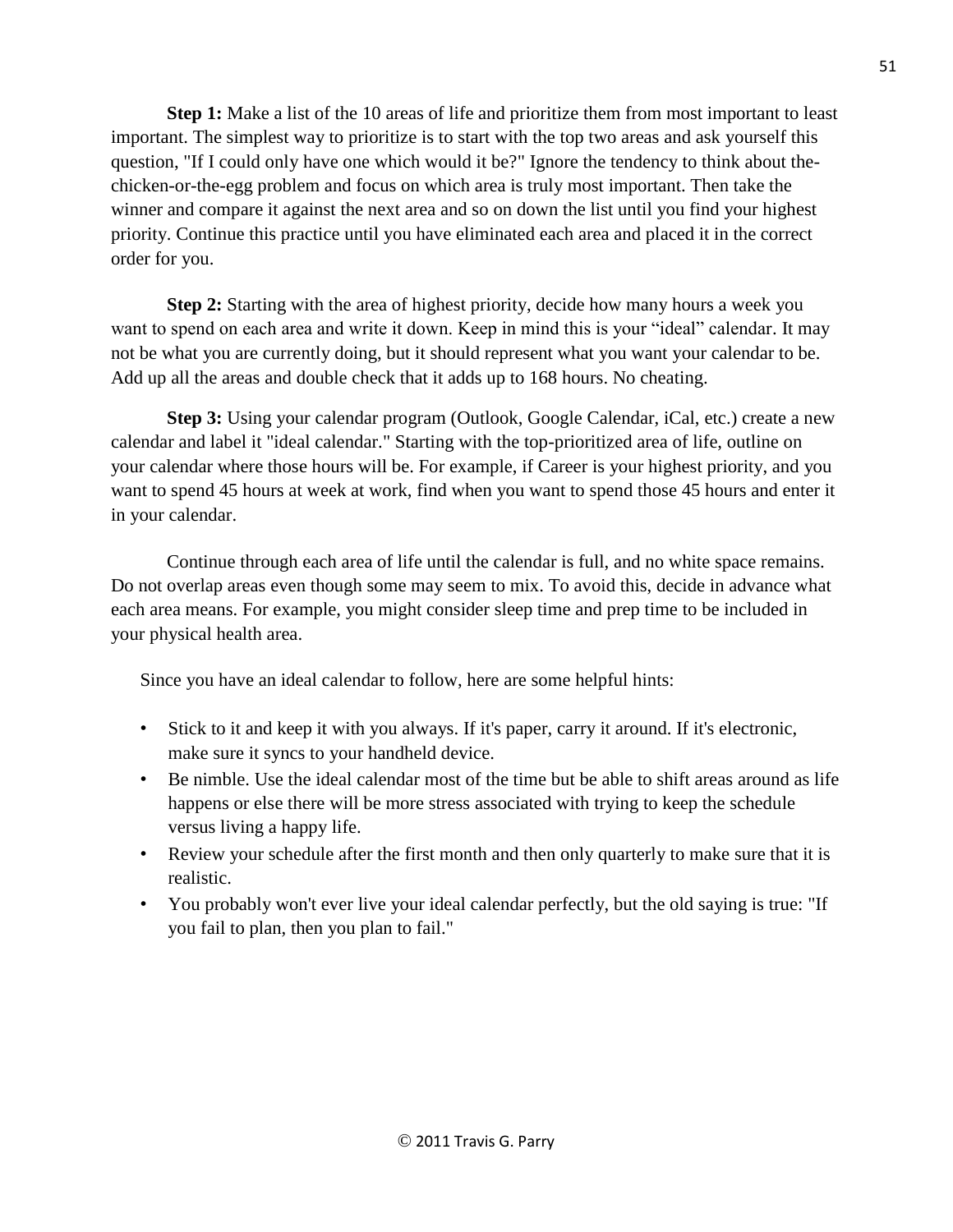### **Correlating Calendars**

Each of you should have created your own Ideal Calendar and have a tool to keep it on, and it is time to correlate these calendars. One time per week as you are doing Couple Development<sup>™</sup> time, take 15-20 minutes and correlate schedules. This may the most important time management thing you can do. Each of you needs to carry a calendar and correlate these schedules together.

Go through each day taking turns discussing the day's assignments and schedule. Correlate rides for kids, sports games, school, work, and anything else. As you are doing this schedule a time each week to examine the finances for at least an hour. You can add this hour onto your current Couple Development™ time or schedule for another day. My wife and I prefer to do Scheduling on Sunday night as a beginning to the week and the Finances on Monday night as a separate meeting.

What you also want to do is talk each night about the upcoming activities of the next day to double check what is happening. My wife and I each have a calendar on our Smartphones, and we make sure we discuss the upcoming day each night before we go to bed. Things have a way of changing, and it is crucial that you keep the communication lines open about those changes.

The whole point of managing time is so you will have more of it to spend with each other. So, schedule one Date Night per week you both can count on. We tend to do Date Night on Friday nights as a rule. Pick a day that suits you and if you need to "play it by ear" each week, find a day as you are scheduling your week out.

Remember that Date Night and Finance Night are both extremely important to managing your finances and the quality of intimacy so do not let anything come between those times. Do not put these off as it will come back to haunt you in paying for Therapy and Divorce later.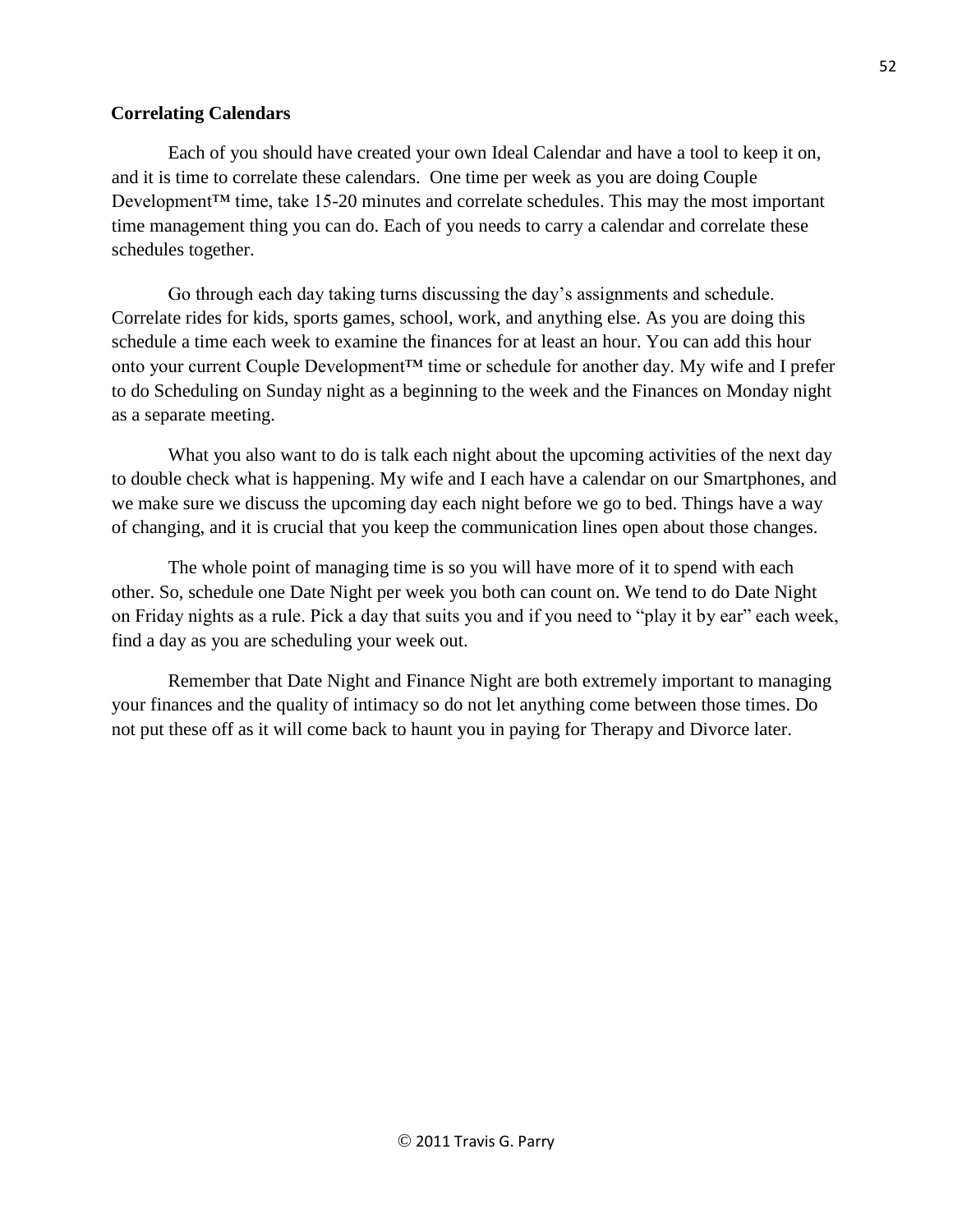## **Conclusion**

Time management greatly helps the other essential areas of money and intimacy. Take 15 minutes to go through the weekly schedule on your calendars and plan upcoming activities for the month. Schedule both a Finance Night and a Date Night each week. At the end of each day, discuss the upcoming schedule for the next day. Do not let anything come between you during these periods of time you set.

### **Action Items:**

- *Add scheduling time to your Couple Development™ time*
- *Get a Calendar that you each use*
- *Schedule Finance Night*
- *Schedule Date Night*
- *Go over the next day's schedule each night*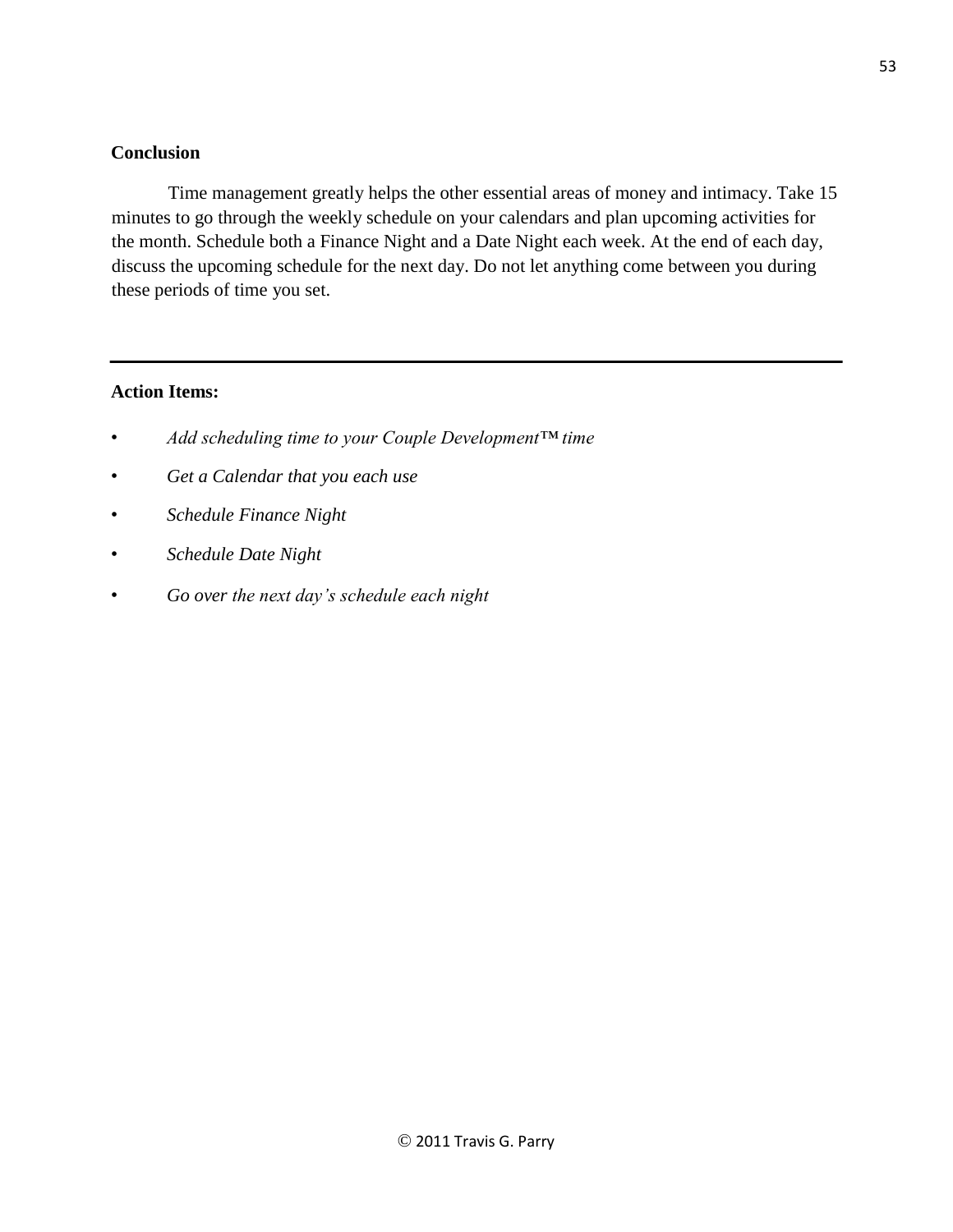# **Chapter 13- Finances**

# **Theory**

Since you have a time to manage finances, we are one step closer to you being successful stewards of your finances. Couple Finances has **Three Main Financial Principles** that when followed, will always lead you to financial success.

# **1. Spend less than you make**

# **2. Protect yourself in case of a disaster and emergencies.**

# **3. Invest for your future.**

Unfortunately, most Americans have too much debt, not enough insurance, and tiny investment portfolios. This means good job security for financial counselors and a sad reality for the Jones'. The problem lies in the mixed messages advertised each day to spend more of the money you do not have, scare tactics to buy insurance, and scammers offering the world for your investments.

Instead, we should be paying less attention to ads and commercials and learn the rules of the financial game. Because money can be such a personal and heated subject many people give up before even starting and decide to avoid learning the rules altogether. Instead, Lower and Middle-Class Americans are trying to live like Upper Class citizens without going through the learning process. They might appear to be wealthy but like the book, "The Millionaire Next Store" points out, these big spenders are only one or two good paychecks away from financial ruin.

# **Application**

If you have started down this path, of living like the wealthy without really going through the process, it is better to recognize it early on and learn the rules before it catches up to you later. It will catch up to you, if has not already during this recent economic downturn, and when it does it will be painful and embarrassing. By learning the **Six Basic Rules of the Financial Game** you will be living by the **Three Main Financial Principles** outlined above.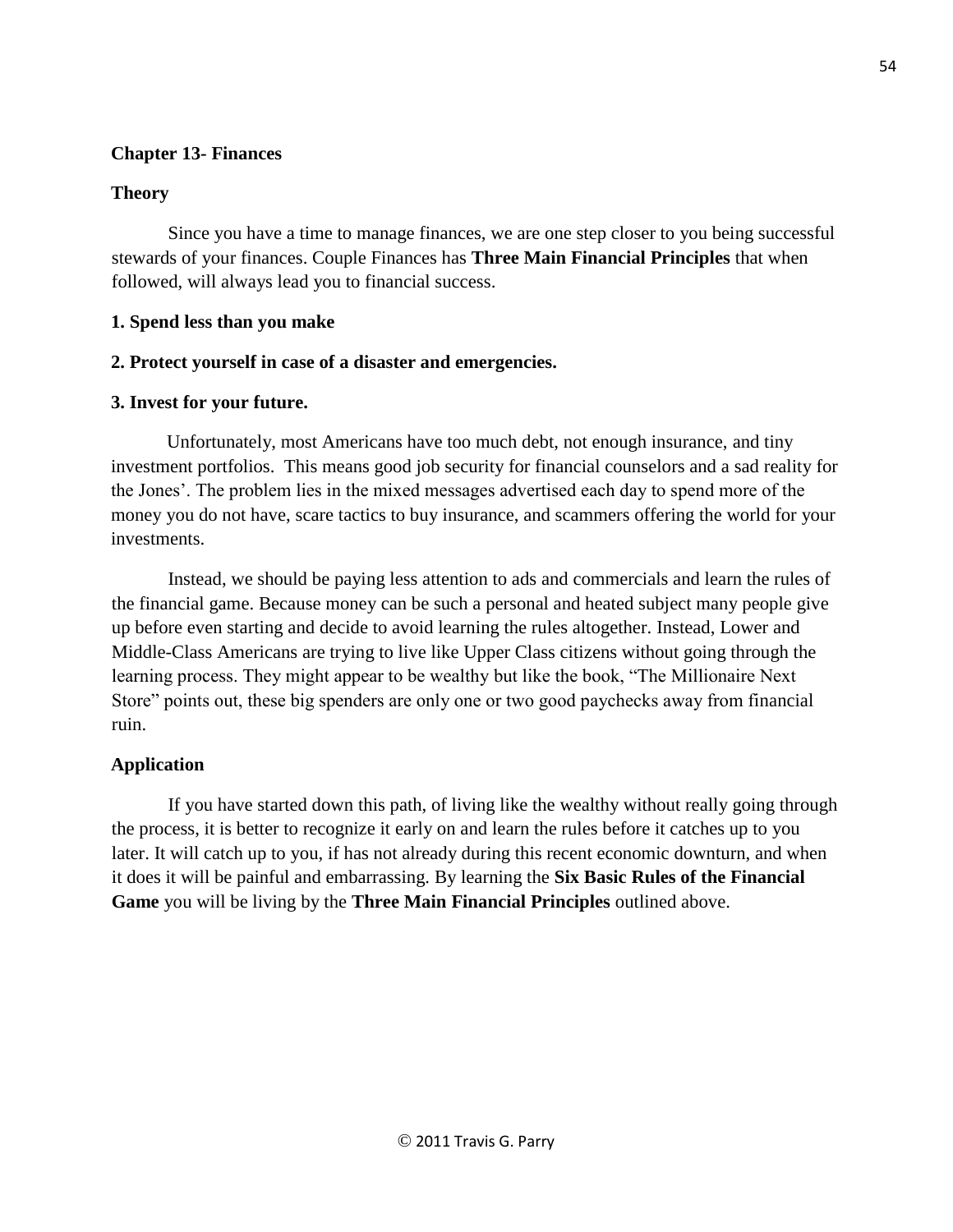### Here are the **Six Basic Rules of the Financial Game.**

- 1. Budget each month
- 2. Save for small emergencies and debt prevention
- 3. Buy enough of the right kinds of Insurance
- 4. Get out of Debt using the Snowball method
- 5. Invest for the future
- 6. Protect, give, and teach the next generation

Because Couple Development™ is basic, we will focus on **Rules #1 and #2** and the other steps will be covered in more detail in Couple Development Coaching™. After you have mastered **Rule #1 and #2** you can learn the others. If you think that you have already mastered these first rules, it will be an effective way of double checking.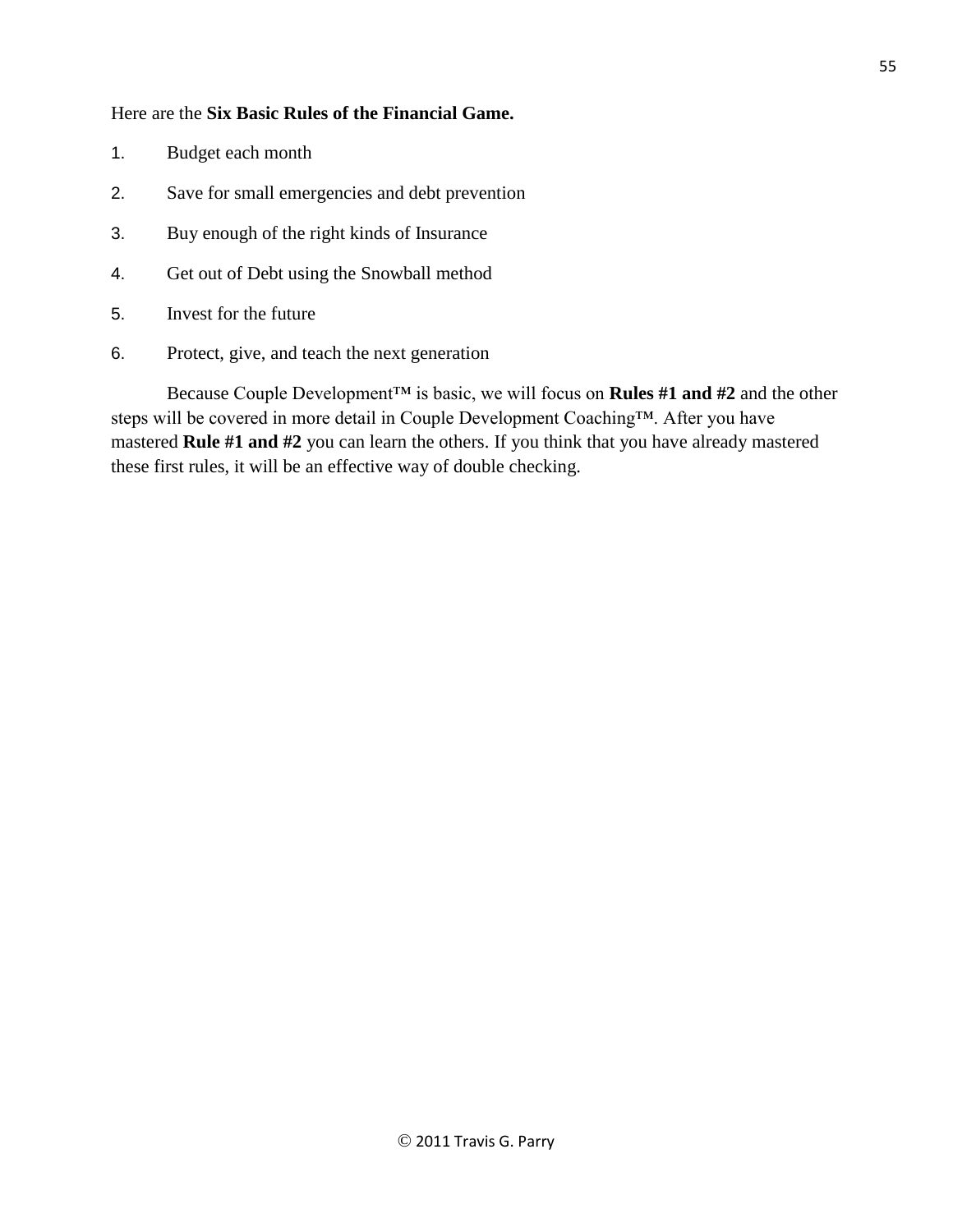#### **Rule #1**-**Budget each month**

This is the most important rule to learn as all other rules are based on it. Having a budget will help you to follow the first financial principle, "Spend less than you make." Although this tends to be the most difficult step for most couples it is the most important. Most people were never taught so they do not even know how.

## **Step 1-Calculate Income**

Write down what you are making on a Monthly basis. If you do not have a consistent income, use the last month or two and find the average to forecast your future budget.

## **Step 2-Make a List of Expenses**

Sit down together at the beginning of each month and budget the income and expenses for that month. At first, I don't care that you use any special program to help you budget, I simply want you to write out each month what you spend and keep track of it. It can be as simple as writing it on a piece of paper, in a notebook, or on a spreadsheet. If you need an outline to get started, then do a Google-search for a budget outline.

# **Step 3-Prioritize your Expenses**

The old way of budgeting was to compare income to expenses and either increase income or decrease expenses or both. By **Prioritizing your Expenses,** you fund your categories by priority and learn how to spend wisely. **Step #3** helps if you are spending too much or if you have excess left over and gives you a roadmap to follow.

First take each monthly expense and group it according to the following prioritization rules below. Do not leave anything off of this list. If you have 100 different expenses, then you will place each expense in the groups below.

Once you have all of your expenses in a group. Then arrange the list according to most important and least important inside the group.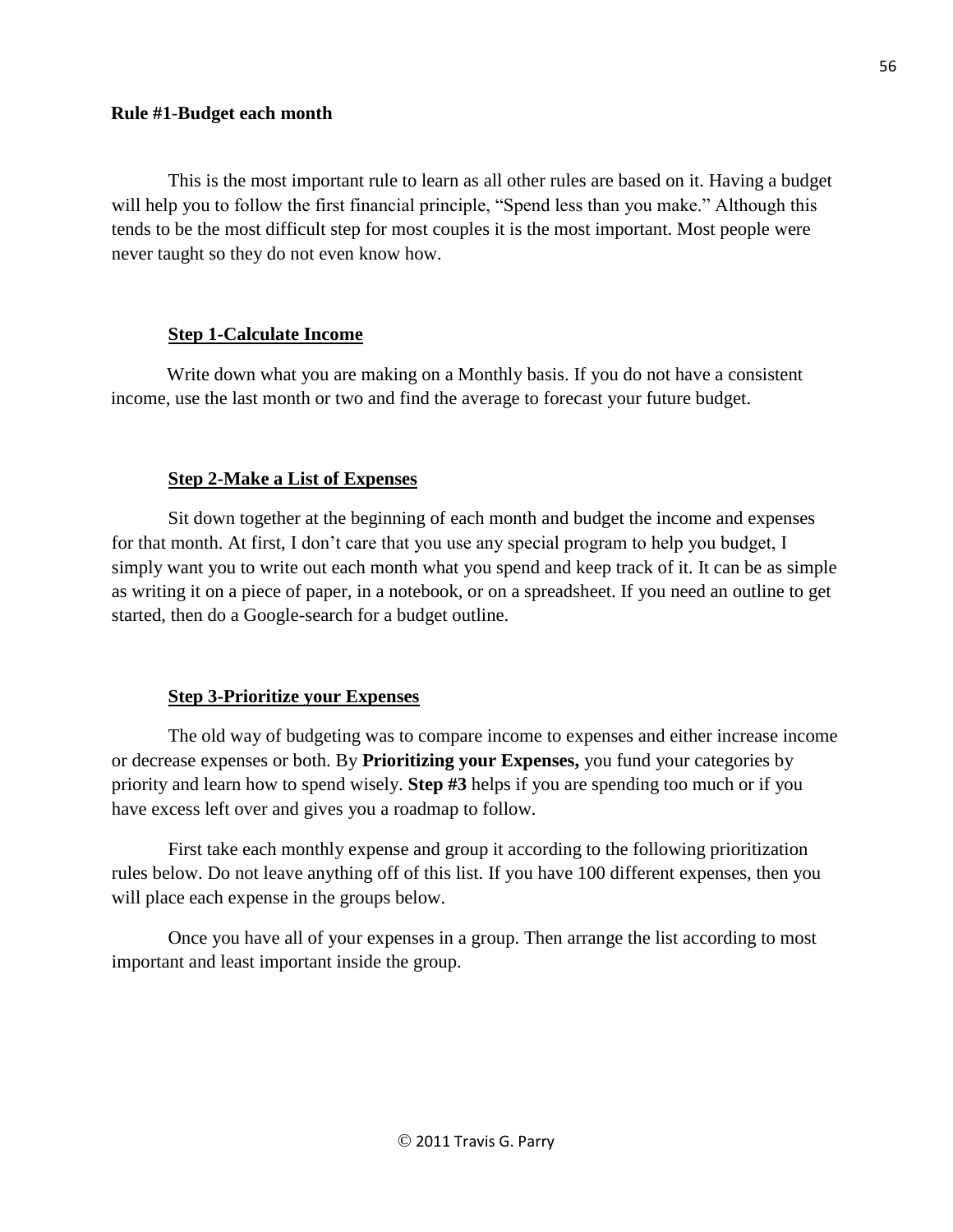#### **10 Prioritization Rules are as follows:**

| 1.  | 10% Charity                                  |
|-----|----------------------------------------------|
| 2.  | 10% Savings                                  |
| 3.  | Food                                         |
| 4.  | Shelter-Rent/Mortgage                        |
| 5.  | Utilities-Gas, Electric, Water, Sewer, Phone |
| 6.  | <b>Family Car Payment</b>                    |
| 7.  | <b>Insurances</b>                            |
| 8.  | Dates                                        |
| 9.  | Minimum Payments on Debts                    |
| 10. | Certain Wants and maintenance                |
|     |                                              |

# **Priority #1 10% Charity**

Get in the habit of giving something away no matter how much you make. Too many couples make the mistake of saying that once they are rich they will give some money to a charity. I have interviewed hundreds of people who almost all say once they reach their financial goals they will start a charitable foundation or give to someone else. Although this is a great goal to have, the reality is unless they start immediately it will not be a habit when the money is flowing in.

Countless successful people have urged people to give 10% to charity. In the scriptures, God commands his people to pay tithing, or a tenth of their income. It may seem completely counterintuitive, but it works. My wife and I have been giving 10% of our income for our entire married life even when times were extremely tough. Giving for us will never have to wait until we make our next million, it will always be there to give.

For some, this idea of giving a tithing offering is part of their religion and is completely natural. For others, this might be the most difficult concept ever. I do not care how much you make, just give 10% to your church, a charitable foundation, a friend, a stranger on the street. It will do wonders for you and for those you help. Tithing will teach you to be unselfish as you are giving to others. It will also help you not to be so attached to money and focused on the material things money can buy. Although money is a great tool to be used for good, selfishness in any aspect will corrupt the best people.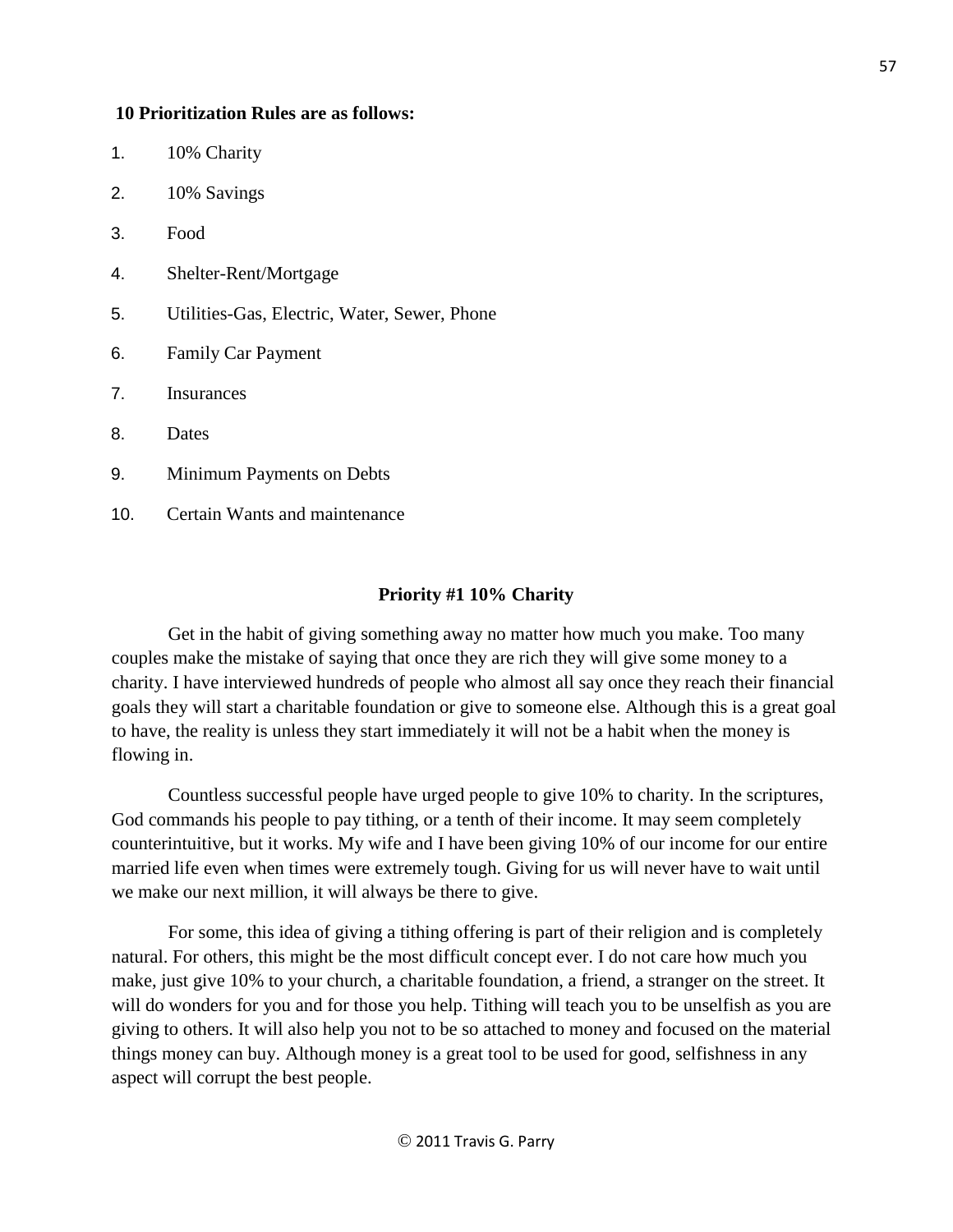I know people who are at a point financially who have paid tithing throughout their lives and are currently living off 10% and giving the rest away. They still are living more extravagantly than most of us. Remember the Law of Attraction and the Law of the Harvest says what you give out will come back to you. By paying tithing I promise you that you will see miracles come back to you.

### **Priority #2 10% Savings**

If you ever want to get out of the rat race that we are in, you must learn how to save more than you spend. Just like giving money away, if you wait until you have it to save it, you will most likely never do so. This is why people making millions can seem to squander it all away and how the majority of Lotto winners are bankrupt in six years! No matter what amount of income you have you will have the desire to spend it**.** 

If you need to stop making automatic payments into your 401k or any other long-term investment, do it as soon as possible. Investing for the Future is Rule #5 and once you have completed the preceding Rules #1-4, you will have much more to invest, and you will be better equipped to invest long-term. Do not let the thrill of saving for your futures excite you, when you have not taken care of yesterday nor prepared for today.

#### **Priority #3-5 Food, Shelter, and Utilities**

Food, Shelter, and Utilities should always rank at the top because they are necessary for life. However, look these over very carefully and still discuss each item to see where you can be saving. One area my wife and I have decided was to go from cell phones and landline down to just cell phones. Also, we reviewed our other media costs and we cut our cable TV and use only our internet to watch stream media.

### **Priority #6 Family Car Payment**

Cars are a funny one as they are depreciating assets. If they are not owned outright they are nothing more than an overpriced debt payment. They are used too often as a status symbol to the neighbors instead of a mode of transportation. In the book "The Millionaire Next Door," the authors have an entire chapter devoted to cars, and they entitle it "You aren't what you drive" (Stanley & Danko, 1996).

If you have more than one car payment the priority should be given to a family car. If you have other car payments, put those under Priority #9. If you need to sell the extra car to afford the other priorities, swallow your pride and do it. Instead save up and buy a beater car, take public transportation, ride your bike, or get rides to work before you sacrifice the other areas. Whatever you do, do not make an exception and put it before the other priorities as it will come back to haunt you and your marriage!

Some people have a hard time with this concept because their \$300 per month car payment is not "too bad". The Bottom Line is that if car payments are precluding you from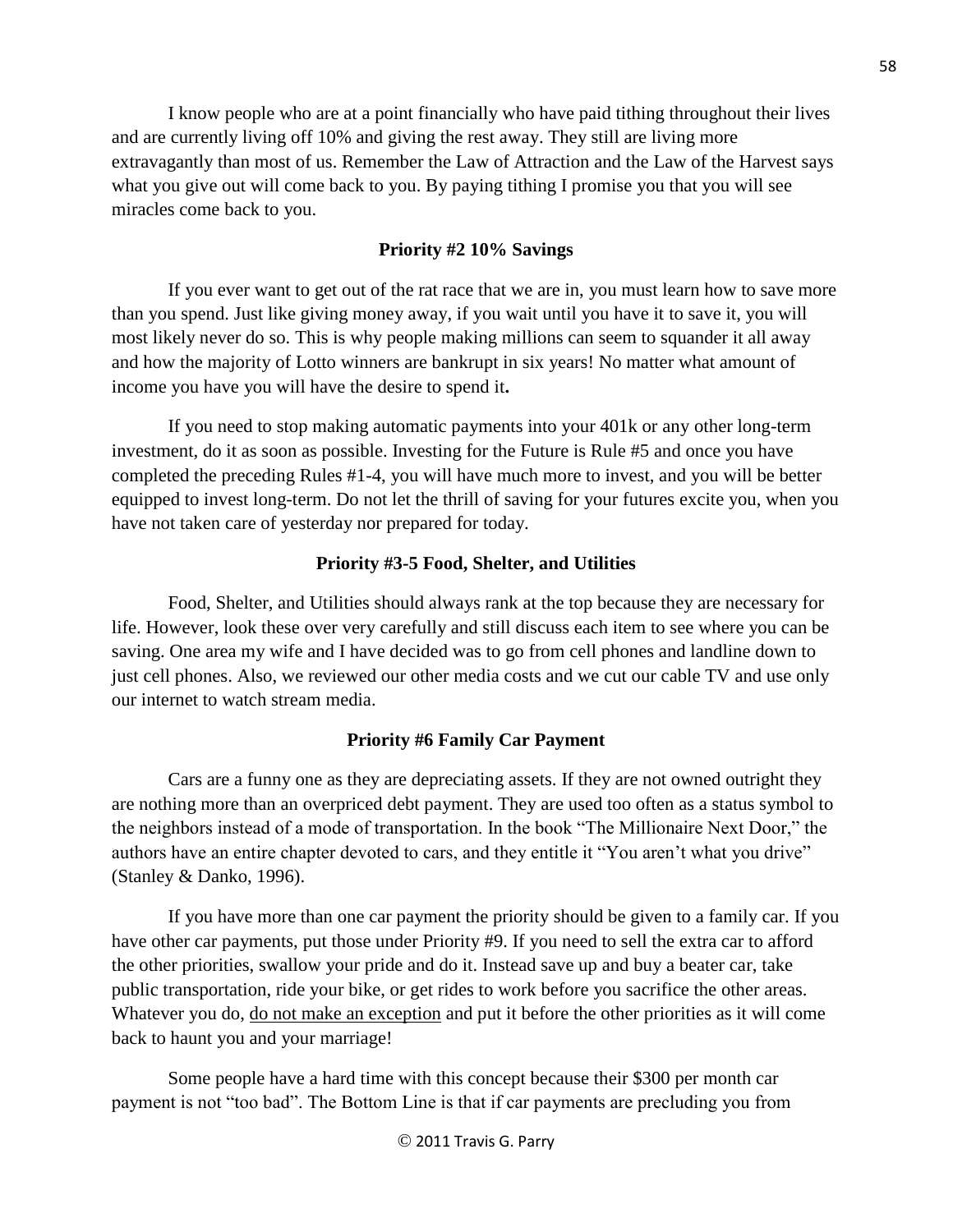paying priorities 1-8, get rid of it, because even though the bank will lend you the money, the truth is you can't afford it. Remember that advertisements are there for you to buy products, not to help your marriage.

## **Priority #7 Insurances**

I also include Insurances as a preventative measure. Bankruptcy statistics show that one of the top reasons for filing for Bankruptcy comes from debt from medical expenses. Insurance is a brilliant way to shoulder the costs of future loss. You should at least have Health, Home or Renters, Car, and Life insurances to prevent going backward.

## **Priority #8 Dates**

Dates need money and provide life for your intimate part of your marriage that we will be discussed in the next section. Date money should be higher priority even paying debts and purchasing wants. Your marriage is more important than buying a Flat Screen TV and should be afforded before you pay debt obligations to others. If you consider the intimate part of your marriage like a bank account, it is obviously more important than any other obligations.

Although I agree with the famous Money Guru, Dave Ramsey, on many things, we approach money through a different lens. He is looking at finances though a financial window, like most financial advisors do, and we are gazing through a marital window. Just like there are consequences to eating unhealthy it can be just as damaging to your relationship to not ever go on a date or small vacation together.

I am not advocating that you neglect your debts and skip town to a deserted island. Although romantic, they will eventually find you and put you in separate jail cells! You should always pay your obligations and debts to achieve financial success, but make funds available for dating first.

### **Priority #9 Minimum Payments on Debts**

Make sure that you are current with all other debts once you get to this point. Keep your credit card payments out of the budget until now. Credit cards themselves are not evil but the interest on them can kill you. Credit cards were designed for short-term payments of up to 30-60 days. If you cannot pay off your credit card in 30-60 days do not use it. If you cannot trust yourself to change your ways shred your cards. You should not have them as an option.

At the same time do not be so aggressive with paying off your debt and begin **Rule #4 Get out of debt using the Debt Snowball method** until you have finished **Rule #1 and Rule #2**. Skipping the rest of **Rule #1** and all of **Rule #2** to begin paying your debts off quicker may help reduce debt but does not help with the Binge and Purge problem, which has created the debt in the first place. Skipping steps can also have negative effects on your marriage later on when you have created financial bigger problems.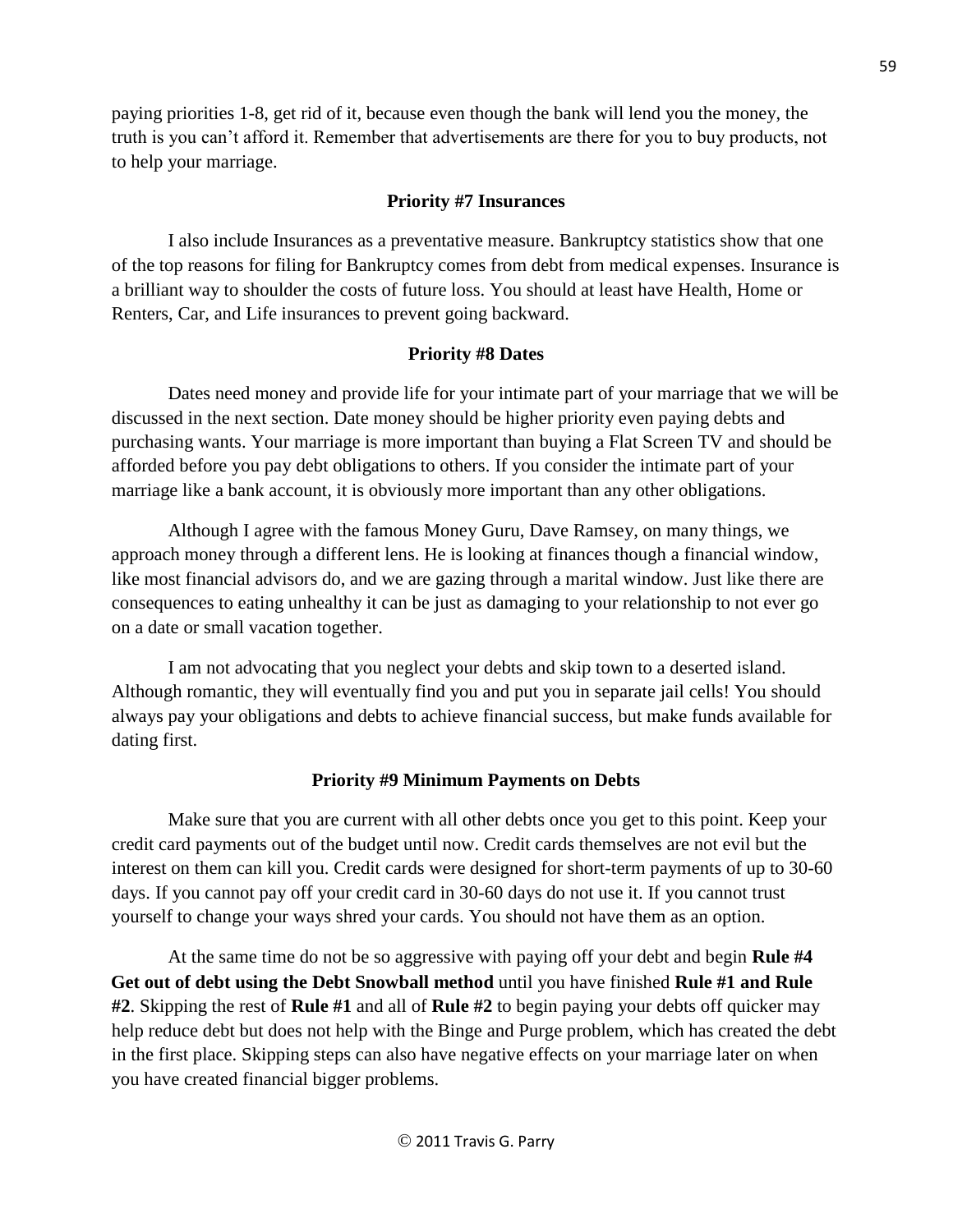Following **The 6 Basic Rules of the Financial Game** is the best way to get out of debt and improve your relationship. The real reason why people go into debt is because they have not learned how to limit spending and so they rack up ridiculous credit card bills and do not know how to stop. **Priority #10** teaches you how to limit spending and **Rule #2** helps to further prevent debt.

## **Priority #10 Certain Wants and maintenance**

Certain Wants and maintenance does not mean to go on lavish vacations or to upgrade lifestyle. It means to limit your spending. Give you and your spouse a certain limit to spend on birthdays, gifts, Christmas, and other holidays, maintenance for the house and cars, clothes, and yourself. Create a category for each of these separate from the other expenses and when there is money to fund these categories, do so without any guilt.

## **Step 4 Fund your categories**

When you have completely prioritized your expenses, you can fund them according to priority. If you can fund all the way down the list to **Priority #9 Minimum Payments on Debts but** cannot fund **Priority #10 Certain Wants and maintenance,** you have three choices; increase income, decrease expenses, or both.

I recommend starting with cutting the fat first making it easier to generate more income. Go back through the expenses and ask each other where you can make some cuts. This does not mean cutting the Priority completely; that is Dave Ramsey's plan. Instead see how you might reduce the expense inside the priority. For example, you should not be getting rid of **Priority #6, Family Car Payment,** to fund **Priority #10, Certain Wants and maintenance**.

Now that you have gone through the expenses and find that you need to increase income, at least it should be a little easier now. Before you begin making plans on how to make more money, remember the Roles that you have set in Chapter 11.

Do not get involved with get-rich-quick schemes. When I say increase income, I am suggesting a part-time job to help supplement your income until you can afford to leave it. When the going gets tough the tough get another job. Some of the options from part-time salesperson, to pizza delivery, to part-time warehouse help. I know many successful people who had to get part-time jobs after working their full-time job to help pay the bills.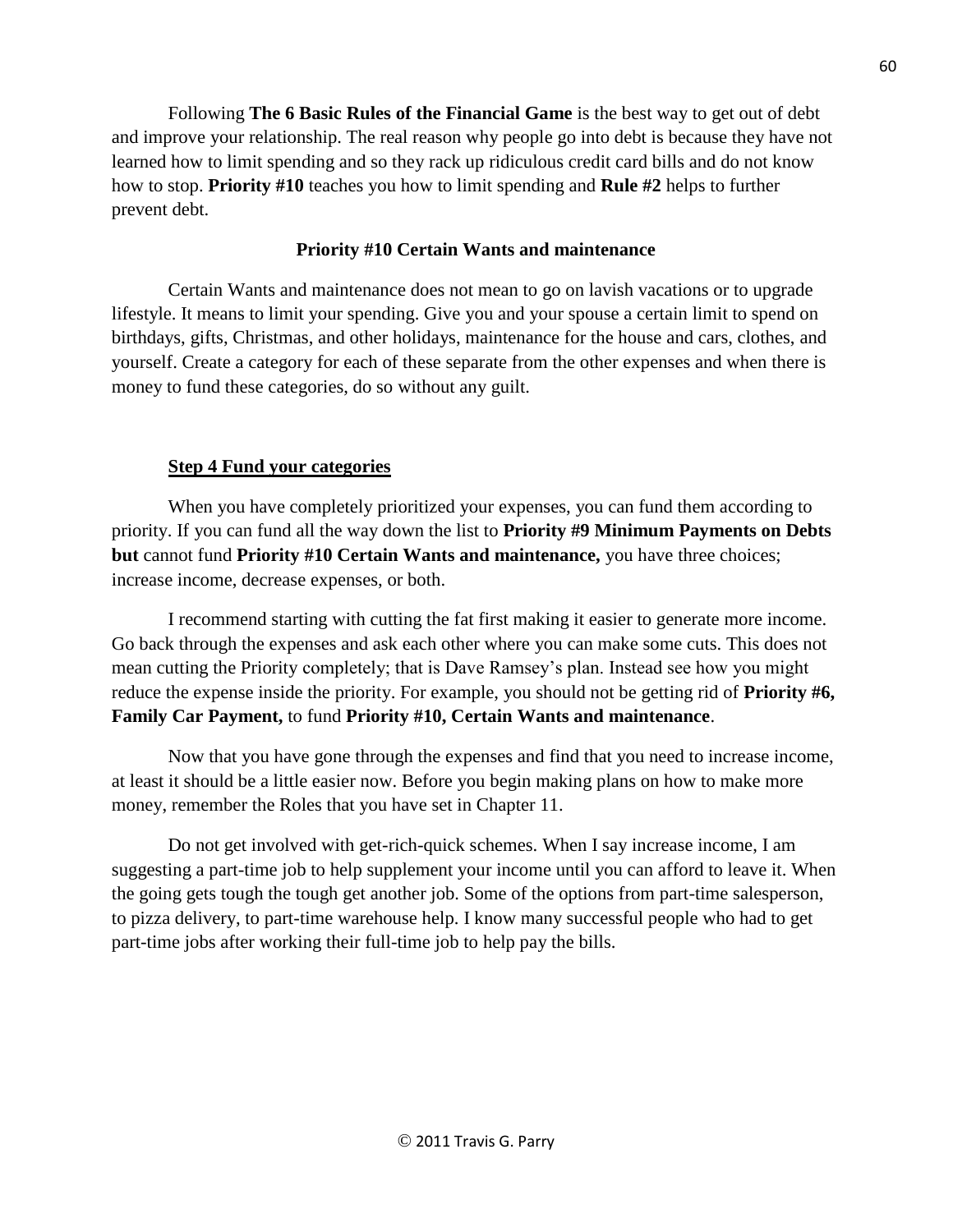## **Step 5 Advanced Budgeting Techniques**

If you want to use a program to help you budget more efficiently I would suggest you use the Envelopes program. This is a simple system that forces you to budget out expenses into categories that once you spend it out will be gone. It follows Couple Development™ I have outlined and allows you to use better technology to track it.

You can do this at home without software by creating a normal letter-sized envelope for each category that you have in your budget. You pull the money out in cash that you would spend each month and put it in the envelope.

Those payments that are not mandatory for automatic bill pay can easily be changed to cash instead of using the debit or credit card. Studies have shown that cash is more difficult to spend than just swiping a plastic card. I recommend using cash as much as possible at first to see what you really need.

The great thing about the Envelopes system is that when it is gone it is gone, and you must wait until next month to refill it. This is extremely helpful for the flexible categories that tend to cause most arguments. One spouse gets mad at the other for spending too much money at the department store or on gadgets for the house, but their fights are rarely about paying the necessities.

The Envelopes program does exist online and the best one I have seen is at [www.Mvelopes.com.](http://www.mvelopes.com/) It is an online application that can be used anywhere there is the Internet. It syncs with your checking account to help with categorization. It also updates to your phone and computer automatically. My wife and I have used Mvelopes for a long time and I referred it to my financial clients for years.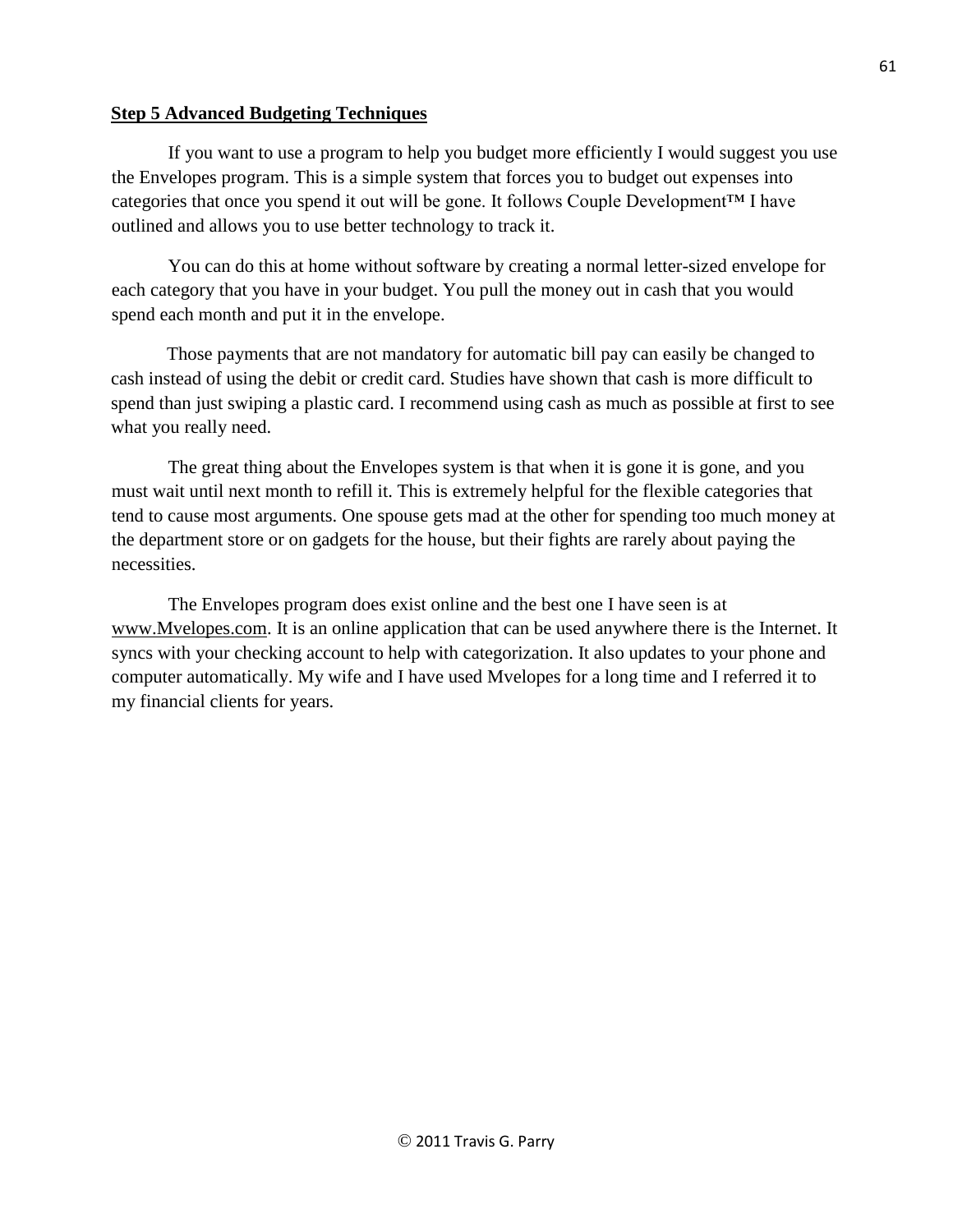### **Rule # 2-Save for small emergencies and debt prevention**

Once you have followed **Rule #1** you are ready to discuss where the 10% savings will go. As mentioned in **Priority #2, i**t is best to save 10% in cash or deposit automatically into your savings accounts. If you are choosing to operate on cash envelopes just create another envelope for the savings. If you have automatic deposit at work, you can choose to have them send 10% of your paycheck to your savings account, or you can simply do a transfer after you are paid at each Finance Night.

After you have managed to save \$1,000 you will have what it takes to tackle most small emergencies. An unexpected funeral to fly to, a larger than usual car repair, a refrigerator breaking down are all examples of small emergencies. They are not Big Screen TVs in time for World Cup or the Super Bowl, regular maintenance items, or paying your credit card off. The goal is to have \$1,000 in savings or in cash at all times.

Once you have \$1,000 saved up you are ready for the next four rules. The next four rules are explained in more detail in the Couple Development Coaching™.

# **Conclusion**

Congratulations, you have tackled the biggest burden most couples face with their finances. You have learned **Three Main Financial Principles** of **Couple Development™** and the first two foundation rules in the **Six Basic Rules of the Financial Game.** Once these first **Rule #1** and **2** are mastered you can much more easily move forward with the other rules of the game and be on your way to achieving successful financial goals as a couple.

\_\_\_\_\_\_\_\_\_\_\_\_\_\_\_\_\_\_\_\_\_\_\_\_\_\_\_\_\_\_\_\_\_\_\_\_\_\_\_\_\_\_\_\_\_\_\_\_\_\_\_\_\_\_\_\_\_\_\_\_\_\_\_\_\_\_

# **Action Items:**

- *Understand the 3 Main Financial Principles*
- *Complete the 4 Steps of Rule #1*
- *Complete Rule # 2.*
- *Look into Rule #3-6 in the Advanced Course Couple Finance.*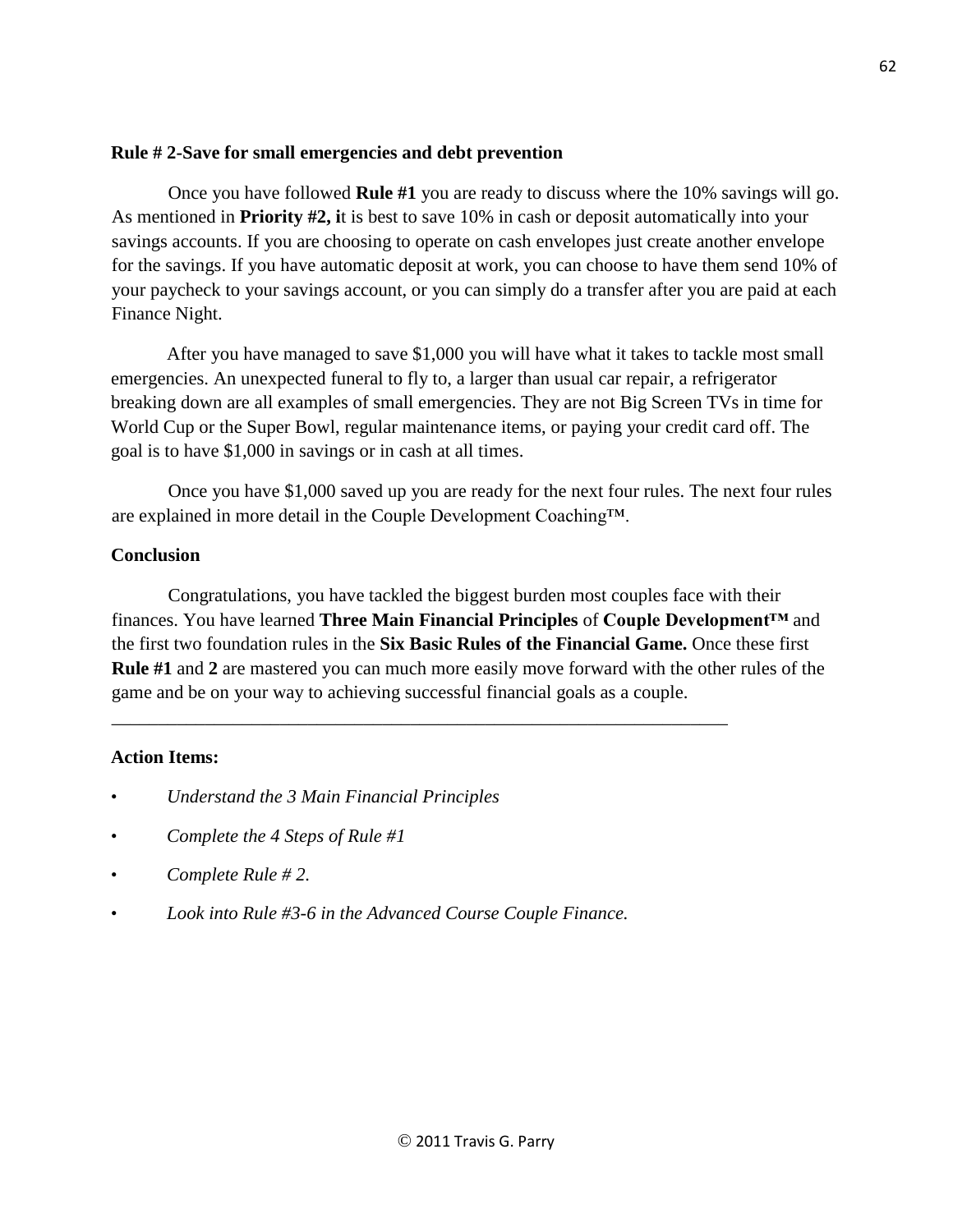#### **Chapter 14- Sexual Intimacy Theory**

Many use the words "Sex" and "Intimacy" interchangeably, yet there is a distinct difference between sex and intimacy that needs to be discussed. Intimacy is being close to your spouse mentally, spiritually, emotionally, and physically, whereas sex is short for sexual intercourse. It is possible to have sex without intimacy and vice versa. A Thriving Marriage is a relationship where couples can experience both and we call it Sexual Intimacy.

Most issues around sexual intimacy involve the frequency. Just like a budget night is helpful to work on your finances it is important to have preset times when sexual intimacy is scheduled. These are times that you schedule during your weekly planning sessions. It may be good to set those times as recurring appointments. This scheduling allows agreement on when sexual intimacy should occur between both spouses. This does not mean that it always must happen on those dates, but it should be used to make sure that this part of your marriage does not suffer.

As children arrive and grow older sometimes this part of marriage can be neglected. I have talked to many struggling couples where sexual intimacy is nonexistent in the marriage, and it was mainly due to expectation and neglect. Having a scheduled time keeps couples excited and creates an expectation that is mutually agreed upon.

 Not only does this scheduled intimacy have an expectation, but this also allows for excitement throughout the week to build instead of wondering when this time will occur. It reduces argument about who should initiate sexual intimacy and when to do so. In many ways having a schedule allows for couples to enjoy sexual intimacy with very little stress.

Some couples argue that scheduling does not allow for spontaneous times for sexual intimacy, but this is not true. Who is to say that you cannot try to seduce your partner and surprise him or her when it is not on the "schedule"? Look at it this way; when there was no scheduled sexual intimacy time, you may have been guessing at when the other wanted to have intercourse or argued and persuaded your partner or they you. Now you will have a schedule to at least have sexual intimacy at predetermined times and when the opportunity presents itself additional times as a bonus.

Scheduling sexual intimacy time does not mean that you two can or should not initiate other times when you are feeling like it. Spouses should also be sensitive to the wishes of the other spouse. That means even if it is scheduled, not to force the other into such a sacred act, if your spouse is not feeling like it. Sexual intimacy should never be something you force on your spouse, abuse with your spouse, or be used as a bargaining tool that you use to hold back. Instead, be sensitive to each other and be charitable in sharing love with your spouse. This part of your marriage can be one of the most sacred and intimate parts of your marriage. It should be a time when there is nothing between you and your spouse physically, mentally, and spiritually.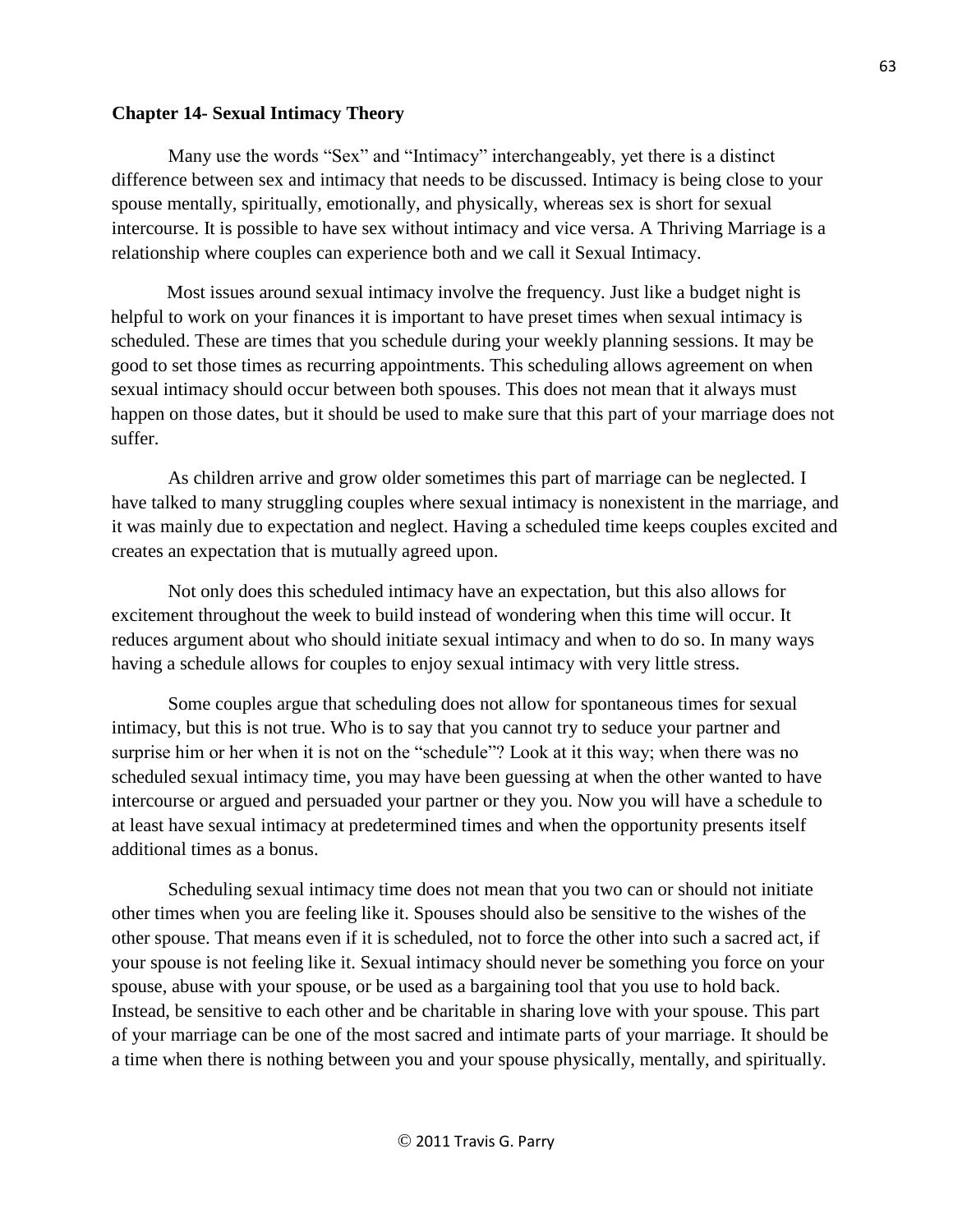Sexual Intimacy should only be between you and your spouse. Many religions prohibit sexual intimacy outside of marriage. Dedicate yourself mentally and physically to your partner. Do not involve yourself with other people of the opposite sex in flirtatious or otherwise inappropriate behavior. This includes the virtual world of the Internet and on social sites like Facebook. Do not be misled to believe that dating sites that suggest adultery can help your marriage can possibly be true. It is true that people can learn from their mistakes but to go out and look for a mistake is divorce waiting to happen.

Pornography should never be used as an additive to your relationship. Studies show that pornography only degrades the experience and does not allow quality experiences with your spouse. It might excite the person to want to have sex, but pornography will never ever lead to sexual intimacy with your spouse. It instead can lead to abuse, violence, and infidelity, all of which are built on the selfish desires of the individual.

Pornography is as addictive as any drug and should be dealt with immediately to prevent further damage. Alarmingly men and women are becoming more open to pornography as it slimes its way into our virtually connected worlds on the Internet (Kastleman, 2007). A great program to help those suffering with this addiction is a program by Mark B. Kastleman called "The Drug of the New Millennium" available at [Power Think Publishing](http://www.powerthinkpublishing.com/product_p/p00010.htm) [www.powerthink.com](http://www.powerthink.com/)[.](http://www.powerthink.com/)

If you or your spouse has ever been involved in adultery of any kind, mental, virtual, or physical admit it now and get some help from an ecclesiastical leader and a professional immediately. This can be the greatest trial of your marriage. I do know that it is possible to forgive each other and forget. It can be a long and painful process that goes much deeper than this course will teach, but it is worth it.

A Television set should never be allowed in your Bedroom. TVs have killed more sexual relationships than you would think. Because couples get in the habit of spending time in their bedroom watching TV they spend less time flirting and engaging in intimate time. If you have a TV in your bedroom for any reason, get it out immediately.

Sexual intimacy is not selfish but is selfless. One is giving of one's self in this act of love. Sexual intimacy enhances the relationship and gives the couple a chance to forget troubles and other cares. It literally does not allow anything to come between them as they perform this most sacred act of marriage. It instead permits a psychological clearing and resetting of the marriage and is an extraordinary "re-energizer" for the marriage.

### **Action**

Some great tips for having better sexual intimacy include having: A Date Night, Talk Time, and open communication about sexual intimacy.

Having a Date Night as suggested in the time management section, not only helps with communication, but also helps create new, fun, and exciting memories. It also helps to spark that physical desire to share sexual intimacy together.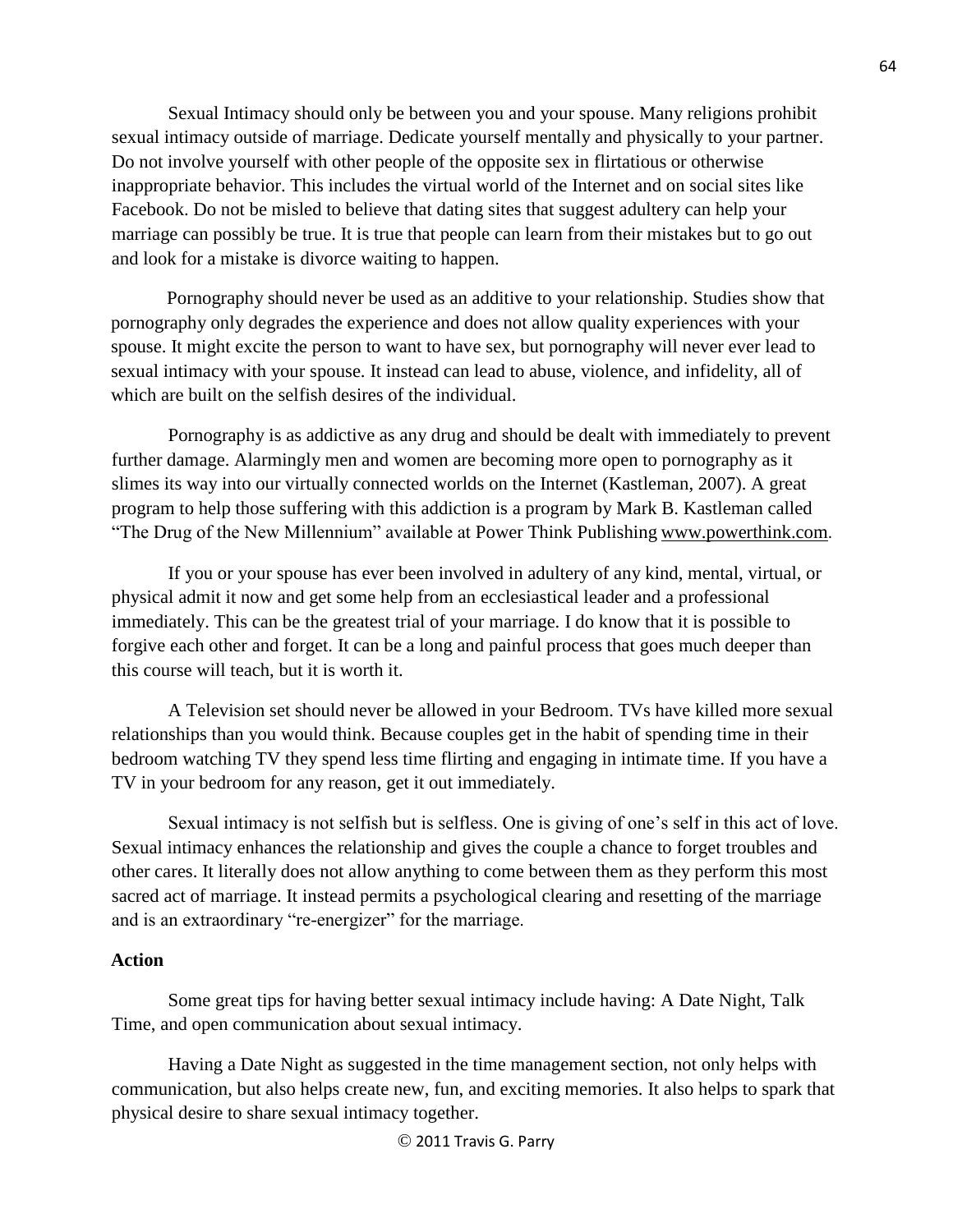Have "Talk Time" scheduled each night before or after you plan the next day. Do this without the TV or any other distraction. Just talk about the day, your struggles, your date coming up, or anything else that comes up. Talking and having this communication makes sexual intimacy a natural part of your relationship.

It is also important to communicate with your spouse throughout the physical act of sexual intimacy and afterwards to understand how your partner's experience was. Couples should not expect to have great sexual intimacy without communicating about it. If there are aspects to improve you are responsible to tell your partner so you both can have a greater shared experience.

Plan little Couple Get-a-ways. What a great way of getting away from the cares of the world and go on a mini-honeymoon to reconnect and spend extended time together. Save up and make it a priority to get away and play together. These have been some of the best parts of our marriage. We look forward to going on these Couple Get-a-ways as often as we can.

### **Practice**

Spend a few minutes discussing with your spouse about your sexual intimacy. Pull out your calendars and plan how often and when you would want to schedule your Sexual Intimacy times. Then schedule your Talk Times for at least 1/day as well whenever you can. Plan a Couple Get-a-way even if it is only a quick overnighter. Plan it out and go have fun.

Spend the rest of your Couple Development™ time discussing sexual intimacy. Take turns asking each other about what sexual intimacy means to each other. What are your favorite parts that you like about your sexual intimacy together? What areas can you improve? What have been your favorite dates?

\_\_\_\_\_\_\_\_\_\_\_\_\_\_\_\_\_\_\_\_\_\_\_\_\_\_\_\_\_\_\_\_\_\_\_\_\_\_\_\_\_\_\_\_\_\_\_\_\_\_\_\_\_\_\_\_\_\_\_\_\_\_\_\_\_\_

#### **Action Items:**

- *Schedule Sexual Intimacy Times*
- *Have Talk Times 1/day*
- *Plan a Couple Get-a-way*
- *Communicate about Sexual Intimacy*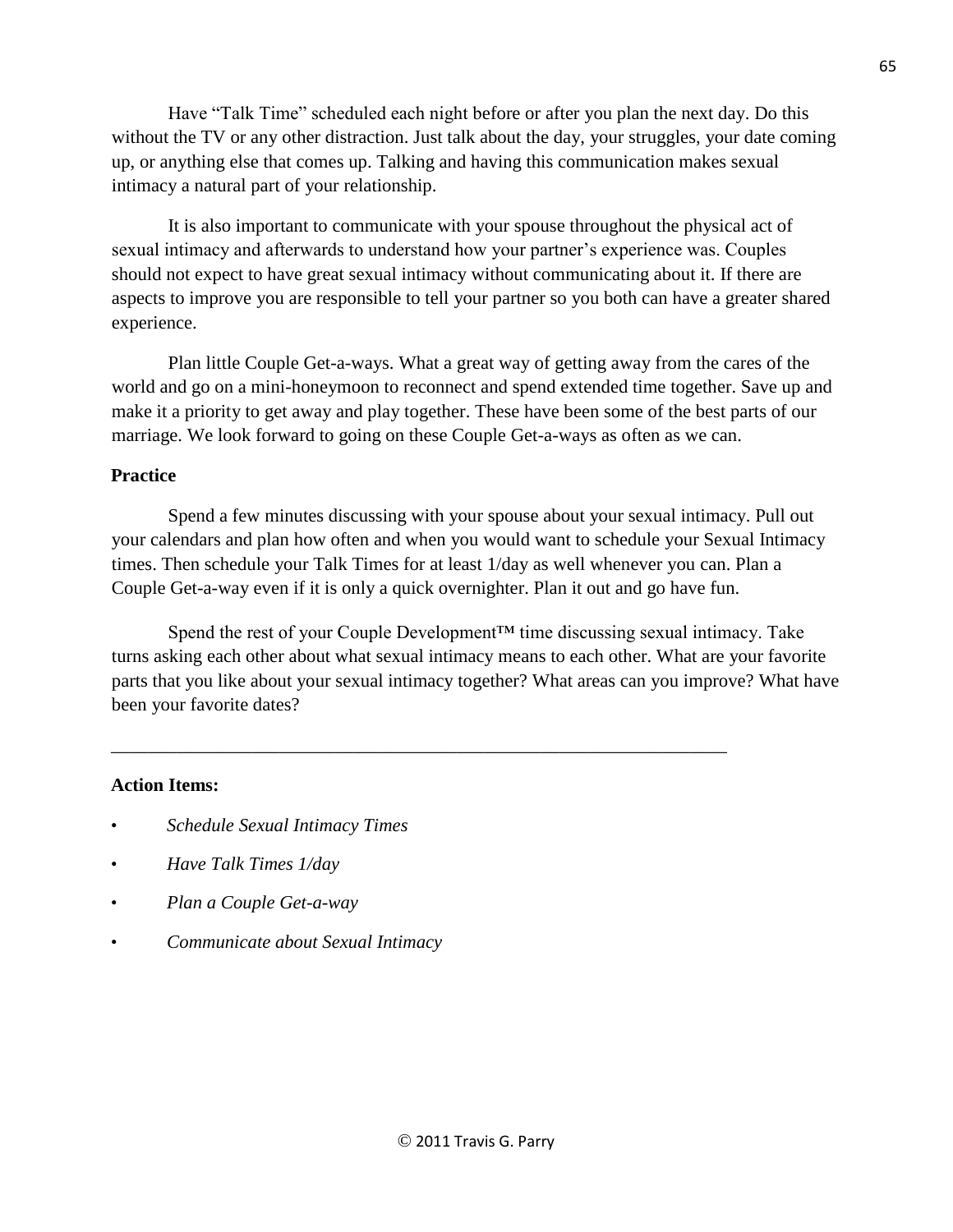#### **Chapter 15- Follow-up Theory**

A few years ago, I began my career as a Life Coach. I helped individuals make changes in life. In the training we would identify the areas of life most important to them. 99% of the time the most important area was their relationship with their spouse. Then I would coach the individual through issues like money and communication. After going through the training, we would go back and measure the progress. What I found was no shocker, in each area there was a greater awareness but little change. It took me a little while to realize that without the spouse being part of the training, there would be little progress. I realized that I should teach couples together and created Couple Development™.

As I began to build the training program for couples, it dawned on me that I do not want to teach couples to depend on me. Instead, I wanted to teach couples how to coach each other and empower them to continue improving without my help. People can spend thousands of dollars each year on personal coaching without ever tapping into their greatest asset, their spouse.

The Bible mentions that Adam and Eve where "helpmeets" for each other. A helpmeet is not an assistant; a helpmeet is a partner. Much like on a doubles tennis team, a business partnership, etc. couples need each other. By helping the other they are improving themselves.

Couple Development<sup> $TM$ </sup> is the process where a couple learns and develops together as a team and culminates by becoming lifelong coaches for each other. Personal Development is where a person develops separately as an individual. Couple Development™ does not take away from Personal Development but adds to it by incorporating continual personal development through the window of a couple. In Chapter 8, we explained how working on yourself by improving your own attitude is one of the first steps to developing as a couple.

The couples that improve together stay together and couples that improve only individually will feel more comfortable alone. For example, there is this popular scapegoat called the Mid-Life Crisis, where a perceptual shift in a man's life takes place. Young adult children leave the home, work becomes more stressful, and some people begin to realize that this may be their last chance to divorce, remarry, or have an extramarital fling. Research disputes the popular notion of a mid-life crisis and shows that most of these purported changes are actually taken in stride with a much lower likelihood of such a crisis. In fact, most research shows that women are more apt to reinvent themselves once their children have left the nest than men due to their role as mother (Berger, 2005).

A mid-life crisis is not some physiological change that happens to a man when he turns 40, instead it is what people blame on their relationship after 20 years when he and his wife have grown farther apart. He typically grows closer to things like his job or hobbies; where women tend to draw closer to their children and girlfriends. Instead, Couple Development™ teaches couples to coach each other and draw closer to each other as one unit or team.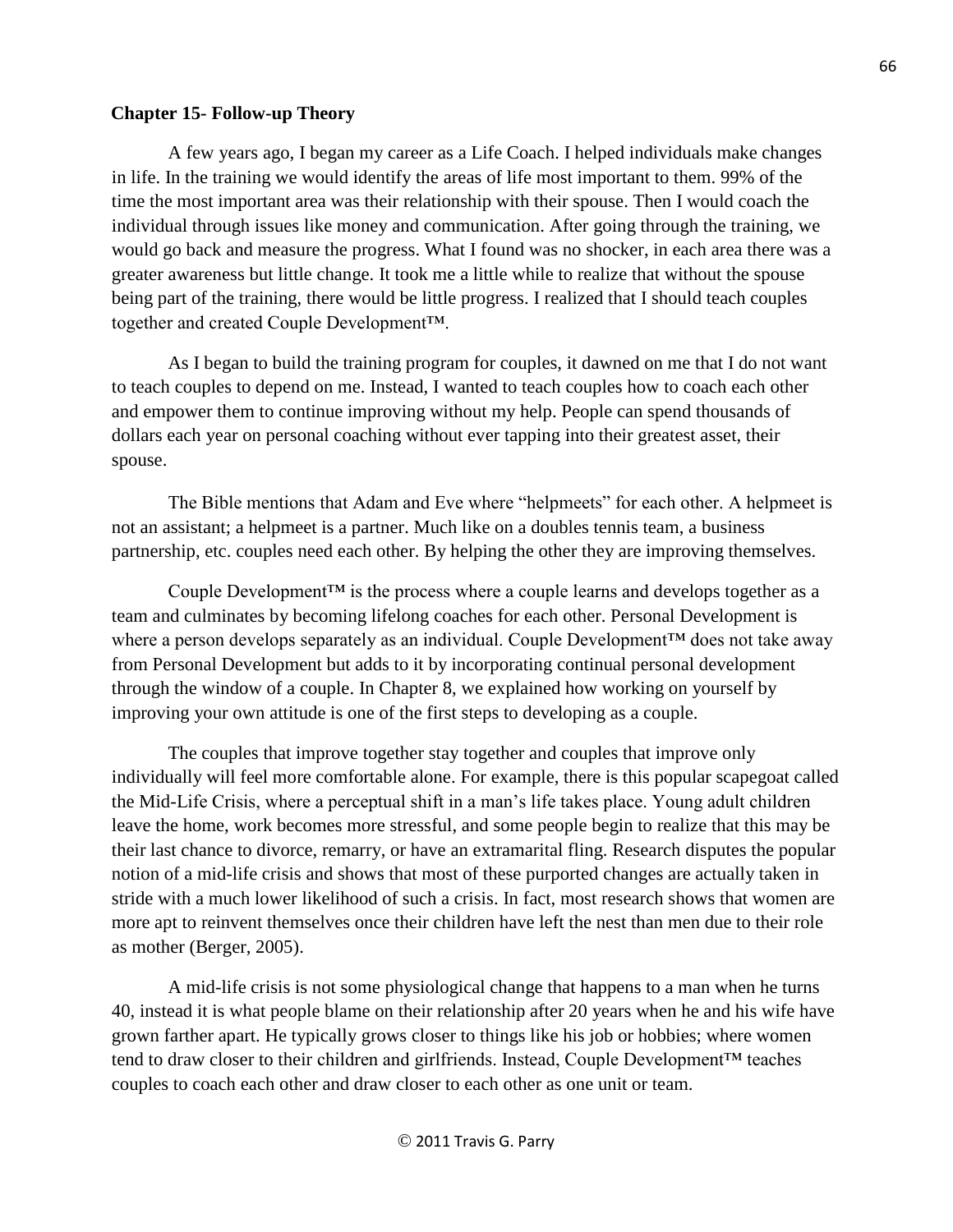A great example of how couples grow together is like a triangle. The spouses are each a bottom corner of the triangle. As they work to come together, they are moving up through life and the triangle points come closer together and eventually they merge into one point. This is what the coaching is all about, coming closer together as a couple and develop. Also, if you have involved God in your life, like I mentioned in Chapter 11, he can represent that top triangle point. As each of you are moving up the triangle together, you are also becoming more like God.



To grow together, it is imperative to set and achieve goals. First, I want you to set goals individually. If you have goals already simply plug them into this process. If you do not, here is the quickest and most effective way of setting goals. It does not matter if you already have couple goals or if it is the middle of the year, simply complete this together and see what difference it makes in your marriage.

The problem that most people have with goals is people tend to limit their own reality to what they think they can achieve in a given time frame. Doug Carter, a published author and popular speaker, once told me in a seminar that the best way to set goals is to think a few years down the road. This allows your brain the necessary time to think that the goal can be accomplished.

#### **Action Part 1-Individual Goals**

Each of you think of three years down the road. Where would you like to be, in the following four areas of life; Physical Health, Spirituality, Wealth, and Relationships? Be specific as possible and describe the intention in present tense. For example for Wealth you might put, "I have a successful Mexican Restaurant I own and operate," or for Health you might write down, "I work out 3 times a week and have completed my 3rd Triathlon".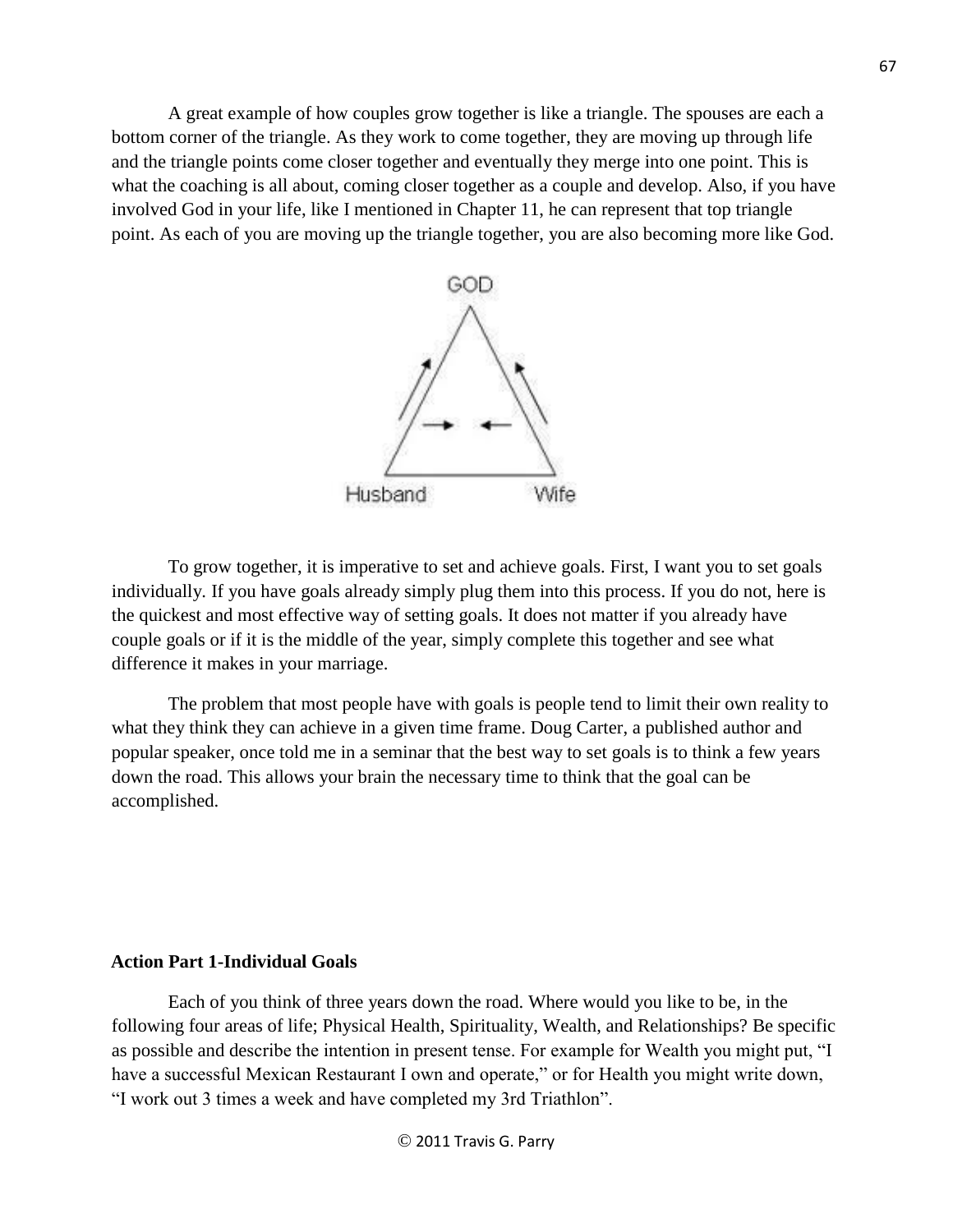For now go ahead and make goals in these 4 areas in **3 years**. Put these intentions in **present tense** and make them **specific**.

| "In 3 years I" |  |  |
|----------------|--|--|
| Physical       |  |  |
|                |  |  |
|                |  |  |
|                |  |  |
|                |  |  |
| Wealth         |  |  |
|                |  |  |
|                |  |  |
|                |  |  |

Now take the **3-year** Goals and ask yourself what you can do in **1 year** that is working toward the **3-year** goal and write at least once thing per each **3-year** goal. Put these intentions in **present tense** and make them **specific**.

"In **1 year** I…" Physical  $Health$ \_\_\_\_\_\_\_\_\_\_\_\_\_\_\_\_\_\_\_\_\_\_\_\_\_\_\_\_\_\_\_\_\_\_\_\_\_\_\_\_\_\_\_\_\_\_\_\_\_\_\_\_\_\_\_\_\_\_\_\_\_\_\_\_\_\_\_\_\_\_\_\_\_\_\_\_\_\_ Spirituality\_\_\_\_\_\_\_\_\_\_\_\_\_\_\_\_\_\_\_\_\_\_\_\_\_\_\_\_\_\_\_\_\_\_\_\_\_\_\_\_\_\_\_\_\_\_\_\_\_\_\_\_\_\_\_\_\_\_\_\_\_\_\_\_\_\_\_\_\_ \_\_\_\_\_\_\_\_\_\_\_\_\_\_\_\_\_\_\_\_\_\_\_\_\_\_\_\_\_\_\_\_\_\_\_\_\_\_\_\_\_\_\_\_\_\_\_\_\_\_\_\_\_\_\_\_\_\_\_\_\_\_\_\_\_\_\_\_\_\_\_\_\_\_\_\_\_\_  $\emph{Weak}$ \_\_\_\_\_\_\_\_\_\_\_\_\_\_\_\_\_\_\_\_\_\_\_\_\_\_\_\_\_\_\_\_\_\_\_\_\_\_\_\_\_\_\_\_\_\_\_\_\_\_\_\_\_\_\_\_\_\_\_\_\_\_\_\_\_\_\_\_\_\_\_\_\_\_\_\_\_\_ Relationships\_\_\_\_\_\_\_\_\_\_\_\_\_\_\_\_\_\_\_\_\_\_\_\_\_\_\_\_\_\_\_\_\_\_\_\_\_\_\_\_\_\_\_\_\_\_\_\_\_\_\_\_\_\_\_\_\_\_\_\_\_\_\_\_\_\_\_ \_\_\_\_\_\_\_\_\_\_\_\_\_\_\_\_\_\_\_\_\_\_\_\_\_\_\_\_\_\_\_\_\_\_\_\_\_\_\_\_\_\_\_\_\_\_\_\_\_\_\_\_\_\_\_\_\_\_\_\_\_\_\_\_\_\_\_\_\_\_\_\_\_\_\_\_\_\_

Now take the **1-year** Goals and ask yourself what you can do in **1 month** that is working toward the 1**-year** goal and write at least once thing per each **1-month** goal. Put these intentions in **present tense** and make them **specific**.

"In **1 month** I…"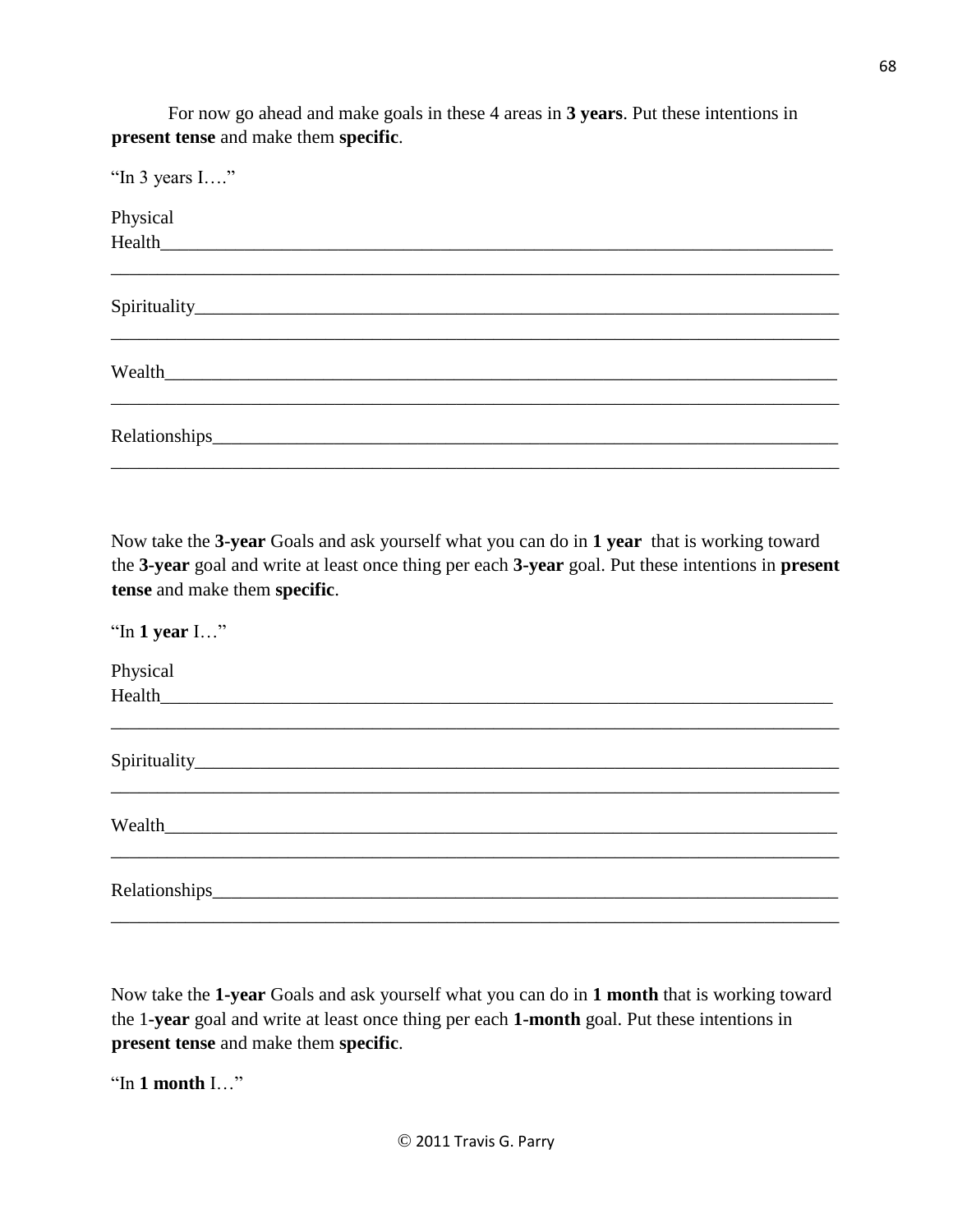After each of you has monthly goals for these four general areas of life you have something to work on and keep each other accountable. Each week when you do your planning, examine the areas you are working on individually and ask your spouse how they are doing on that area and how you can help support them.

Never "support" using negative reinforcement. Always use positive reinforcement. Study after study shows that although negative reinforcement can give immediate and short-term gain, positive reinforcement is more effective long-term.

Remember you are a team and when your spouse is doing well you should be happy for and praise your spouse. Simply put, support your spouse and your spouse will support you. Remember through this process to have a positive attitude, and use proper communication skills that you have been taught throughout this program.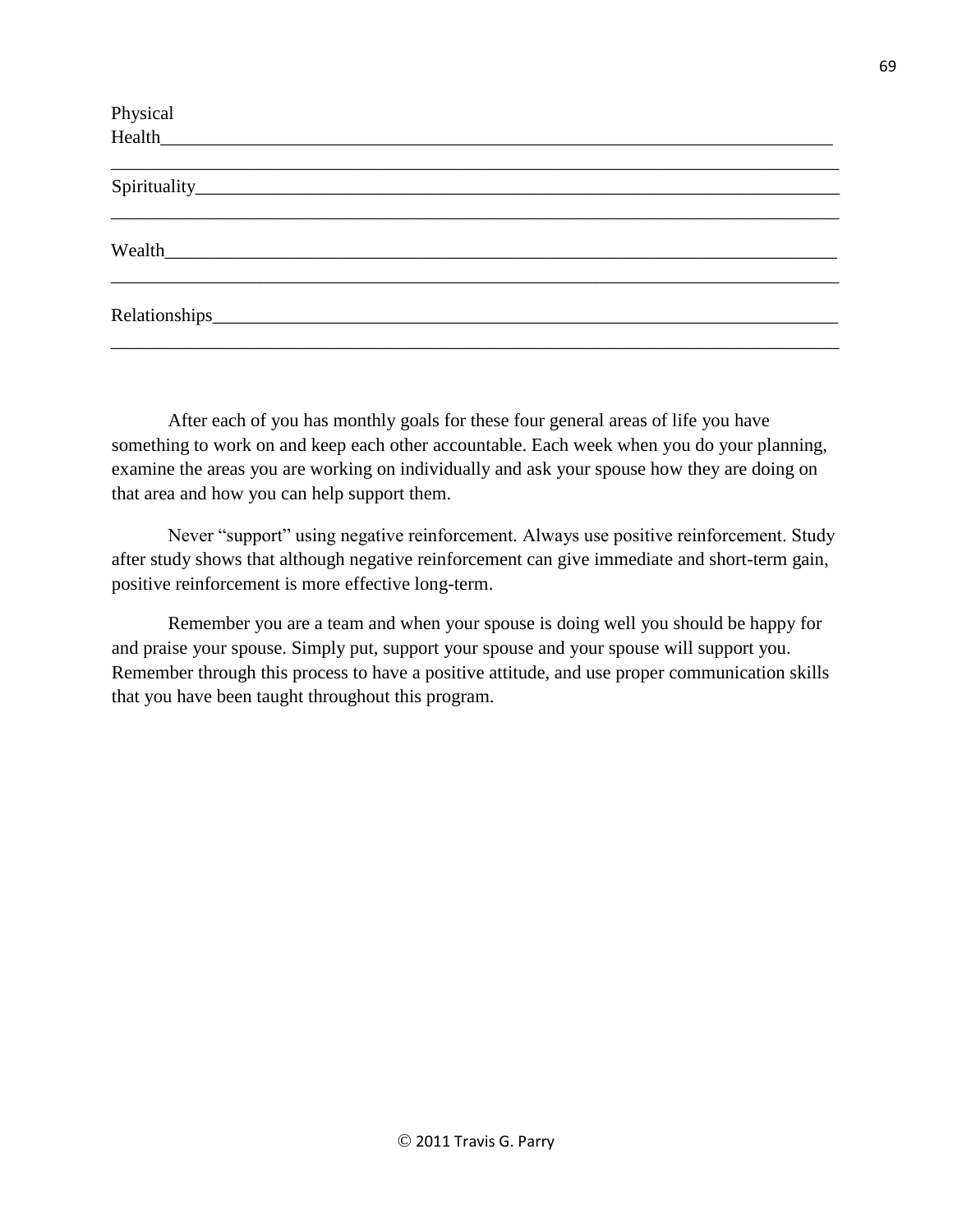#### **Practice Part Two-Couple Goals**

Individual goals are good, and they are important but so is developing together as a husband and wife. This is why I suggest that each year you do the same exercise you did for the individual goals and then complete it together for your relationship.

Go ahead and set goals together for your marriage in 3 years. Do not just put something generic like, "We have a happy marriage." Be more specific than that. Examine some of the individual goals you have set and discuss what each of you wants. Have a discussion on what each of you wants in 3 years, 1 year, 1 month, and 1 week.

In **3 YEARS** where will our marriage be? Put these intentions in present tense and make them specific.

*\_\_\_\_\_\_\_\_\_\_\_\_\_\_\_\_\_\_\_\_\_\_\_\_\_\_\_\_\_\_\_\_\_\_\_\_\_\_\_\_\_\_\_\_\_\_\_\_\_\_\_\_\_\_\_\_\_\_\_\_\_\_\_\_\_\_\_\_\_\_\_\_\_\_\_\_\_\_ \_\_\_\_\_\_\_\_\_\_\_\_\_\_\_\_\_\_*\_\_\_\_\_\_\_\_\_\_\_\_\_\_\_\_\_\_\_\_\_\_\_\_\_\_\_\_\_\_\_\_\_\_\_\_\_\_\_\_\_\_\_\_\_\_\_\_\_\_\_\_\_\_\_\_\_\_\_\_ \_\_\_\_\_\_\_\_\_\_\_\_\_\_\_\_\_\_\_\_\_\_\_\_\_\_\_\_\_\_\_\_\_\_\_\_\_\_\_\_\_\_\_\_\_\_\_\_\_\_\_\_\_\_\_\_\_\_\_\_\_\_\_\_\_\_\_\_\_\_\_\_\_\_\_\_\_\_ \_\_\_\_\_\_\_\_\_\_\_\_\_\_\_\_\_\_\_\_\_\_\_\_\_\_\_\_\_\_\_\_\_\_\_\_\_\_\_\_\_\_\_\_\_\_\_\_\_\_\_\_\_\_\_\_\_\_\_\_\_\_\_\_\_\_\_\_\_\_\_\_\_\_\_\_\_\_

"In 3 years we…."

Marriage*\_\_\_\_\_\_\_\_\_\_\_\_\_\_\_\_\_\_\_\_\_\_\_\_\_\_\_\_\_\_\_\_\_\_\_\_\_\_\_\_\_\_\_\_\_\_\_\_\_\_\_\_\_\_\_\_\_\_\_\_\_\_\_\_\_\_\_\_\_\_*

Now, take the 3-Year Goals and ask each other, "What can we accomplish towards the 3-Year Goal **in 1 year**?" Where will our marriage be? Put these intentions in present tense and make them specific.

"In 1 year we…."

Marriage*\_\_\_\_\_\_\_\_\_\_\_\_\_\_\_\_\_\_\_\_\_\_\_\_\_\_\_\_\_\_\_\_\_\_\_\_\_\_\_\_\_\_\_\_\_\_\_\_\_\_\_\_\_\_\_\_\_\_\_\_\_\_\_\_\_\_\_\_\_\_*

Now, take the 1-Year Goals and ask each other, "What can we accomplish towards the 1-Year Goal in **1 month**?" Where will our marriage be? Remember put these intentions in present tense and make them specific.

*\_\_\_\_\_\_\_\_\_\_\_\_\_\_\_\_\_\_\_\_\_\_\_\_\_\_\_\_\_\_\_\_\_\_\_\_\_\_\_\_\_\_\_\_\_\_\_\_\_\_\_\_\_\_\_\_\_\_\_\_\_\_\_\_\_\_\_\_\_\_\_\_\_\_\_\_\_\_ \_\_\_\_\_\_\_\_\_\_\_\_\_\_\_\_\_\_*\_\_\_\_\_\_\_\_\_\_\_\_\_\_\_\_\_\_\_\_\_\_\_\_\_\_\_\_\_\_\_\_\_\_\_\_\_\_\_\_\_\_\_\_\_\_\_\_\_\_\_\_\_\_\_\_\_\_\_\_ \_\_\_\_\_\_\_\_\_\_\_\_\_\_\_\_\_\_\_\_\_\_\_\_\_\_\_\_\_\_\_\_\_\_\_\_\_\_\_\_\_\_\_\_\_\_\_\_\_\_\_\_\_\_\_\_\_\_\_\_\_\_\_\_\_\_\_\_\_\_\_\_\_\_\_\_\_\_ \_\_\_\_\_\_\_\_\_\_\_\_\_\_\_\_\_\_\_\_\_\_\_\_\_\_\_\_\_\_\_\_\_\_\_\_\_\_\_\_\_\_\_\_\_\_\_\_\_\_\_\_\_\_\_\_\_\_\_\_\_\_\_\_\_\_\_\_\_\_\_\_\_\_\_\_\_\_

"In 1 month we…."

Marriage

*\_\_\_\_\_\_\_\_\_\_\_\_\_\_\_\_\_\_\_\_\_\_\_\_\_\_\_\_\_\_\_\_\_\_\_\_\_\_\_\_\_\_\_\_\_\_\_\_\_\_\_\_\_\_\_\_\_\_\_\_\_\_\_\_\_\_\_\_\_\_\_\_\_\_\_\_\_\_ \_\_\_\_\_\_\_\_\_\_\_\_\_\_\_\_\_\_*\_\_\_\_\_\_\_\_\_\_\_\_\_\_\_\_\_\_\_\_\_\_\_\_\_\_\_\_\_\_\_\_\_\_\_\_\_\_\_\_\_\_\_\_\_\_\_\_\_\_\_\_\_\_\_\_\_\_\_\_ \_\_\_\_\_\_\_\_\_\_\_\_\_\_\_\_\_\_\_\_\_\_\_\_\_\_\_\_\_\_\_\_\_\_\_\_\_\_\_\_\_\_\_\_\_\_\_\_\_\_\_\_\_\_\_\_\_\_\_\_\_\_\_\_\_\_\_\_\_\_\_\_\_\_\_\_\_\_ \_\_\_\_\_\_\_\_\_\_\_\_\_\_\_\_\_\_\_\_\_\_\_\_\_\_\_\_\_\_\_\_\_\_\_\_\_\_\_\_\_\_\_\_\_\_\_\_\_\_\_\_\_\_\_\_\_\_\_\_\_\_\_\_\_\_\_\_\_\_\_\_\_\_\_\_\_\_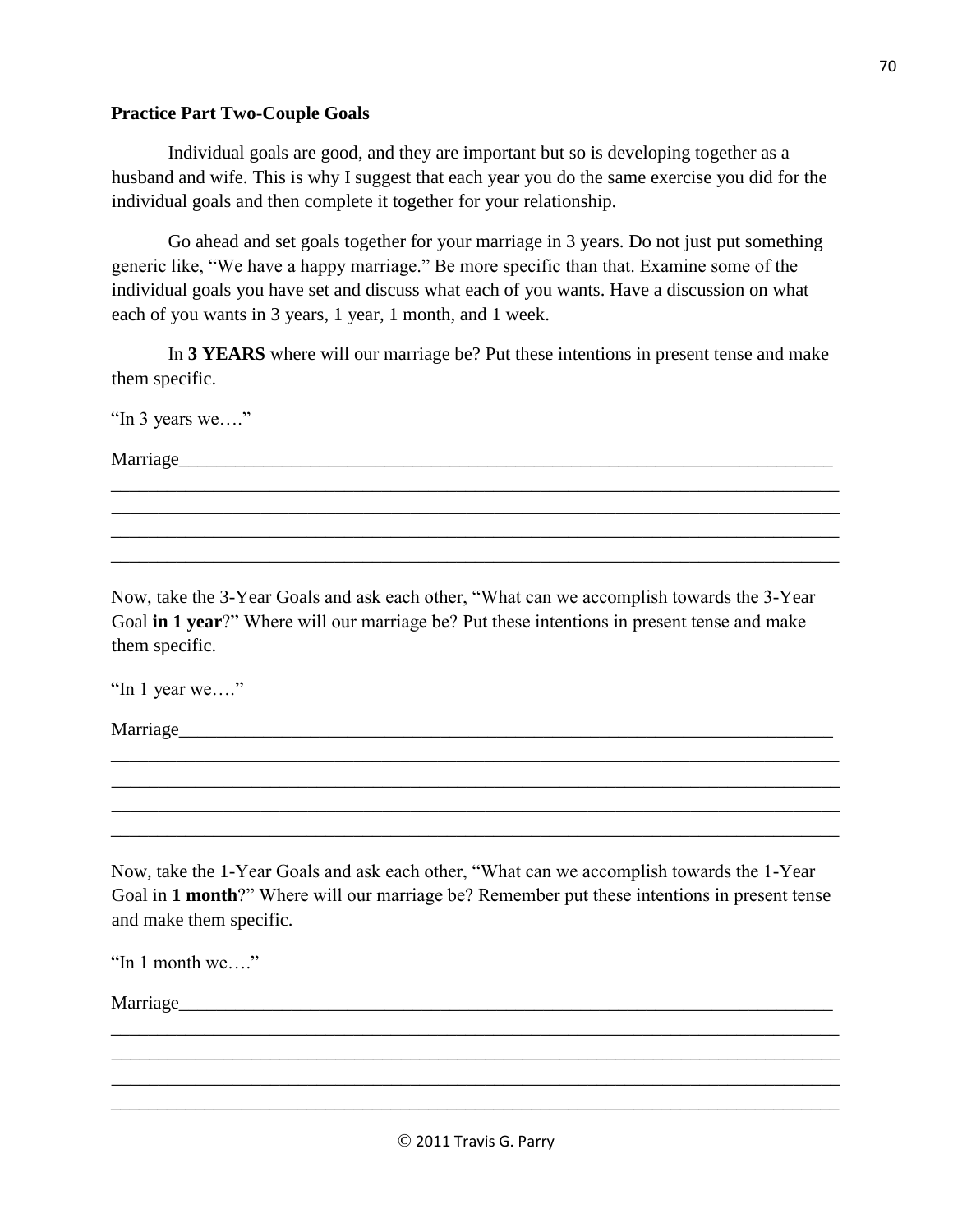Now, take the 1-Month Goals and ask each other, "What can we accomplish towards the 1Month Goal in **1 week**?" Where will our marriage be? Remember put these intentions in present tense and make them specific.

"Each week we…."

Marriage*\_\_\_\_\_\_\_\_\_\_\_\_\_\_\_\_\_\_\_\_\_\_\_\_\_\_\_\_\_\_\_\_\_\_\_\_\_\_\_\_\_\_\_\_\_\_\_\_\_\_\_\_\_\_\_\_\_\_\_\_\_\_\_\_\_\_\_\_\_\_*

Wow! Good job! This is extensive planning, and it might take two settings to complete the whole process. After you have written your goals individually and as a couple, you can follow-up with each other every week at your Couple Development™ time and see how you are doing.

*\_\_\_\_\_\_\_\_\_\_\_\_\_\_\_\_\_\_\_\_\_\_\_\_\_\_\_\_\_\_\_\_\_\_\_\_\_\_\_\_\_\_\_\_\_\_\_\_\_\_\_\_\_\_\_\_\_\_\_\_\_\_\_\_\_\_\_\_\_\_\_\_\_\_\_\_\_\_ \_\_\_\_\_\_\_\_\_\_\_\_\_\_\_\_\_\_*\_\_\_\_\_\_\_\_\_\_\_\_\_\_\_\_\_\_\_\_\_\_\_\_\_\_\_\_\_\_\_\_\_\_\_\_\_\_\_\_\_\_\_\_\_\_\_\_\_\_\_\_\_\_\_\_\_\_\_\_ \_\_\_\_\_\_\_\_\_\_\_\_\_\_\_\_\_\_\_\_\_\_\_\_\_\_\_\_\_\_\_\_\_\_\_\_\_\_\_\_\_\_\_\_\_\_\_\_\_\_\_\_\_\_\_\_\_\_\_\_\_\_\_\_\_\_\_\_\_\_\_\_\_\_\_\_\_\_ \_\_\_\_\_\_\_\_\_\_\_\_\_\_\_\_\_\_\_\_\_\_\_\_\_\_\_\_\_\_\_\_\_\_\_\_\_\_\_\_\_\_\_\_\_\_\_\_\_\_\_\_\_\_\_\_\_\_\_\_\_\_\_\_\_\_\_\_\_\_\_\_\_\_\_\_\_\_

Once your goals have been set, I would highly suggest that each month you set a monthly goal to work on a specific letter of the ABC's that has been weak. For example if you sense that communication has been less than kind, you could decide that month to work on bettering it. You would decide each week what kind of specific one thing you will work on to make that goal better. For example, "This week we will focus on bettering our communication by having 30 minutes each night that we talk without any interruptions."

Another suggestion is to write down all your couple goals with 3-year, 1-year, 1-month, 1-week goals and place it somewhere you see it each day. Our Goals hang on our bathroom door for us to see each time we wake up in the morning and before we brush our teeth at night.

It is also wise to write your monthly and weekly goals on a family calendar that hangs in the pantry or on a fridge to remind you what you are working on as a couple that month and week. When you begin your Couple Development™ Planning Sessions, you can grab the calendar and examine the last week's effort to work on the specific area of need.

# **Conclusion**

Married people will develop much better together than on their own. God made helpmeets, not president and **v**ice president. We are here to help each other grow. Set goals individually and then together as a couple. Be positive with your feedback and the follow-up that you give each other. Remember that you are on the same team and you are to win against the oppositional forces set on seeing your marriage fail. Follow-up on these goals each week at your Couple Development™ time, and work on those areas that are weak.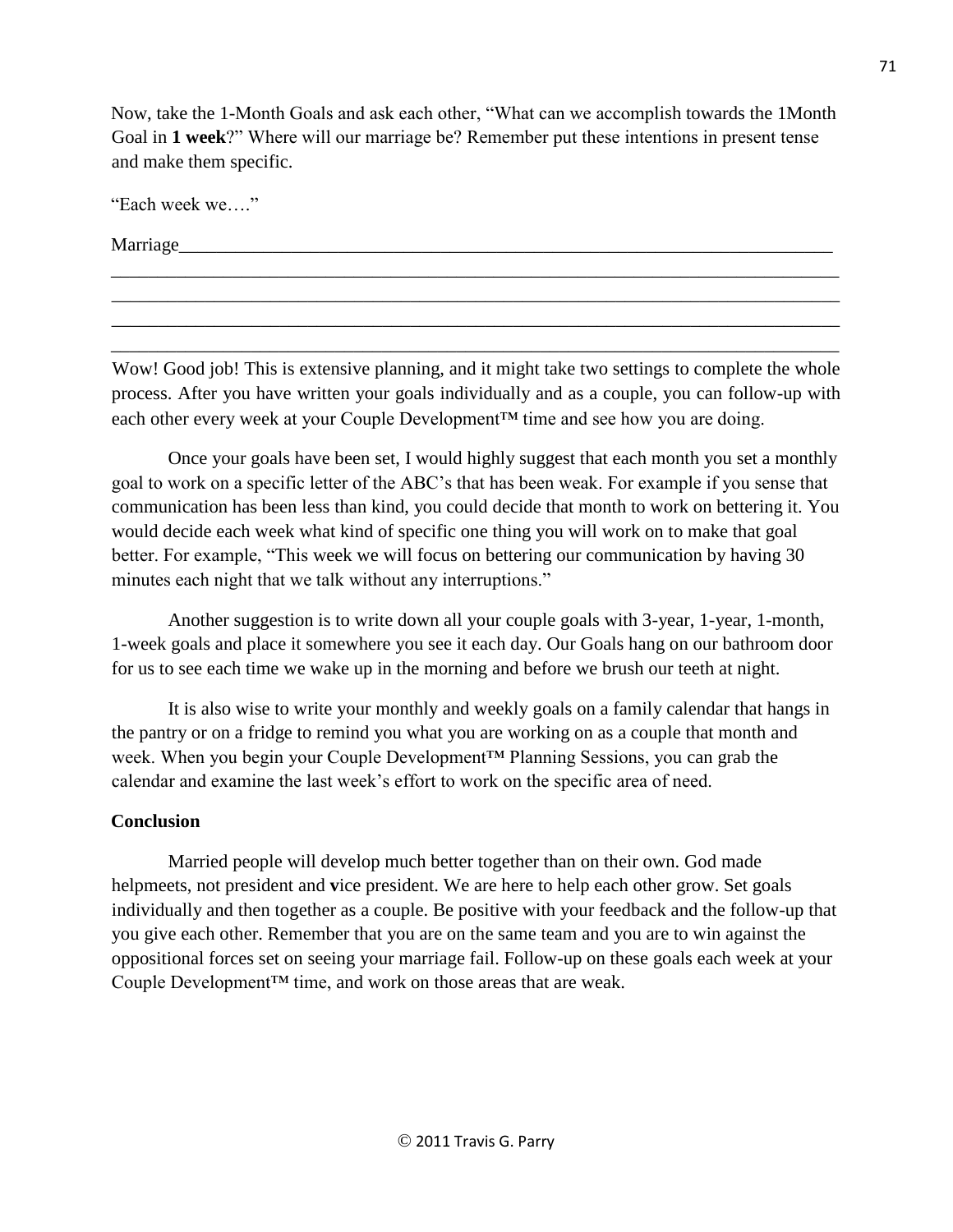# **Action Items:**

- *Set Individual Goals*
- *Set Couple Goals*
- *At each Couple Development™ time write down a monthly and weekly goal in an area lacking improvement*

\_\_\_\_\_\_\_\_\_\_\_\_\_\_\_\_\_\_\_\_\_\_\_\_\_\_\_\_\_\_\_\_\_\_\_\_\_\_\_\_\_\_\_\_\_\_\_\_\_\_\_\_\_\_\_\_\_\_\_\_\_\_\_\_\_\_

• *Review each week in the Couple Development™ time how you did on the monthly and weekly goal*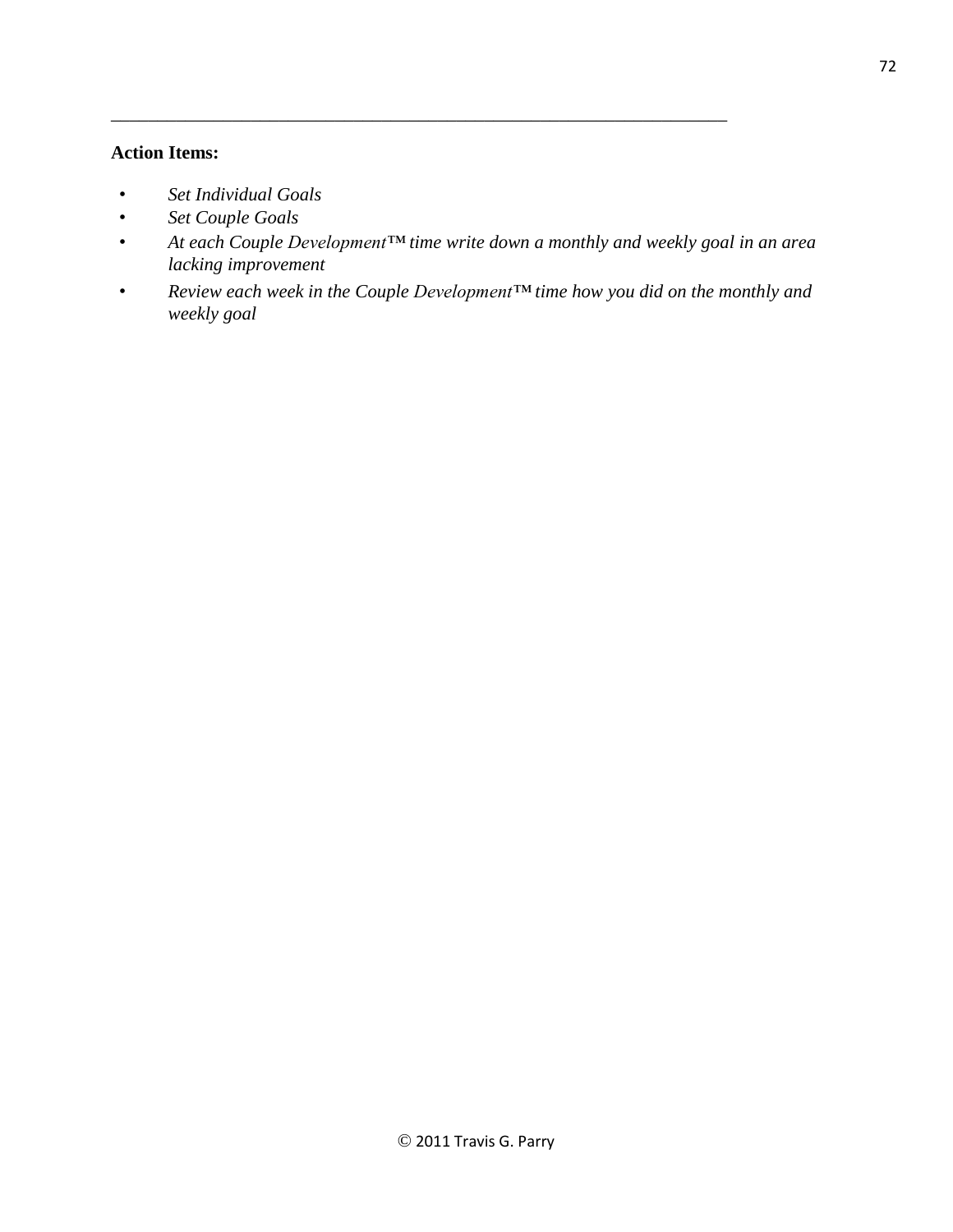#### **Chapter 16- Good Examples Theory**

Good job up to this point! You have learned a great amount of information and it is crucial to avoid being overwhelmed. My wife and I have developed this process over the last few years and it will take some time to implement and get right for you. The learning curve will vary for each couple, so do not be discouraged in your progression.

This last step means you now have a firm foundation that you have built. You have all the tools you need to have a Thriving Marriage™, right? Wrong. I do not know all there is about marriages. No matter how unique this Couple Development™ process is to the world, if you come this far and forget to do this next step there will be very little result of your hard work.

In Couple Development<sup>™</sup> we have discussed the three Essential Areas of Time, Money, and Intimacy, but there are also other Marital Issues that arise; in-laws, parenting, household responsibilities, and the list goes on. Do not worry because you now have the basic foundational tools to handle anything thrown at you two. The question is will you continue?

The industry is full of other great Marriage Educators who specialize in different areas. Follow them and learn more about important issues marriages face. Never stop your marriage education together. The hope is that when you have learned these principles, you can apply any other positive education in your marriage by going to seminars, reading good books, and following advice of couples who have made it.

It is crucial to a marriage to find good examples you can look to and follow who have already "Been there" and "Done that." Watch these already Thriving Couples and ask them for advice. They do not have to be your parents, they could be neighbors, distant relatives, or friends who seem to have it together in an area you two are struggling with. Call them, write them, or have them over for dinner. You might not even have to tell them you are watching them, but you might ask questions that pertain to your issue and ask them what kinds of things they have done to be so successful in their marriage.

My wife and I have a few couples we look to for help, and they are completely unaware of it. Sometimes we see couples who we do not want to be like and that can be a good reminder of what not to do. Remember to keep it positive and focus on the areas we can improve on before judging other couples too quickly.

Good Examples can be both Marriage Educators and Thriving Couples. They can help with specifics, but you can draw energy from them knowing they somehow made it work. They should be the inspiration you can look to and not lose hope, as they have struggled through many if not the same issues that you are facing.

© 2011 Travis G. Parry When we were first married, I had a coworker who was busily raising teenagers. She knew I was distressed about where the money was coming from to pay the bills for myself and my new bride. She enjoyed telling me of when she and her newlywed husband had been broke and could not even afford to buy new shoes. More than 20 years later they were doing well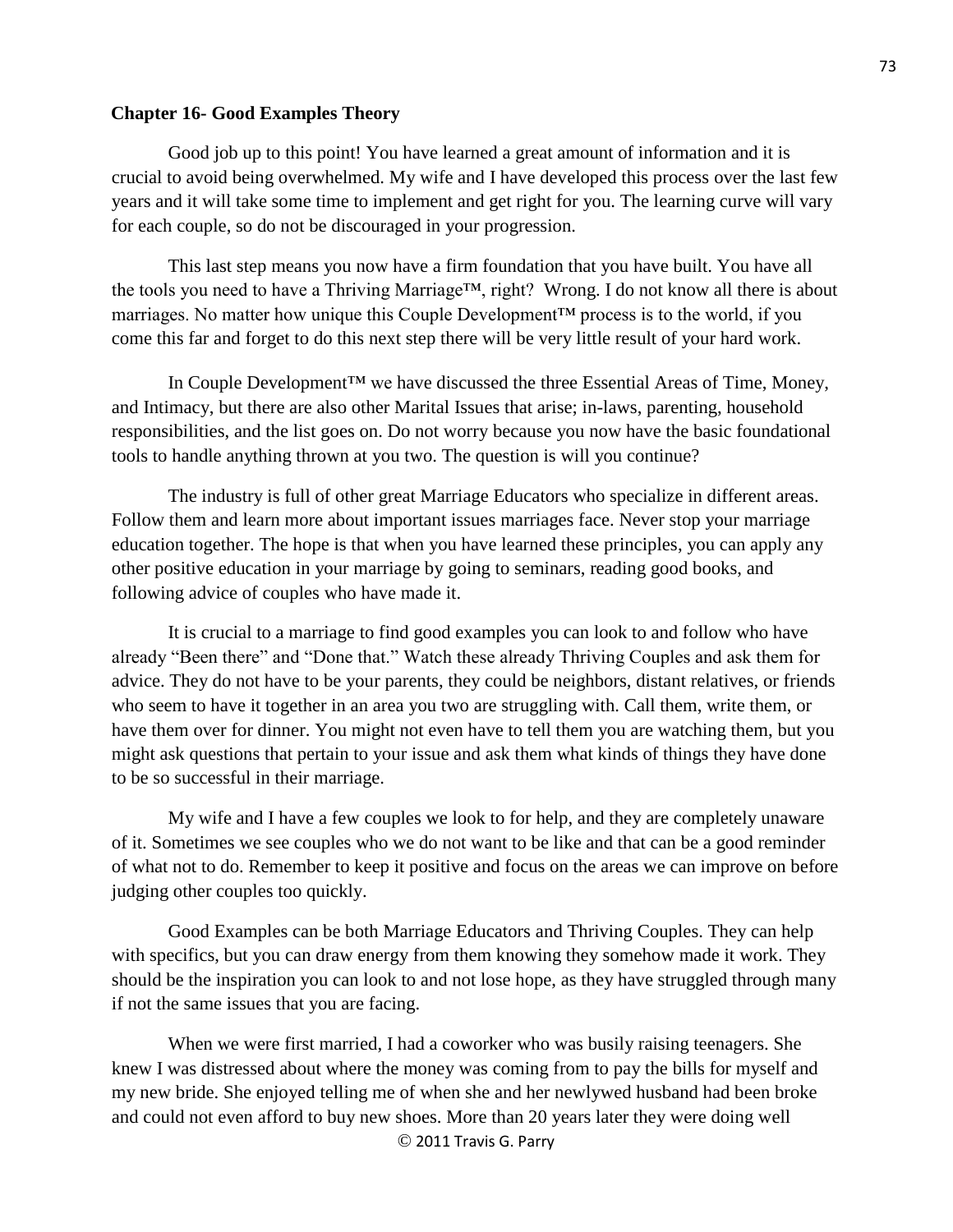financially and were even considering helping out other family members. It gave me great strength to see how relaxed she was about the subject knowing that they made it through and so could we.

# **Conclusion**

Use the Couple Development™ Program as a foundation for all your future learning as a couple. Do not stop learning together. Go to seminars and listen to audio books together. Find a few already Thriving Couples you admire and follow them and use them for inspiration. You will need it. Thriving Marriages do exist, and you can follow their example.

# **Action Items**:

• *Find quality Marriage Educators and continue your marriage education*

\_\_\_\_\_\_\_\_\_\_\_\_\_\_\_\_\_\_\_\_\_\_\_\_\_\_\_\_\_\_\_\_\_\_\_\_\_\_\_\_\_\_\_\_\_\_\_\_\_\_\_\_\_\_\_\_\_\_\_\_\_\_\_\_\_\_

• *Follow good examples of Thriving Couples for ideas and to build hope*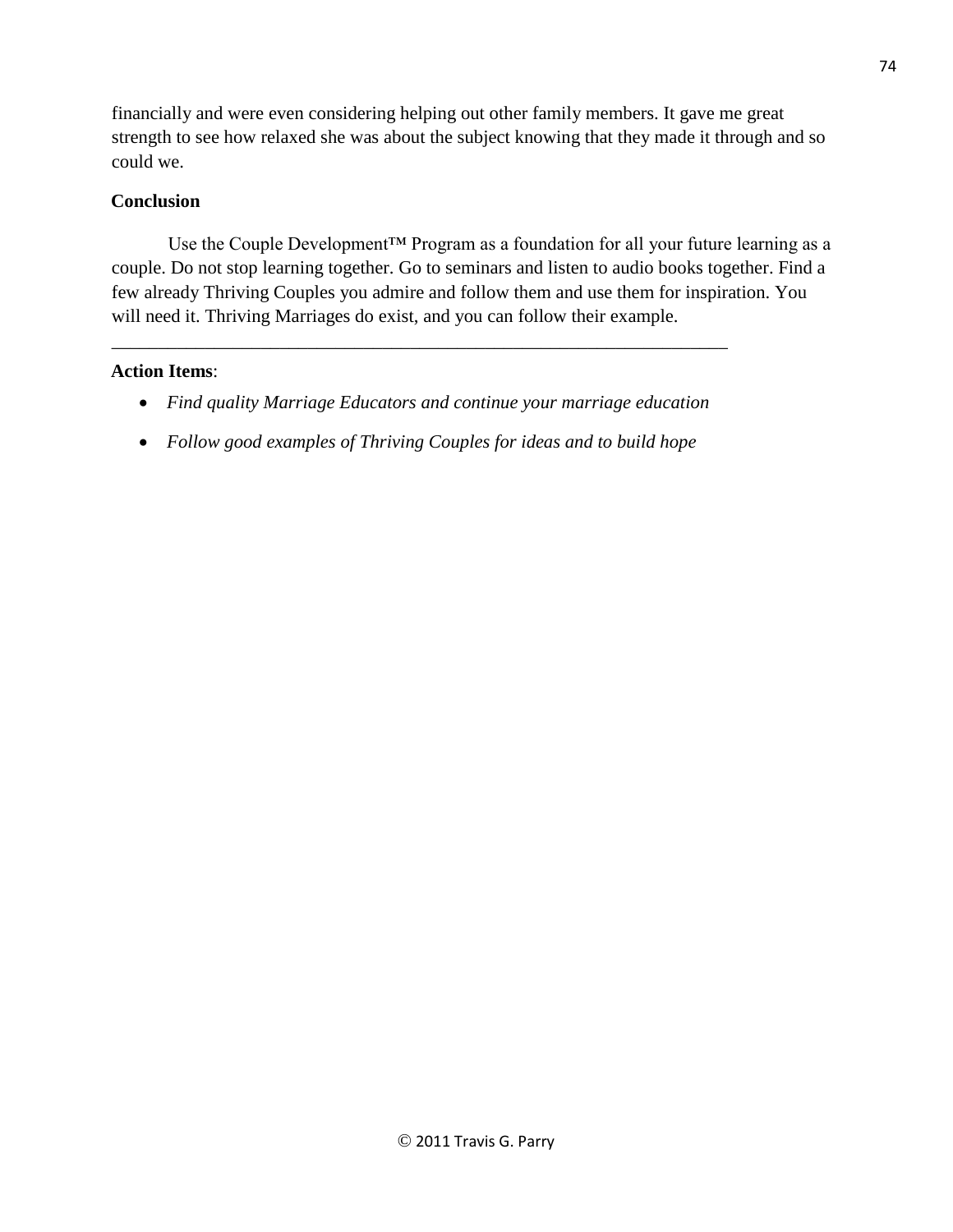#### **Conclusion**

Completing this process gives you the skills needed to develop as a couple and sail confidently for the rest of your life. Never mind if you have already hit some icebergs, like the Titanic. You have learned from these mistakes and have created a much stronger cruise ship.

The foundation for your marriage is much more deeply rooted in the principles you already love and trust. Your marriage will become stronger over time through the continual use of this process. You will prevent more mistakes than most other marriages and can serve as examples to other couples who want to improve their marriage.

Remember that these changes do not happen overnight, and you will not always be perfect in executing this process. However, make a commitment now with your spouse that you will not give up, and instead you will continue to use Couple Development™ as a way of life. This is not a fad diet, this is a life change.

Go forward with hope for your future together as you are ready to face the world together. Nothing can stop you two. God wants you to have a successful marriage together. You are the hope of the world. Beat the odds together and continue to improve your marriage each day as the mighty teammates that you are to each other.

When my wife and I were first married, we faced some incredibly difficult challenges together. The truth is we are not so different from most of you. In fact, I talk to people every day that have greater trials than we have endured. Unfortunately, almost half of marriages in the United States fail because of it. They hit the icebergs of married life and cannot survive. Instead of looking to each other as a team they each do their own thing and the team loses.

My wife and I can attest that all these trials throughout our marriage have been very difficult, but because we worked together and had faith in God, we are closer in our marriage than we have ever been before. We are not perfect, but we are Thriving!

Life is far from over for us and for you. Take Couple Development and use it to keep you close and build a Thriving Marriage™. Share its success with others and spread the word of creating Thriving Marriages Worldwide.

Happy Voyage!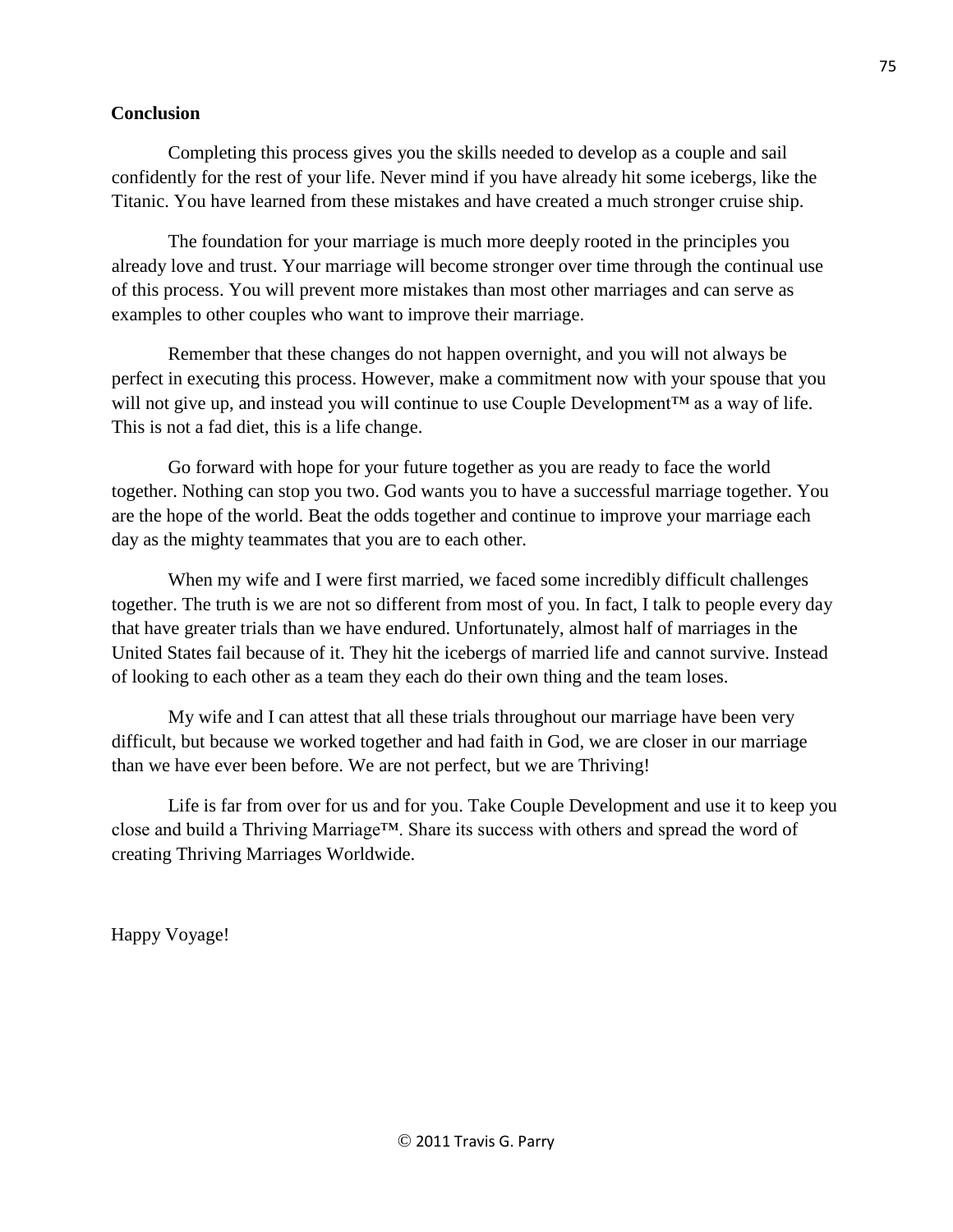# **References**

Akert, R., Aronson, E., Wilson, T. (1997). *Social Psychology*, 2<sup>nd</sup> Edition. New York City, NY: Addison-Wesley Educational Publishers Inc.

Anonymous (2010). *Married*. Retrieved from<http://www.twoofus.org/married/index.aspx>

Black, R. (2010). Couples that stick together will eventually look like each other: study. [http://www.nydailynews.com/lifestyle/2010/07/01/2010-07-](http://www.nydailynews.com/lifestyle/2010/07/01/2010-07-01_couples_who_stay_together_will_eventually_look_like_each_other_study.html#ixzz17kSvCxei) 01 couples who stay together will eventually look like each other study.html#ixzz17kSvC [xei](http://www.nydailynews.com/lifestyle/2010/07/01/2010-07-01_couples_who_stay_together_will_eventually_look_like_each_other_study.html#ixzz17kSvCxei)

Benedict, J. (2007) *The Mormon Way of Doing Business: Leadership and Success through Faith and Family.* New York City, NY: Warner Business Books.

Berger, K. S. (2005). *The Developing Person Through the Lifespan*. City 6<sup>th</sup> Edition. Worth Publishers.

Conger, C. "Are married people happier than singles?" 01 June 2009. HowStuffWorks.com. [http://health.howstuffworks.com/mental-health/human-nature/happiness/married-people](http://health.howstuffworks.com/mental-health/human-nature/happiness/married-people-happier-than-singles.htm)[happierthan-singles.htm](http://health.howstuffworks.com/mental-health/human-nature/happiness/married-people-happier-than-singles.htm)

Chapman, G. D. (1992). *The Five Love Languages. How to Express Heartfelt Commitment to Your Mate.* Chicago, IL: Northfield Publishing.

Division of Vital Statistics, National Center for Health Statistics, CDC. (2007). <http://www.cdc.gov/nchs/data/nvss/Divorce%20Rates%2090%2095%20and%2099-07.pdf>

Doherty, W. J. (2001). *Take Back Your Marriage*. New York City, NY: The Guilford Press.

Doherty, W. J. (2010). *How Therapy can be Hazardous to Your Martial Health.* Retrieved from <http://www.smartmarriage.com/hazardous.html>

Hill, N. (1937) *Think and Grow Rich*. Tribeca Books.

Israelsen-Hartley, S. (2010). Premarital counseling boosts communication, not happiness, BYU professors say. *Deseret News*. [http://www.deseretnews.com/article/700049916/Premaritalcounseling-boosts-communication](http://www.deseretnews.com/article/700049916/Premarital-counseling-boosts-communication-not-happiness-BYU-professors-say.html)[not-happiness-BYU-professors-say.html](http://www.deseretnews.com/article/700049916/Premarital-counseling-boosts-communication-not-happiness-BYU-professors-say.html)

Kastleman, Mark B. (2007). *The DRUG of the New Millennium: 3 Power Principles Guaranteed to Protect Your Family.* Powerthink Publishing.